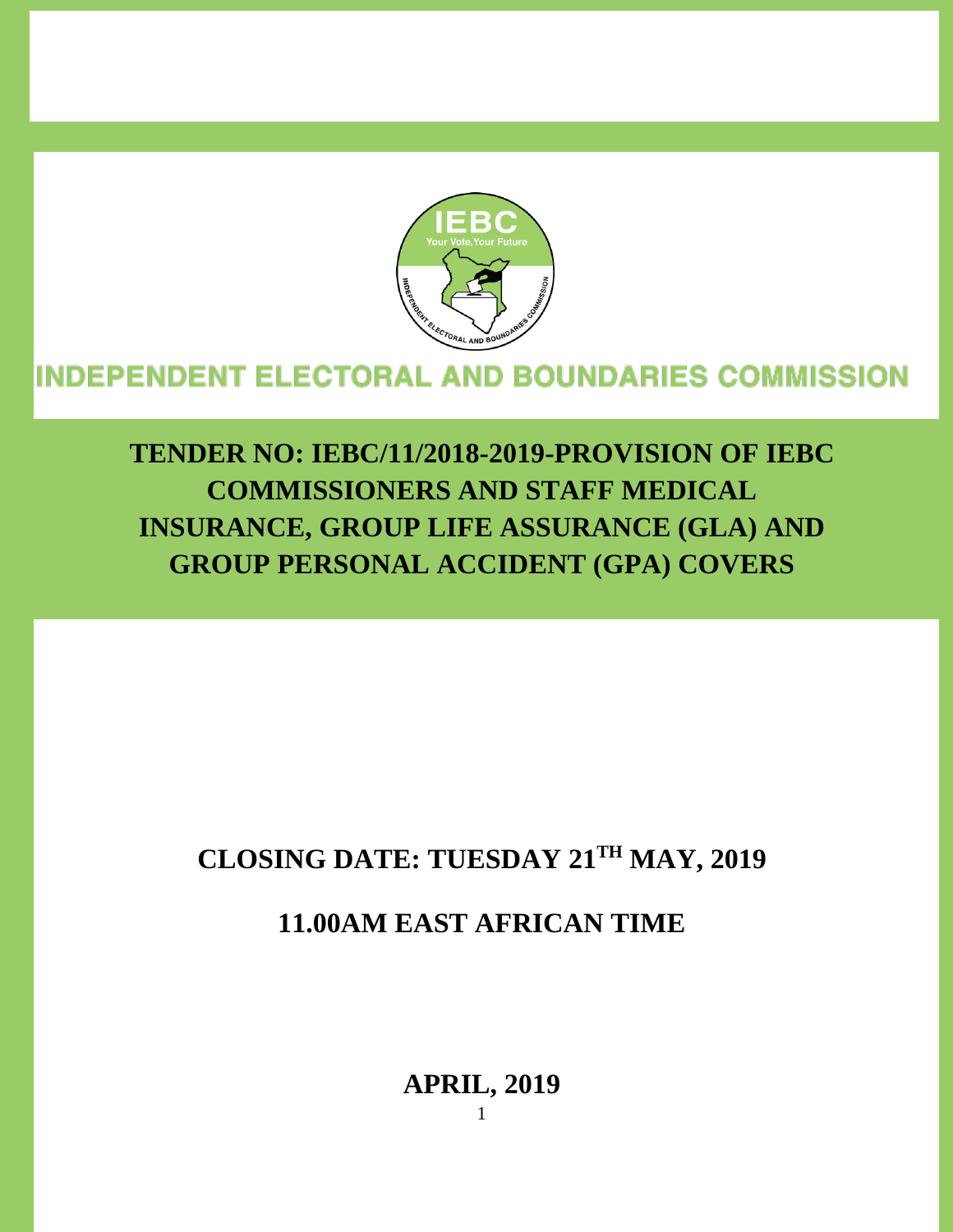# **Table of Contents**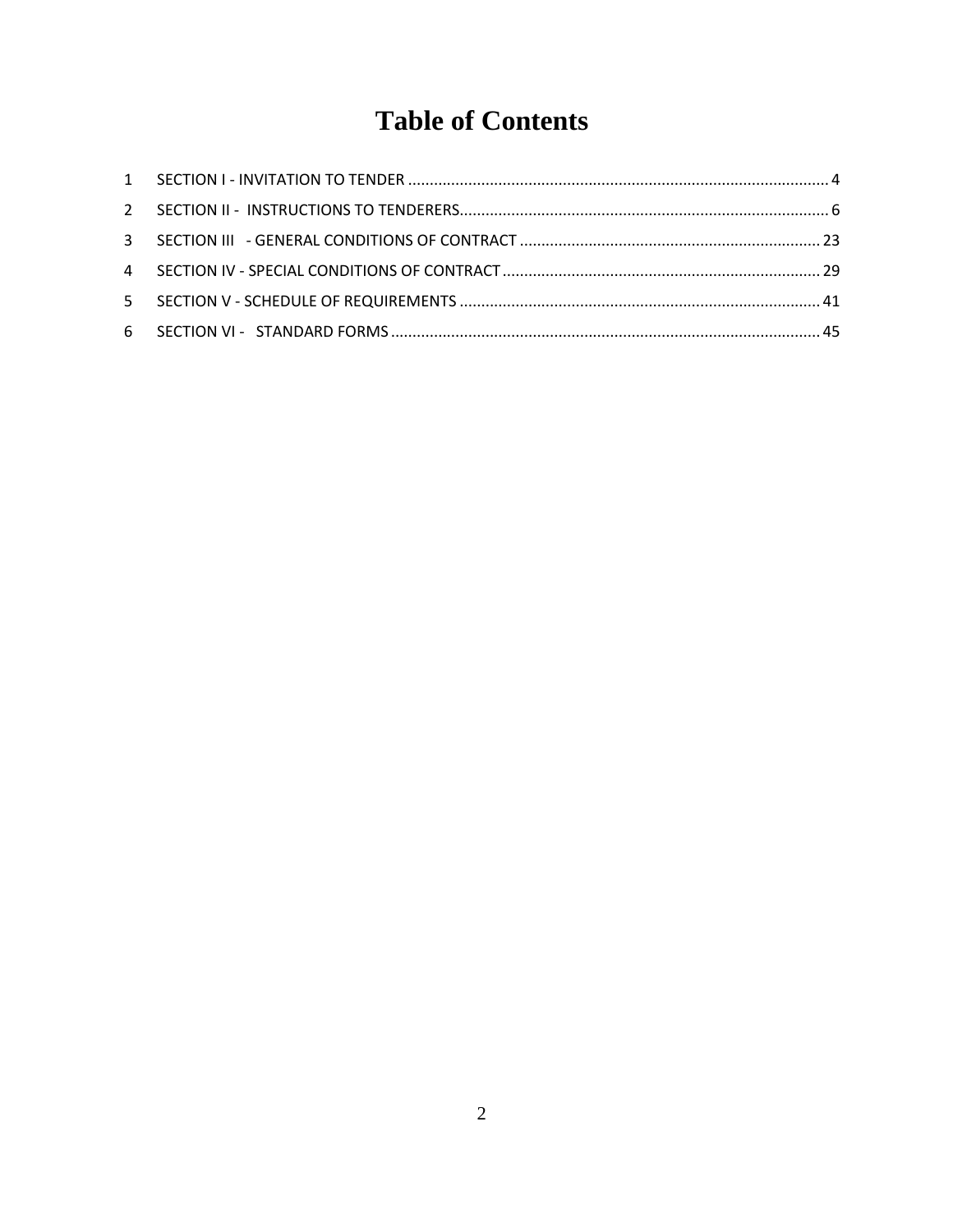#### **INTRODUCTION**

- 1.1 This standard tender document for procurement of insurance services has been prepared for use by public entities in Kenya in the procurement of all types of insurance covers as per the Public Procurement and Asset Disposal Act 2015.
- 1.2 The following general directions should be observed when using the document;
	- (a) Specific details should be furnished in the invitation to tender notice and in the special conditions of contract. The final document to be provided to the tenderers should not have blank spaces or give options.
	- (b) The instructions to tenderers and the General conditions of contract should remain unchanged. Any necessary amendments to these parts should be made through the special conditions of contract and appendix to instructions to tenderers respectively.
- 1.3 (a) Information contained in the invitation to tender shall conform to the data and information in the tender documents to enable potential tenderers to decide whether or not to participate in the tender and shall indicate any important tender requirements.
	- (b) The invitation to tender shall be issued as an advertisement in accordance with the regulations or a letter of invitation addressed to tenderers who have expressed interest following an invitation for expression of interest for which the invitation is issued.
- 1.4 The cover of the tender document should be modified to include: I.

Tender number. II. Tender name.

- III. Name of procuring entity.
- IV. Name and address of IEBC**.**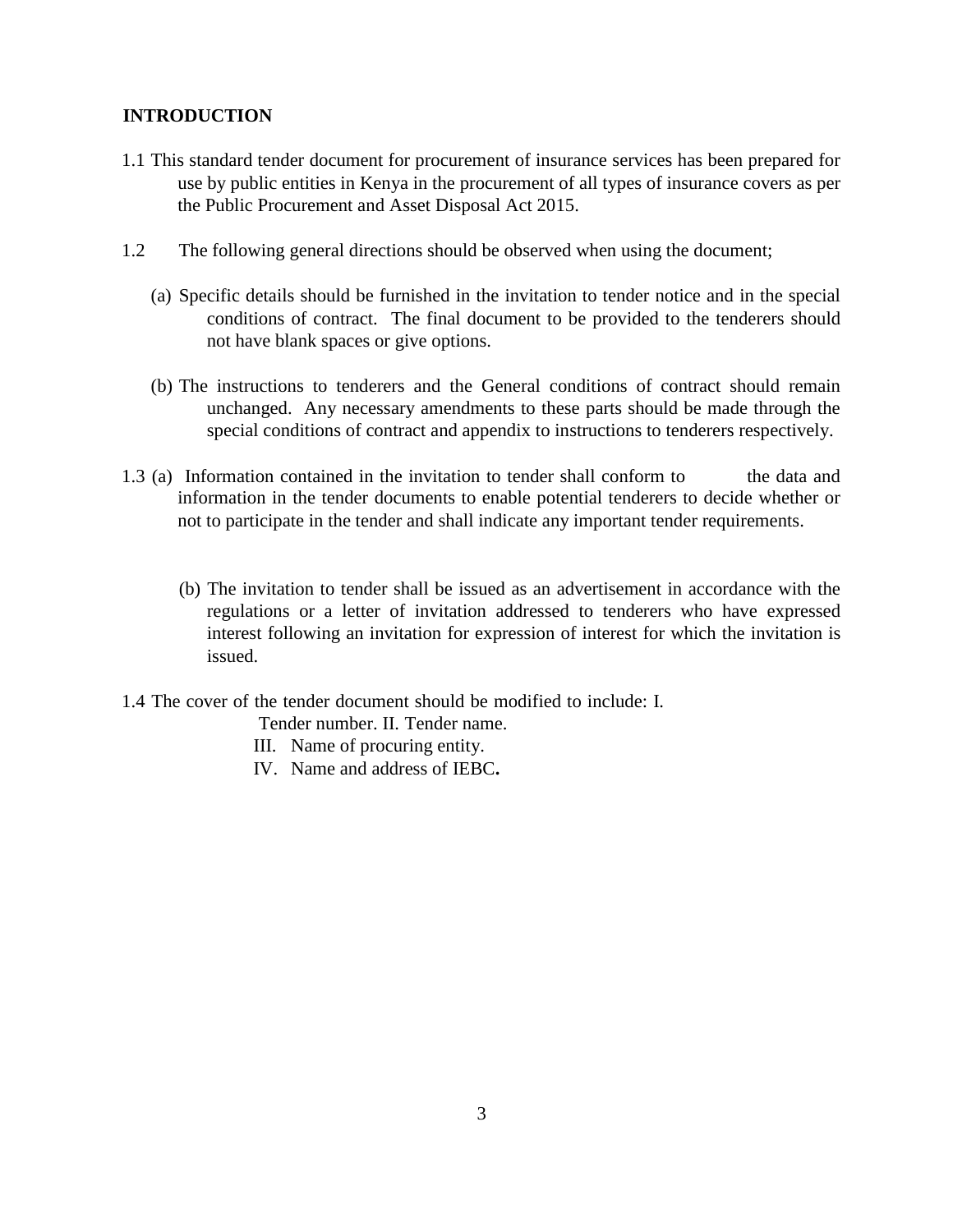# <span id="page-3-0"></span>1 SECTION I - INVITATION TO TENDER **DATE: 29TH APRIL, 2019**

**Independent Electoral and Boundaries Commission (IEBC), Anniversary Towers, University Way, Fifth Floor P O Box 45371-00100, Nairobi** 

**When replying please quote:** 

### **TENDER REF NO: IEBC/11/2018-2019 FOR PROVISION OF MEDICAL INSURANCE, GROUP LIFE ASSURANCE (GLA) AND GROUP PERSONAL ACCIDENT (GPA) COVERS FOR COMMISSIONERS AND STAFF**

- 1.1 **The Independent Electoral and Boundaries Commission (IEBC)** invites bids from eligible insurance underwriters for **LOT-1** Provision of Medical Insurance, **LOT-2**  Group Life Assurance (GLA) and **LOT-3** Group Personal Accident (GPA) Covers for Commissioners and staff an initial period of one year renewable annually up to a maximum of two years subject to meeting Satisfactory Performance.
- **1.2** Interested eligible tenderers may obtain further information from and inspect the tender documents at IEBC Anniversary Towers, fifth floor, room 506, during normal working hours.
- 1.3 A complete set of tender documents may be downloaded by interested tenderers free of charge at the IEBC website [www.iebc.or.ke](http://www.iebc.or.ke/) and also at the tender portal: www.tenders.go.ke.Completed tender documents should be enclosed in plain sealed envelopes, marked with tender reference number shall be addressed to: **The Chief Executive Officer/Commission Secretary Independent Electoral and Boundaries Commission (IEBC), Anniversary Towers, University Way, Fifth Floor P O Box 45371-00100, Nairobi**

to be received on or before **Tuesday 21st May, 2019 at 11:00 am East African Time**

- 1.1 Prices quoted should be net inclusive of all taxes and delivery, in Kenya Shillings and shall remain valid for 120 days from the closing date of the tender.
- 1.2 All bids must be accompanied by a bid security of **Kenya Shillings one million (Ksh. 1,000,000)** for general/medical underwriters**;** and **Kenya Shillings One Hundred Fifty Thousand (Ksh. 150,000) for Life Underwriters,** from a reputable Bank or a banker's cheque payable to the Independent Electoral and Boundaries Commission, and must be valid for **120 days** after bid submission deadline.
- 1.6 Tenders will be opened immediately thereafter, at the, **21st floor Conference Room, Anniversary Towers, University Way, Nairobi** in the presence of the Candidates or their representatives who choose to attend**.**

#### **Ag. Commission Secretary/CEO**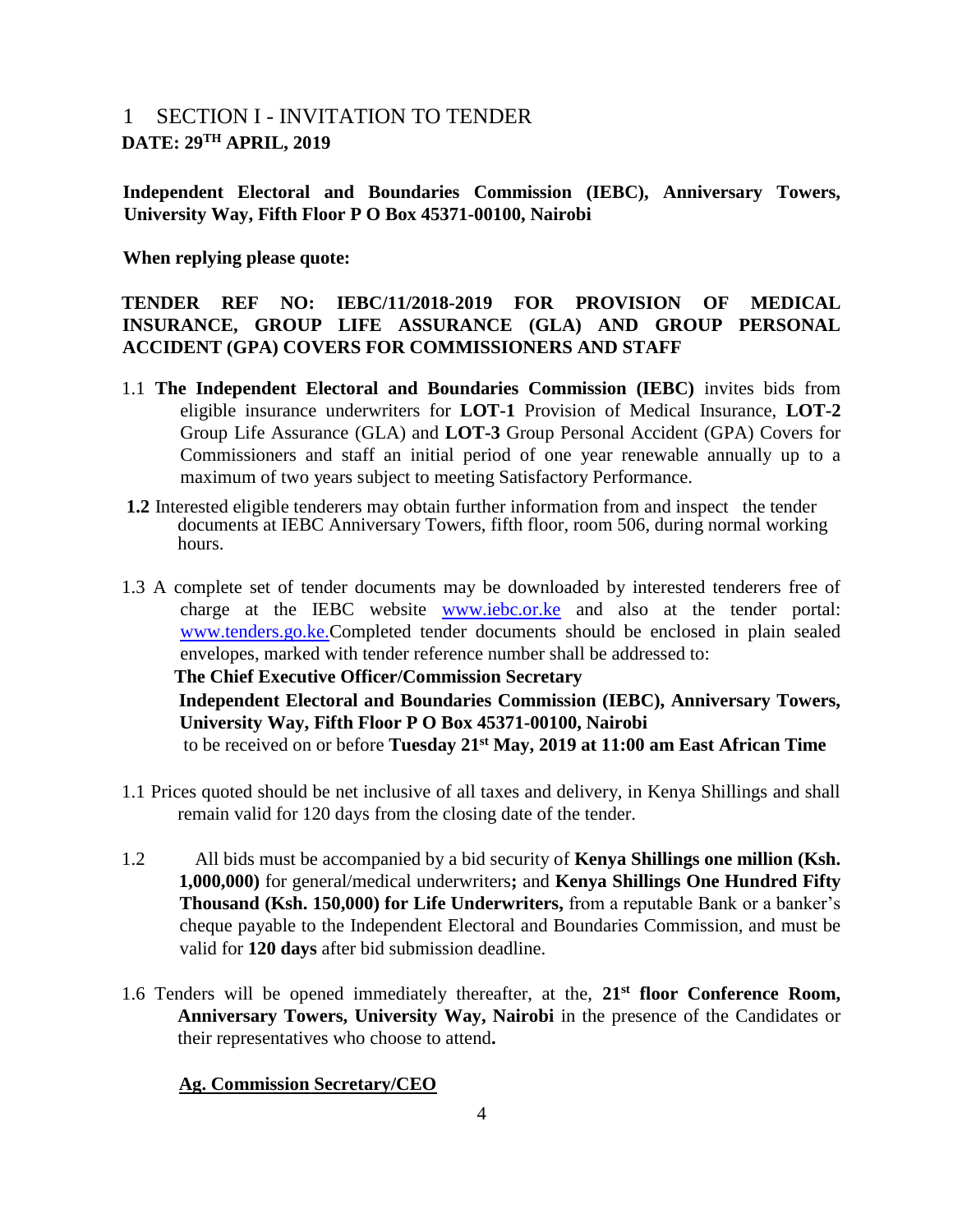# **SECTION II - INSTRUCTION TO TENDERERS**

# Table of Clauses Page

| 2.1  |                                                     | 6  |
|------|-----------------------------------------------------|----|
| 2.2  |                                                     | 6  |
| 2.3  |                                                     | 6  |
| 2.4  |                                                     | 7  |
| 2.5  |                                                     | 7  |
| 2.6  |                                                     | 8  |
| 2.7  |                                                     | 8  |
| 2.8  |                                                     | 8  |
| 2.9  |                                                     | 8  |
| 2.10 |                                                     | 8  |
| 2.11 | Tenderers Eligibility and Qualifications            | 9  |
| 2.12 |                                                     | 9  |
| 2.13 |                                                     | 10 |
| 2.14 |                                                     | 10 |
| 2.15 |                                                     | 10 |
| 2.16 | Deadline for Submission of Tenders                  | 11 |
| 2.17 | Modification and Withdrawal of Tenders              | 11 |
| 2.18 |                                                     |    |
| 2.19 |                                                     |    |
| 2.20 |                                                     | 12 |
| 2.21 |                                                     | 13 |
| 2.22 | Evaluation and Comparison of Tenders                | 13 |
| 2.23 |                                                     | 14 |
| 2.24 |                                                     | 14 |
| 2.25 |                                                     | 14 |
| 2.26 | Procuring Entity's Right to Accept or Reject any or |    |
|      |                                                     |    |
| 2.27 |                                                     |    |
| 2.28 |                                                     |    |
| 2.29 |                                                     | 16 |
| 2.30 |                                                     | 16 |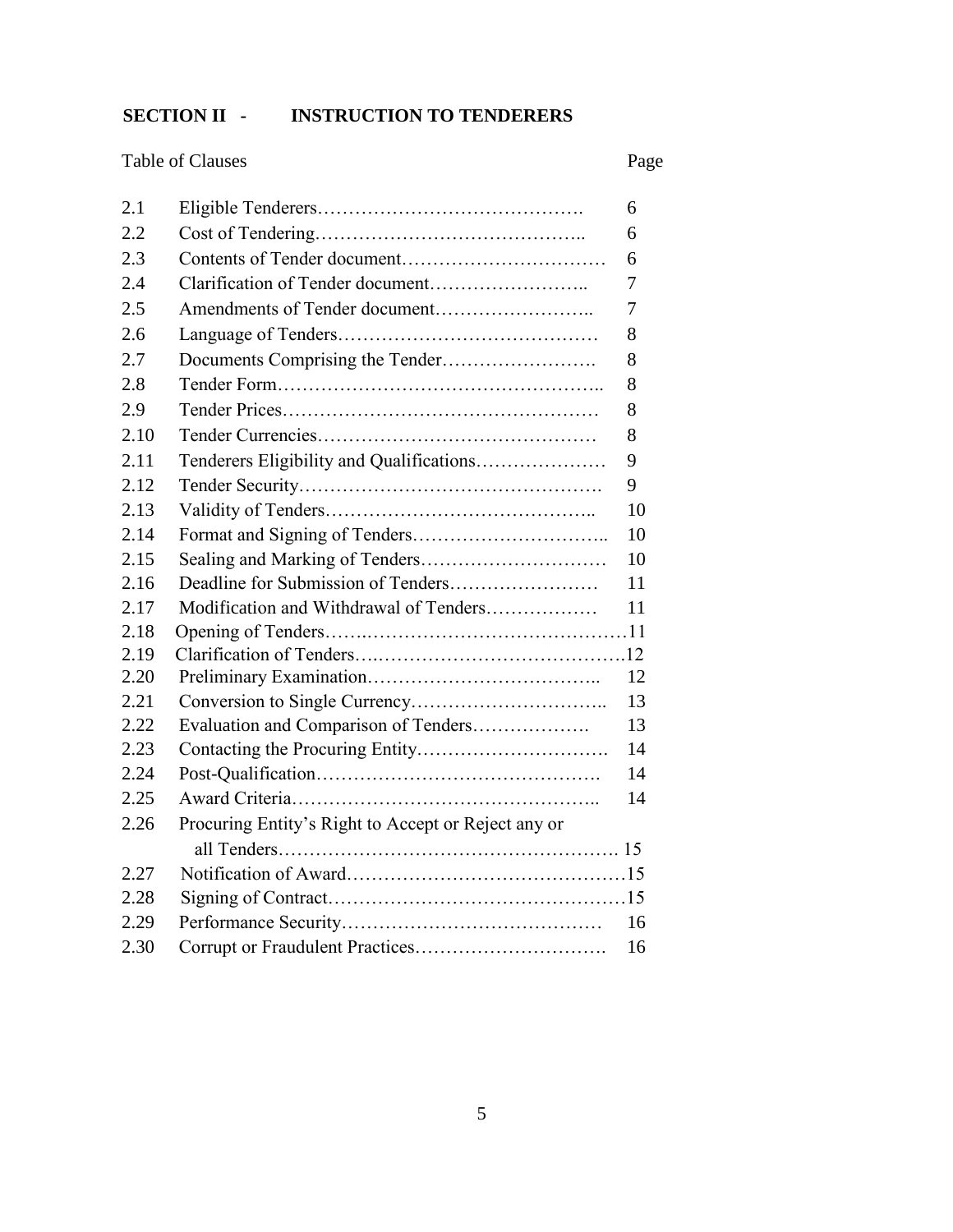# <span id="page-5-0"></span>2 SECTION II - INSTRUCTIONS TO TENDERERS

# **2.1 Eligible Tenderers**

- 2.1.1 This Invitation for Tenders is open to all tenderers eligible as described in the Appendix to Instructions to Tenderers. Successful tenderers shall provide the services for the stipulated duration from the date of commencement (hereinafter referred to as the term) specified in the tender documents.
- 2.1.2 The procuring entity's employees, committee members, board members and their relatives (spouse and children) are not eligible to participate in the tender unless where specially allowed under section 131 of the Act.
- 2.1.3 Tenderers shall provide the qualification information statement that the tenderer (including all members of a joint venture and subcontractors) is not associated, or have been associated in the past, directly or indirectly, with a firm or any of its affiliates which have been engaged by the Procuring entity to provide consulting services for the preparation of the design, specifications, and other documents to be used for the procurement of the services under this Invitation for tenders.
- 2.1.4 Tenderers involved in the corrupt or fraudulent practices or debarred from participating in public procurement shall not be eligible.

# **2.2 Cost of Tendering**

- 2.2.1 The Tenderer shall bear all costs associated with the preparation and submission of its tender, and the procuring entity, will in no case be responsible or liable for those costs. Regardless of the conduct or outcome of the tendering process
- 2.2.2 The price to be charged for the tender document shall not exceed Ksh. 5,000/=
- 2.2.3 The procuring entity shall allow the tenderer to review the tender document free of charge before purchase.

# **2.3 Contents of Tender Document**

- 2.3.1 The tender documents comprise the documents listed below and addenda issued in accordance with clause 2.5 of these instructions to tenderers.
	- (i) Instructions to Tenderers
	- (ii) General Conditions of Contract
	- (iii)Special Conditions of Contract
	- (iv)Schedule of Requirements
	- (v) Details of Insurance Cover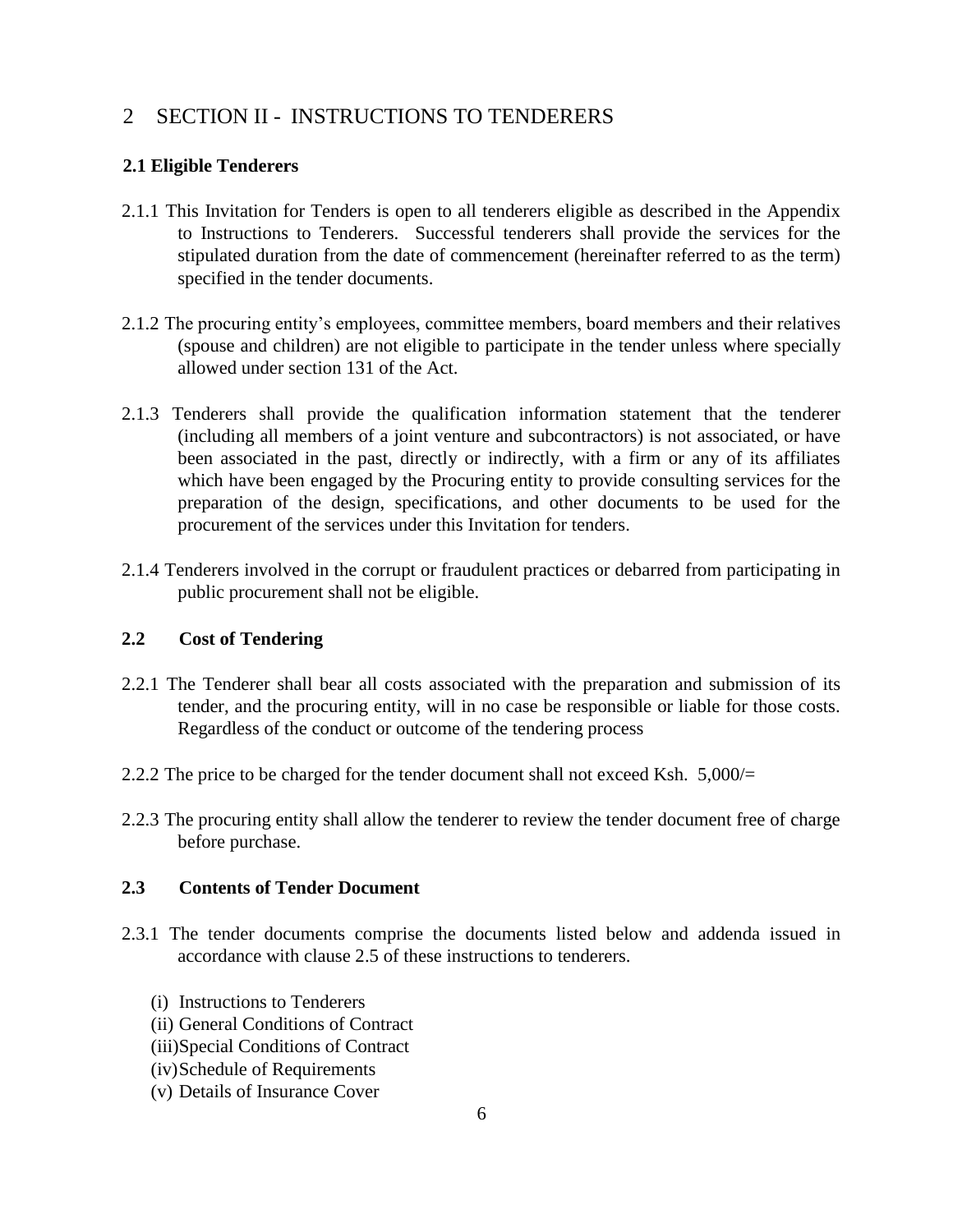(vi)Form of Tender

- (vii) Price Schedules
- (viii) Contract Form

(ix)Confidential Business Questionnaire Form

- (x) Tender security Form
- (xi)Performance security Form
- (xii) Insurance Company's Authorization Form
- (xiii) Declaration Form
- (xiv) Request for Review Form
- 2.3.2 The Tenderer is expected to examine all instructions, forms, terms and specification in the tender documents. Failure to furnish all information required by the tender documents or to submit a tender not substantially responsive to the tender documents in every respect will be at the tenderers risk and may result in the rejection of its tender.

#### **2.4 Clarification of Tender Documents**

- 2.4.1 A Candidate making inquiries of the tender documents may notify the Procuring entity by post, fax or by email at the procuring entity's address indicated in the Invitation for tenders. The Procuring entity will respond in writing to any request for clarification of the tender documents, which it receives not later than seven (7) days prior to the deadline for the submission of the tenders, prescribed by the procuring entity. Written copies of the Procuring entities response (including an explanation of the query but without identifying the source of inquiry) will be sent to all candidates who have received the tender documents.
- 2.4.2 The procuring entity shall reply to any clarifications sought by the tenderer within 3 days of receiving the request to enable the tenderer to make timely submission of its tender.
- 2.4.3 Preference where allowed in the evaluation of tenders shall not exceed 15%

#### **2.5 Amendment of Tender Documents**

- 2.5.1 At any time prior to the deadline for submission of tenders, the Procuring entity, for any reason, whether at its own initiative or in response to a clarification requested by a prospective tenderer, may modify the tender documents by issuing and addendum.
- 2.5.2 All prospective tenderers who have obtained the tender documents will be notified of the amendment by post, fax or email and such amendment will be binding on them.
- 2.5.3 In order to allow prospective tenderers reasonable time in which to take the amendment into account in preparing their tenders, the Procuring entity, at its discretion, may extend the deadline for the submission of tenders.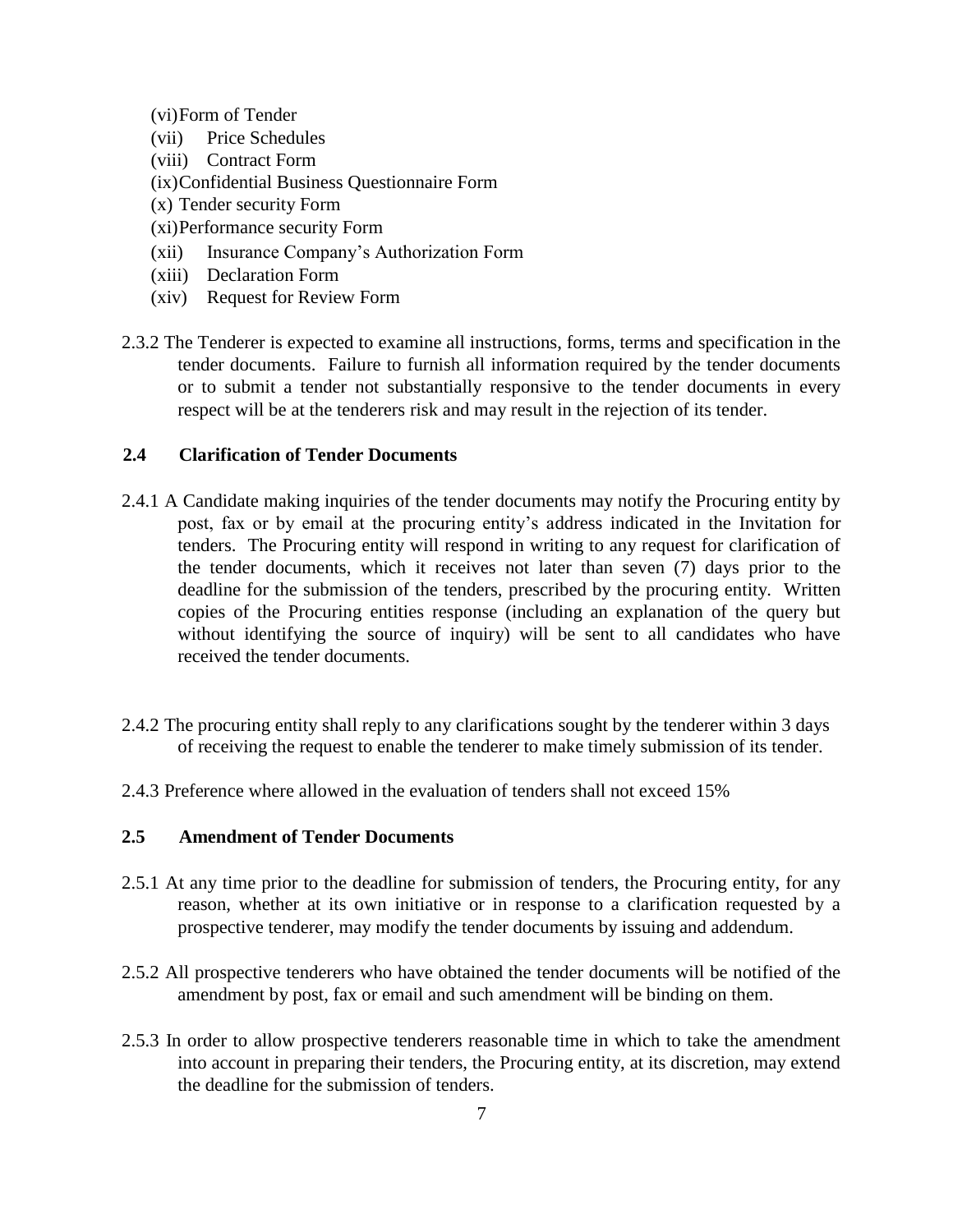#### **2.6 Language of Tenders**

2.6.1 The tender prepared by the tenderer, as well as all correspondence and documents relating to the tender exchanged by the tenderer and the Procuring entity, shall be written in English language. Any printed literature furnished by the tenderer may be written in another language provided they are accompanied by an accurate English translation of the relevant passages in which case, for purposes of interpretation of the tender, the English translation shall govern.

#### **2.7. Documents Comprising the Tender**

- 2.7.1 The tender prepared by the tenderer shall comprise the following components:
	- (a) A Tender Form and a Price Schedule completed in accordance with paragraph 2.8, 2.9 and 2.10 below
	- (b) Documentary evidence established in accordance with paragraph 2.1.2 that the tenderer is eligible to tender and is qualified to perform the contract if its tender is accepted;
	- (c) Tender security furnished in accordance with paragraph 2.12 (if applicable) (d) Declaration Form.

#### **2.8. Form of Tender**

2.8.1 The tenderer shall complete the Tender Form and the Price Schedule furnished in the tender documents, indicating the services to be provided.

#### **2.9. Tender Prices**

- 2.9.1 The tenderer shall indicate on the form of tender and the appropriate Price Schedule the unit prices and total tender price of the services it proposes to provide under the contract.
- 2.9.2 Prices indicated on the Price Schedule shall be the cost of the services quoted including all customs duties and VAT and other taxes payable.
- 2.9.3 Prices quoted by the tenderer shall remain fixed during the Term of the contract unless otherwise agreed by the parties. A tender submitted with an adjustable price quotation will be treated as non-responsive and will be rejected, pursuant to paragraph 2.20.5

# **2.10. Tender Currencies**

2.10.1 Prices shall be quoted in Kenya Shillings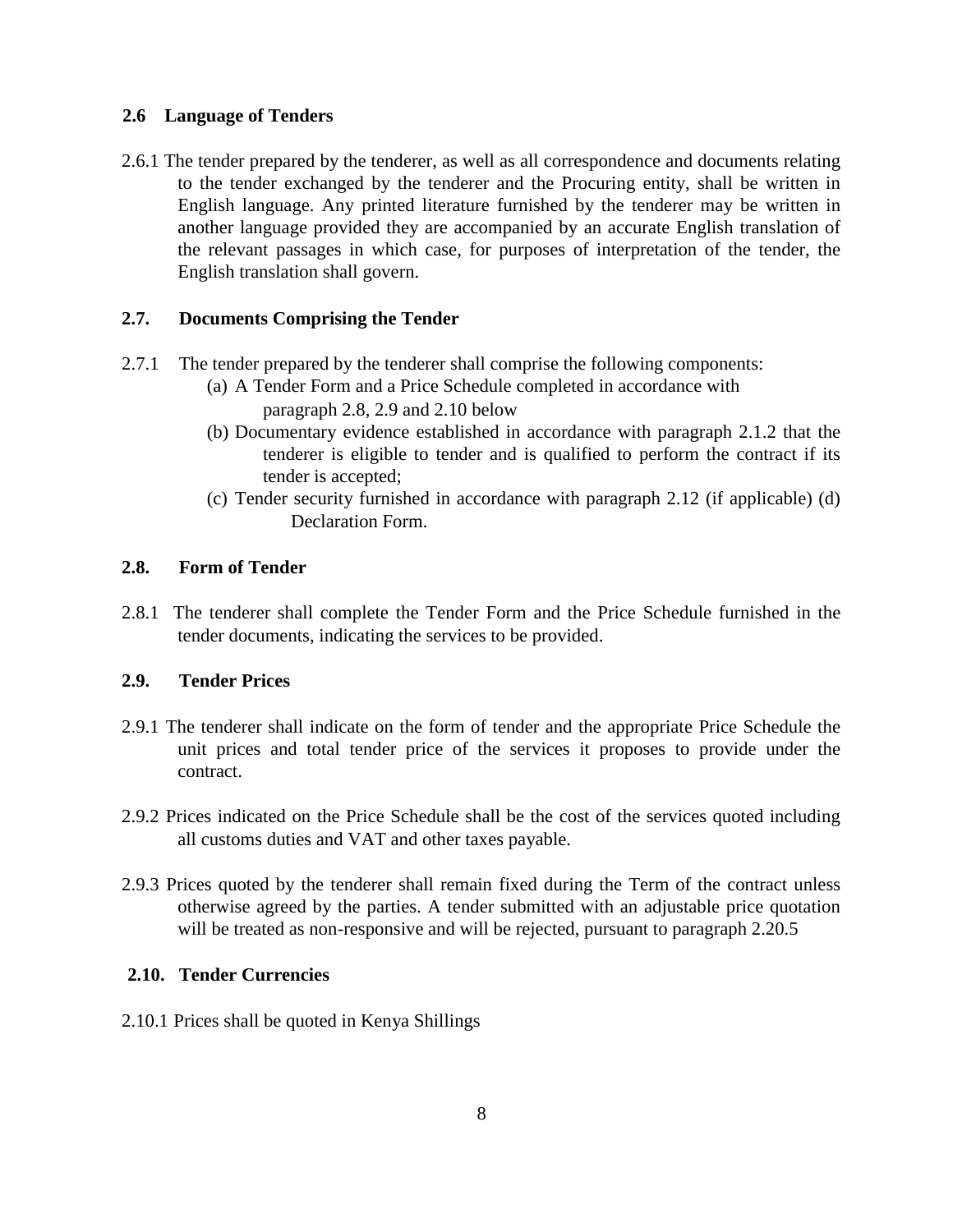#### **2.11. Tenderers Eligibility and Qualifications**

- 2.11.1 Pursuant to paragraph 2.1 the tenderer shall furnish, as part of its tender, documents establishing the tenderers eligibility to tender and its qualifications to perform the contract if it's tender is accepted.
- 2.11.2 The documentary evidence of the tenderer's qualifications to perform the contract if its tender is accepted shall establish to the Procuring entity's satisfaction that the tenderer has the financial and technical capability necessary to perform the contract.

#### **2.12. Tender Security**

- 2.12.1 The tenderer shall furnish, as part of its tender, a tender security for the amount and form specified in the Appendix to Instructions to Tenderers.
- 2.12.2 The tender security shall not exceed 2 per cent of the tender price.
- 2.12.3 The tender security is required to protect the Procuring entity against the risk of Tenderer's conduct which would warrant the security's forfeiture, pursuant to paragraph 2.12.7
- 2.12.4 The tender security shall be denominated in Kenya Shillings or in another freely convertible currency, and shall be in the form of
	- a) Bankers cheque or;
	- b) A bank guarantee.
- 2.12.5 Any tender not secured in accordance with paragraph 2.12.1. and 2.12.3 shall be rejected by the Procuring entity as non-responsive, pursuant to paragraph 2.20.5
- 2.12.6 Unsuccessful Tenderer's tender security will be discharged or returned as promptly as possible but not later than thirty (30) days after the expiration of the period of tender validity
- 2.12.7 The successful Tenderer's tender security will be discharged upon the tenderer signing the contract, pursuant to paragraph 2.29, and furnishing the performance security, pursuant to paragraph 2.30
- 2.12.8 The tender security may be forfeited:
	- (a) If a tenderer withdraws its tender during the period of tender validity.
	- (b) in the case of a successful tenderer, if the tenderer fails:
		- (i) to sign the contract in accordance with paragraph 2.29 or
		- (ii) to furnish performance security in accordance with paragraph 2.30.
	- (c) If the tenderer reject correction of an arithmetic error in the tender.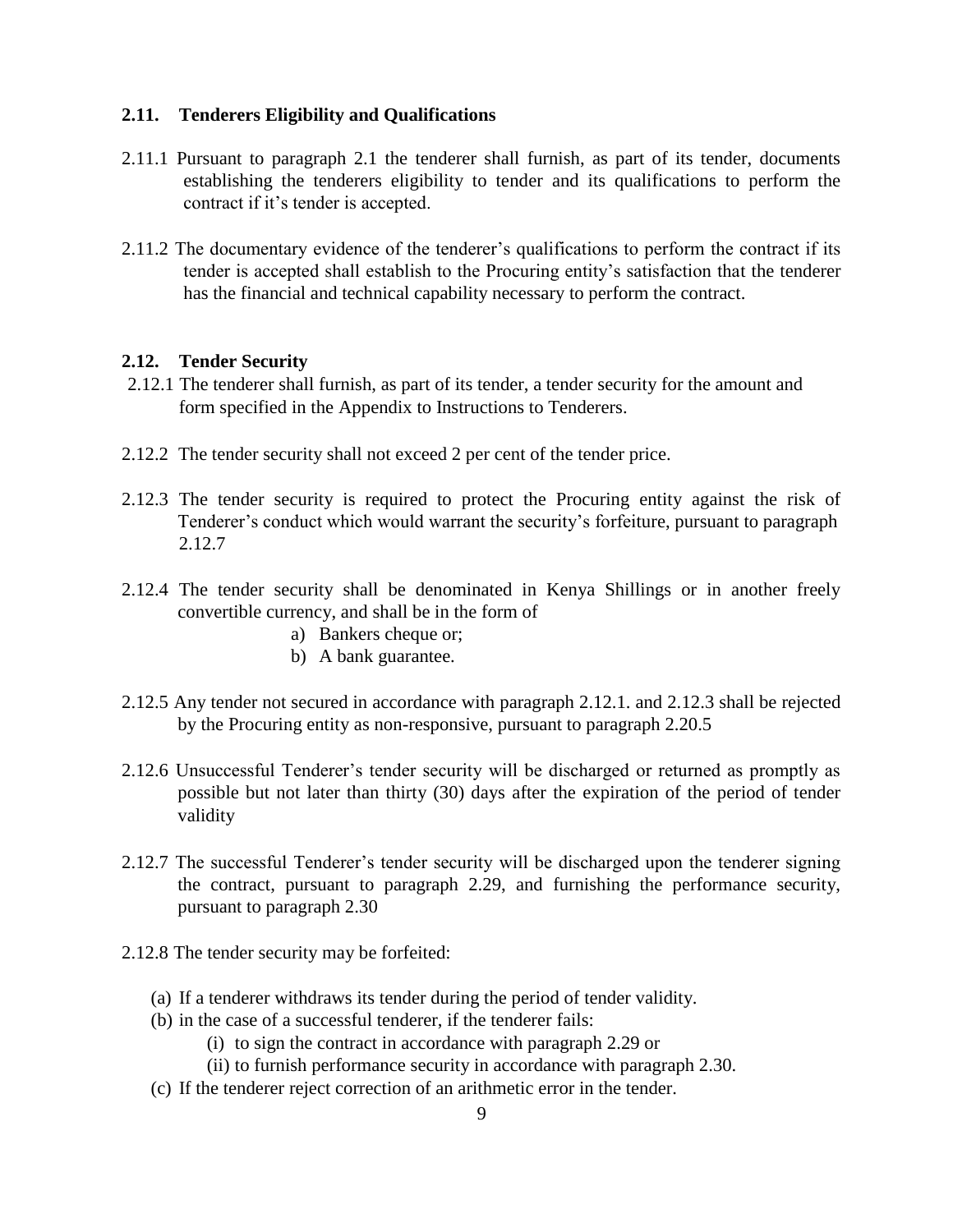#### **2.13. Validity of Tenders**

- 2.13.1 Tenders shall remain valid for 120 days after date of tender opening pursuant to paragraph 2.18. A tender valid for a shorter period shall be rejected by the Procuring entity as non-responsive.
- 2.13.2 In exceptional circumstances, the Procuring entity may solicit the Tenderer's consent to an extension of the period of validity. The request and the responses thereto shall be made in writing. The tender security provided under paragraph 2.12 shall also be suitably extended. A tenderer granting the request will not be required nor permitted to modify its tender.

#### **2.14. Format and Signing of Tenders**

- 2.14.1 The tenderer shall prepare an original and a copy of the tender, clearly marking each "ORIGINAL TENDER" and "COPY OF TENDER," as appropriate. In the event of any discrepancy between them, the original shall govern.
- 2.14.2 The original and all copies of the tender shall be typed or written in indelible ink and shall be signed by the tenderer or a person or persons duly authorized to bind the tenderer to the contract. All pages of the tender, except for un-amended printed literature, shall be initialed by the person or persons signing the tender.
- 2.14.3 The tender shall have no interlineations, erasures, or overwriting except as necessary to correct errors made by the tenderer, in which case such corrections shall be initialed by the person or persons signing the tender.

#### **2.15 Sealing and Marking of Tenders**

- 2.15.1 The tenderer shall seal the original and the copy of the tender in separate envelopes, duly marking the envelopes as "ORIGINAL TENDER" and "COPY OF TENDER". The envelopes shall then be sealed in an outer envelope.
- 2.15.2 The inner and outer envelopes shall:
	- (a) Be addressed to the Procuring entity at the address given in the Invitation to Tender.
	- (b) Bear tender number and name in the invitation to tender and the words, "DO NOT OPEN BEFORE *(day, date and time of closing*)
- 2.15.3 The inner envelopes shall also indicate the name and address of the tenderer to enable the tender to be returned unopened in case it is declared "late".
- 2.15.4 If the outer envelope is not sealed and marked as required by paragraph 2.15.2, the Procuring entity will assume no responsibility for the tender's misplacement or premature opening.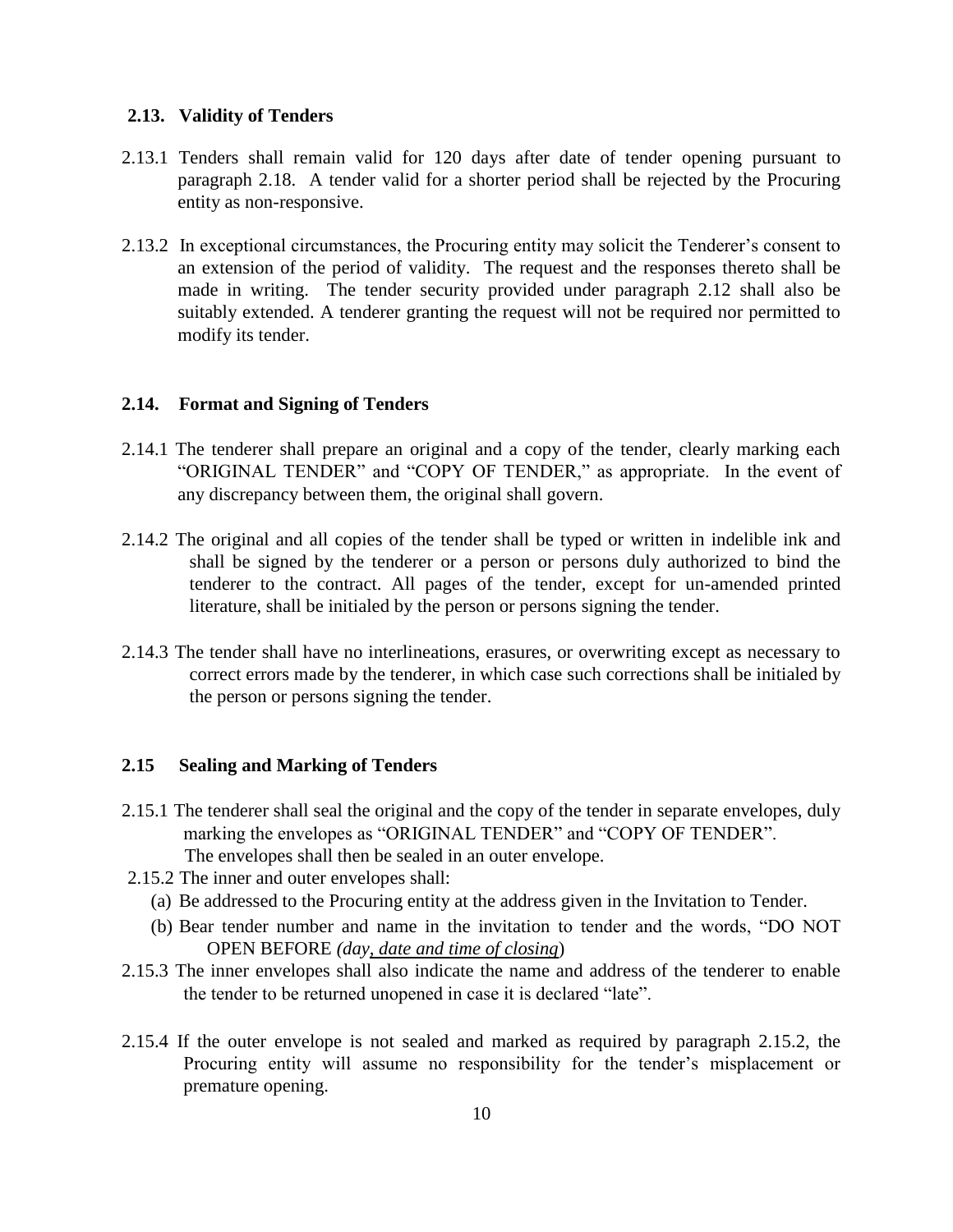#### **2.16. Deadline for Submission of Tenders**

- 2.16.1 Tenders must be received by the Procuring entity at the address specified under paragraph 2.15.2 not later than **Tuesday 21st May, 2019 at 11:00 am East African Time.**
- 2.16.2 The Procuring entity may, at its discretion, extend this deadline for the submission of tenders by amending the tender documents in accordance with paragraph 2.5.3 in which case all rights and obligations of the Procuring entity and candidates previously subject to the deadline will thereafter be subject to the deadline as extended.
- 2.16.3 Bulky tenders which will not fit the tender box shall be received by the procuring entity as provided for in the appendix.

#### **2.17. Modification and Withdrawal of Tenders**

- 2.17.1 The tenderer may modify or withdraw its tender after the tender's submission, provided that written notice of the modification, including substitution or withdrawal of the tenders, is received by the Procuring entity prior to the deadline prescribed for submission of tenders.
- 2.17.2 The tenderer's modification or withdrawal notice shall be prepared, sealed, marked and dispatched in accordance with the provisions of paragraph 2.15. a withdrawal notice may also be sent by fax or email but followed by a signed confirmation copy, postmarked not later than the deadline for submission of tenders.
- 2.17.3 No tender may be modified after the deadline for submission of tenders.
- 2.17.4 No tender may be withdrawn in the interval between the deadline for submission of tenders and the expiration of the period of tender validity. Withdrawal of a tender during this interval may result in the Tenderer's forfeiture of its tender security, pursuant to paragraph 2.12.7.

#### **2.18. Opening of Tenders**

The Procuring entity will open all tenders in the presence of tenderers' representatives who choose to attend on **Tuesday 21st May, 2019 at 11:00 am East African Time** and in the location specified in the invitation for tenders. The tenderers' representatives who are present shall sign a register evidencing their attendance

- 2.18.1 The tenderers' names, tender modifications or withdrawals, tender prices, discounts, and the presence or absence of requisite tender security and such other details as the Procuring entity, at its discretion, may consider appropriate, will be announced at the opening.
- 2.18.2 The Procuring entity will prepare minutes of the tender opening, which will be submitted to tenderers that signed the tender opening register and will have made the request.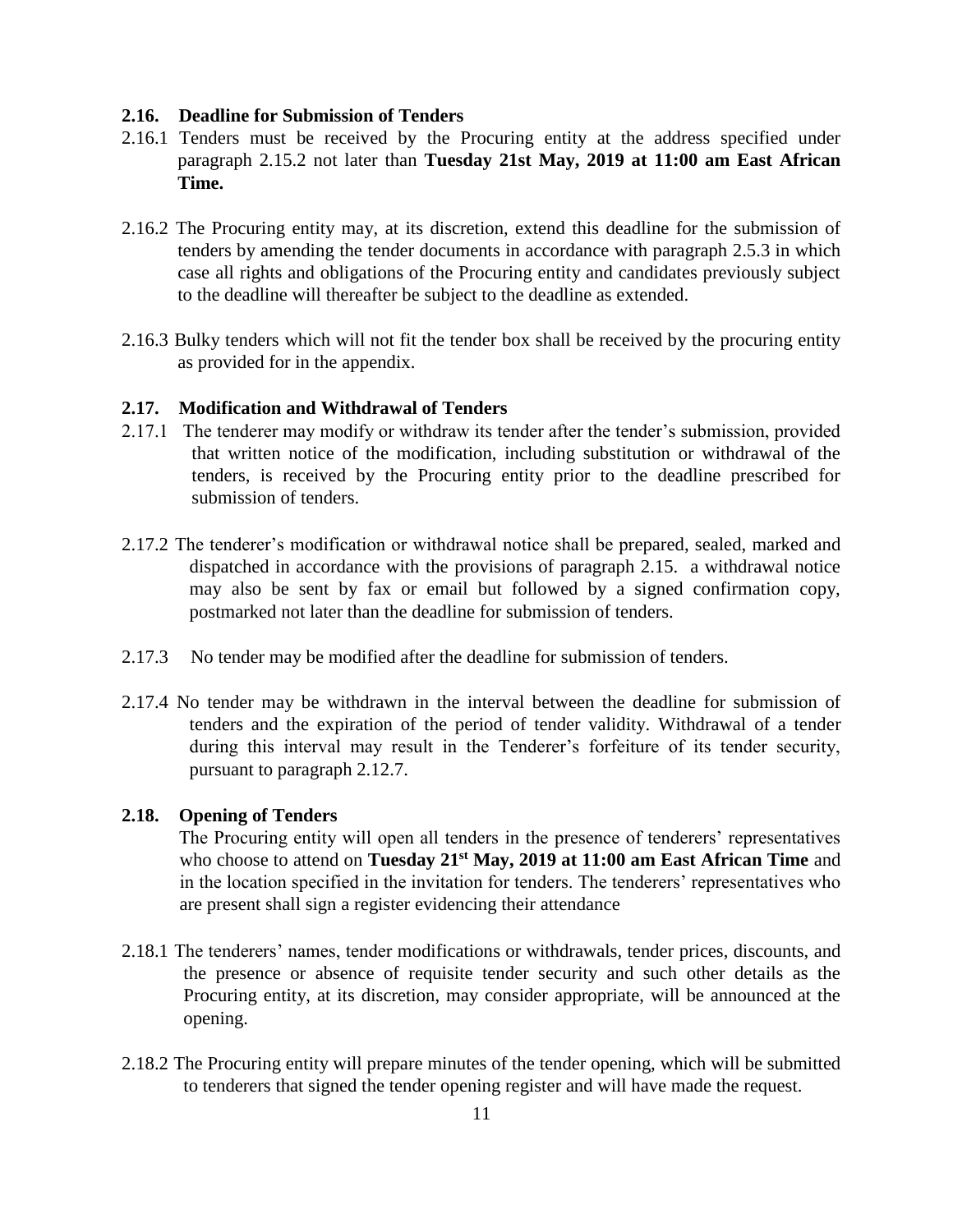#### **2.19 Clarification of Tenders**

- 2.19.1 To assist in the examination, evaluation and comparison of tenders the Procuring entity may, at its discretion, ask the tenderer for a clarification of its tender. The request for clarification and the response shall be in writing, and no change in the prices or substance of the tender shall be sought, offered, or permitted.
- 2.19.2 Any effort by the tenderer to influence the Procuring entity in the Procuring entity's tender evaluation, tender comparison or contract award decisions may result in the rejection of the tenderers' tender.

#### **2.20 Preliminary Examination and Responsiveness**

- 2.20.1 The Procuring entity will examine the tenders to determine whether they are complete, whether any computational errors have been made, whether required sureties have been furnished, whether the documents have been properly signed, and whether the tenders are generally in order.
- 2.20.2 Arithmetical errors will be rectified on the following basis. If there is a discrepancy between the unit price and the total price that is obtained by multiplying the unit price and quantity, the unit price shall prevail, and the total price shall be corrected. If the candidate does not accept the correction of the errors, its tender will be rejected, and its tender security forfeited. If there is a discrepancy between words and figures, the amount in words will prevail
- 2.20.3 The Procuring entity may waive any minor informality or non-conformity or irregularity in a tender which does not constitute a material deviation provided such waiver does not prejudice or affect the relative ranking of any tenderer.
- 2.20.4 Prior to the detailed evaluation, pursuant to paragraph 2.20, the Procuring entity will determine the substantial responsiveness of each tender to the tender documents. For purposes of these paragraphs, a substantially responsive tender is one which conforms to all the terms and conditions of the tender documents without material deviations. The Procuring entity's determination of a tender's responsiveness is to be based on the contents of the tender itself without recourse to extrinsic evidence.
- 2.20.5 If a tender is not substantially responsive, it will be rejected by the procuring entity and may not subsequently be made responsive by the tenderer by correction of the nonconformity.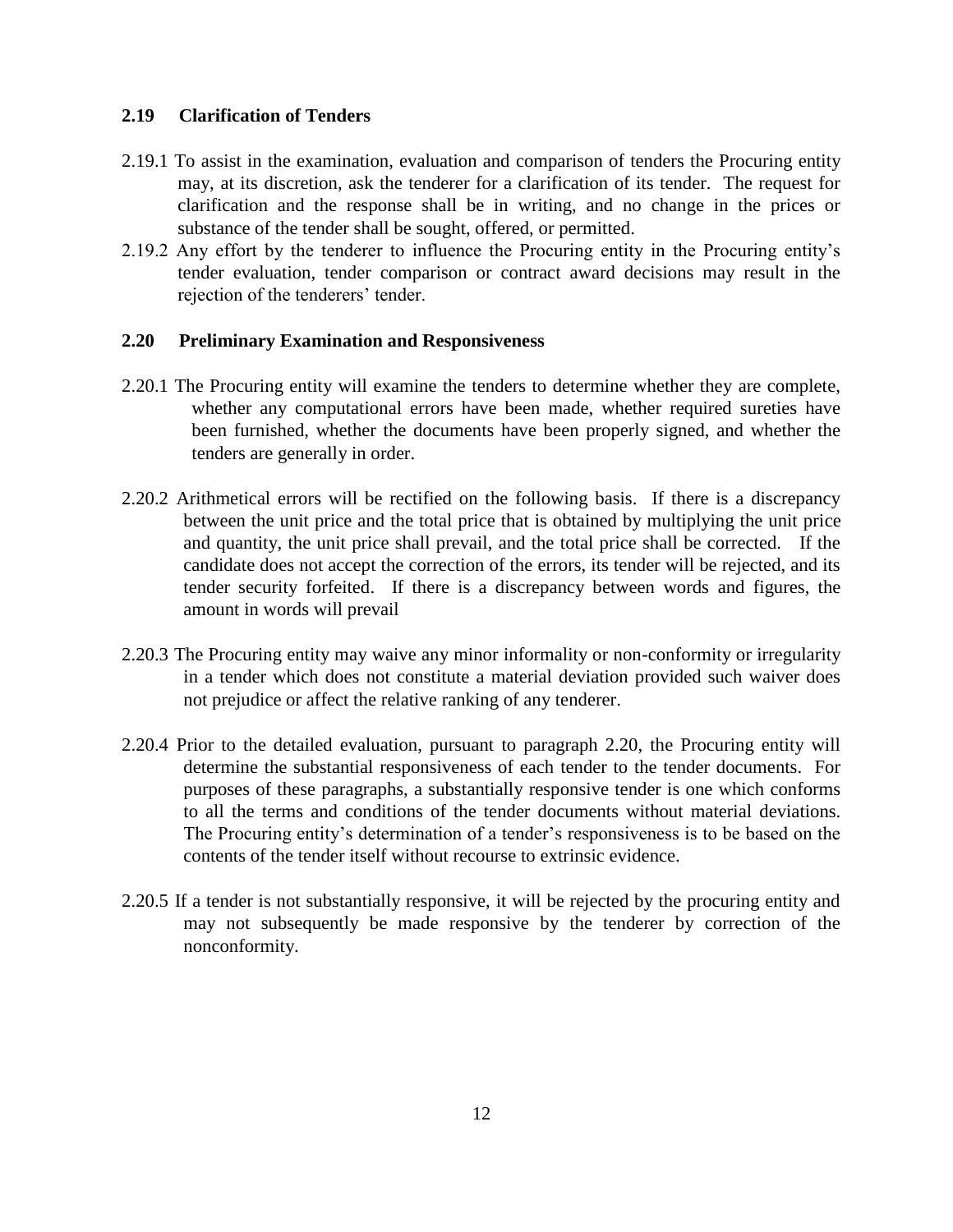#### **2.21. Conversion to single currency**

2.21.1 Where other currencies are used, the Procuring entity will convert those currencies to Kenya Shillings using the selling exchange rate on the date of tender closing provided by the Central Bank of Kenya.

#### **2.22. Evaluation and Comparison of Tenders**

- 2.22.1 The Procuring entity will evaluate and compare the tenders which have been determined to be substantially responsive, pursuant to paragraph 2.20
- 2.22.2 The Procuring entity's evaluation of a tender will take into account, in addition to the tender price, the following factors, in the manner and to the extent indicated in paragraph 2.22.3.
	- (a) Operational plan proposed in the tender;
	- (b) Deviations in payment schedule from that specified in the Special Conditions of **Contract**
- 2.22.3 Pursuant to paragraph 2.22.2 the following evaluation methods will be applied.

#### (a) **Operational Plan**

The Procuring entity requires that the services under the Invitation for Tenders shall be performed at the time specified in the Schedule of Requirements. Tenders offering to perform longer than the procuring entity's required delivery time will be treated as non-responsive and rejected.

#### (b) **Deviation in payment schedule**

Tenderers shall state their tender price for the payment on schedule outlined in the special conditions of contract. Tenders will be evaluated on the basis of this base price. Tenderers are, however, permitted to state an alternative Payment schedule and indicate the reduction in tender Price they wish to offer for such alternative payment Schedule. The Procuring entity may consider the alternative payment schedule offered by the selected tenderer.

2.22.4 The tender evaluation committee shall evaluate the tender within 30 days from the date of opening the tender.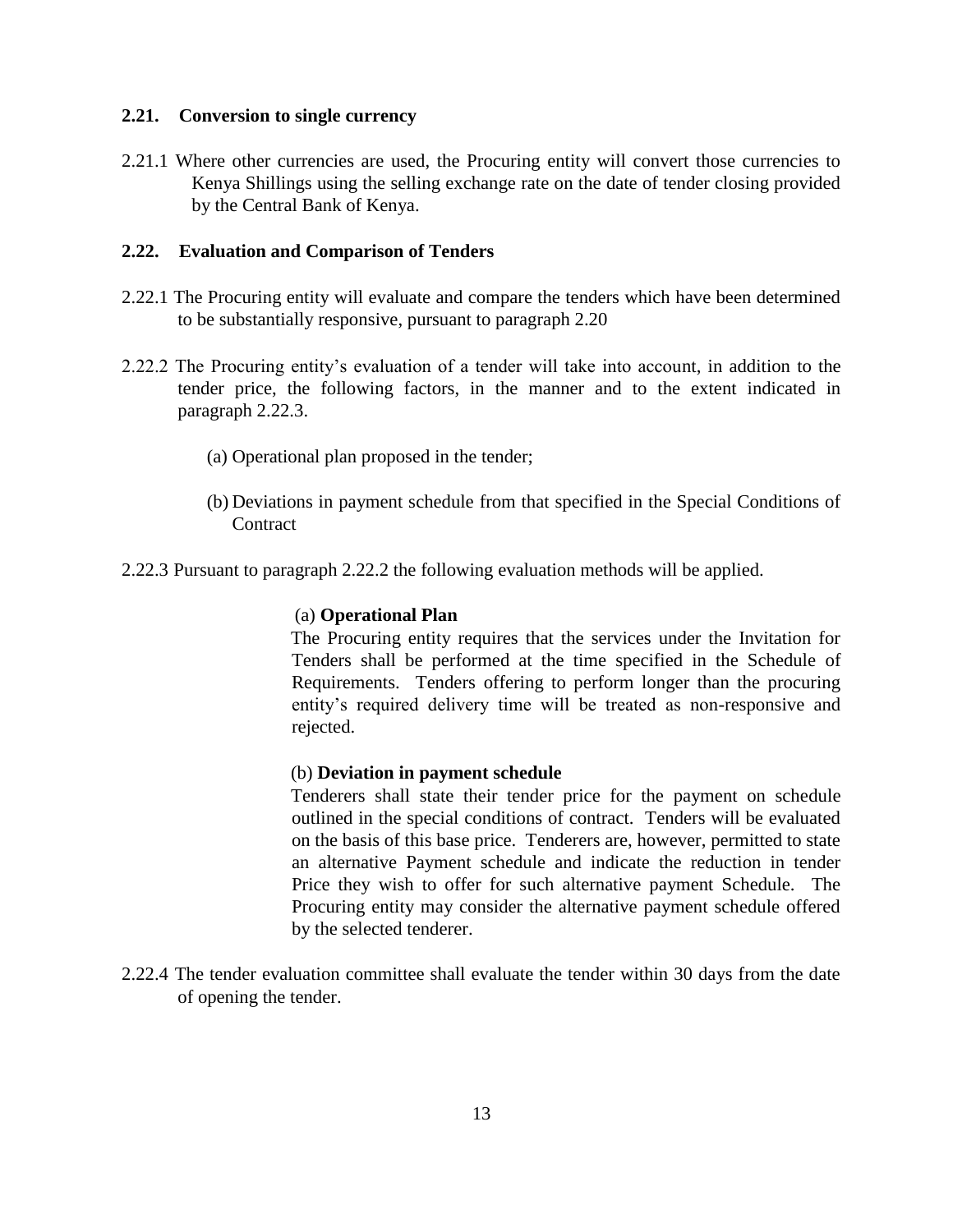#### **2.23. Contacting the Procuring entity**

- 2.23.1 Subject to paragraph 2.19 no tenderer shall contact the Procuring entity on any matter relating to its tender, from the time of the tender opening to the time the contract is awarded.
- 2.23.2 Any effort by a tenderer to influence the Procuring entity in its decisions on tender evaluation, tender comparison, or contract award may result in the rejection of the Tenderers' tender.

#### **2.24 Post-qualification**

- 2.24.1 The Procuring entity will verify and determine to its satisfaction whether the tenderer that is selected as having submitted the lowest evaluated responsive tender is qualified to perform the contract satisfactorily.
- 2.24.2 The determination will take into account the tenderer financial and technical capabilities. It will be based upon an examination of the documentary evidence of the tenderers qualifications submitted by the tenderer, pursuant to paragraph 2.11.2, as well as such other information as the Procuring entity deems necessary and appropriate

2.24.3 An affirmative determination will be a prerequisite for award of the contract to the tenderer. A negative determination will result in rejection of the Tenderer's tender, in which event the Procuring entity will proceed to the next lowest evaluated tender to make a similar determination of that Tenderer's capabilities to perform satisfactorily.

#### **2.25 Award Criteria**

2.25.1 Subject to paragraph 2.29 the Procuring entity will award the contract to the successful tenderer whose tender has been determined to be substantially responsive and has been determined to be the lowest evaluated tender, provided further that the tenderer is determined to be qualified to perform the contract satisfactorily.

2.25.2 To qualify for contract awards, the tenderer shall have the following: -

- (a) Necessary qualifications, capability experience, services, equipment and facilities to provide what is being procured.
- (b) Legal capacity to enter into a contract for procurement
- (c) Shall not be insolvent, in receivership, bankrupt or in the process of being wound up and is not the subject of legal proceedings relating to the foregoing.
- (d) Shall not be debarred from participating in public procurement.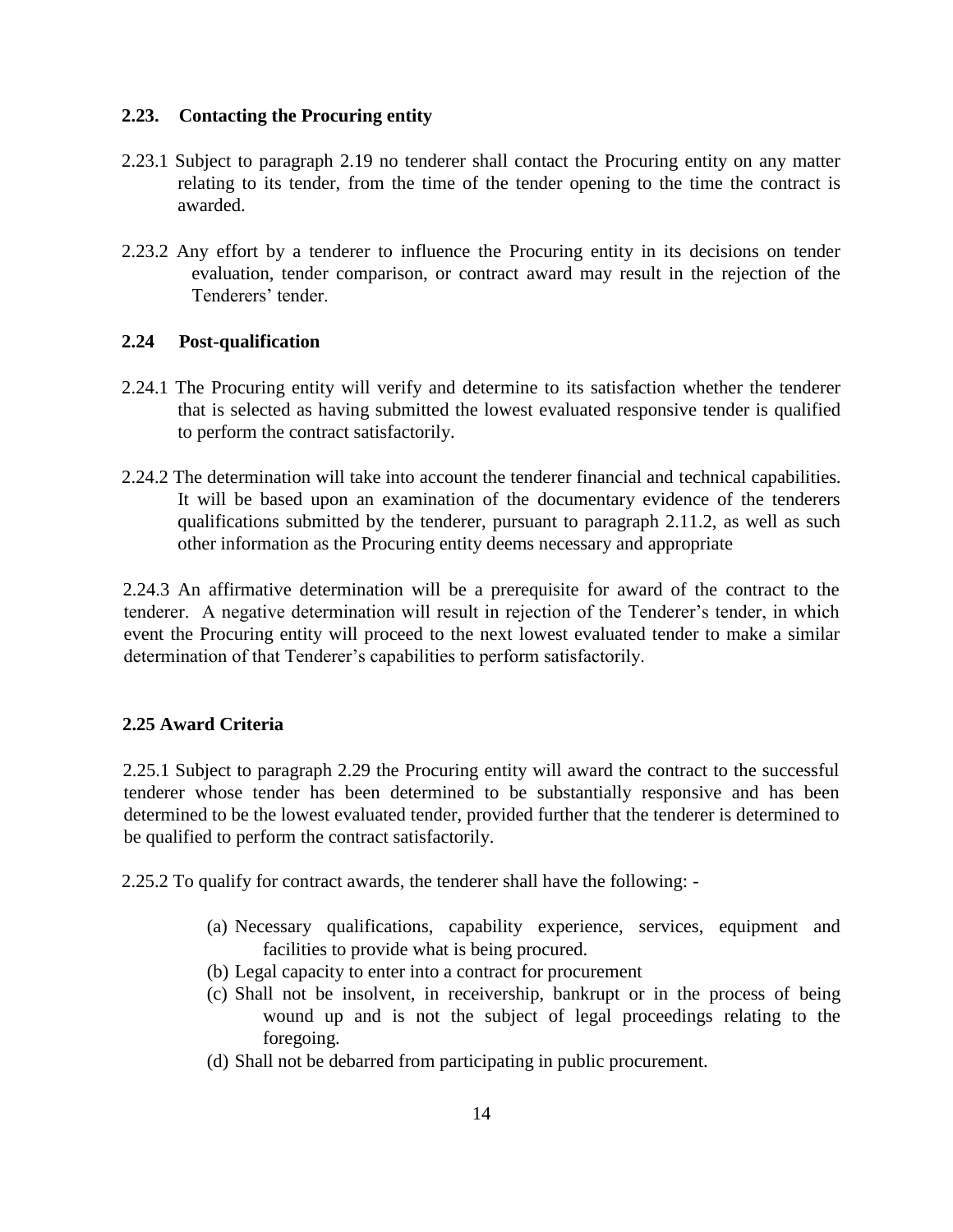#### **2.26. Procuring entity's Right to accept or Reject any or all Tenders**

- 2.26.1 The Procuring entity reserves the right to accept or reject any tender, and to annul the tendering process and reject all tenders at any time prior to contract award, without thereby incurring any liability to the affected tenderer or tenderers or any obligation to inform the affected tenderer or tenderers of the grounds for the Procuring entity's action. If the Procuring entity determines that none of the tenders is responsive, the Procuring entity shall notify each tenderer who submitted a tender.
- 2.26.2 The procuring entity shall give prompt notice of the termination to the tenderers and on request give its reasons for termination within 14 days of receiving the request from any tenderer.
- 2.26.3 A tenderer who gives false information in the tender document about is qualification or who refuses to enter into a contract after notification of contract award shall be considered for debarment from participating in future public procurement.

#### **2.27 Notification of Award**

- 2.27.1 Prior to the expiration of the period of tender validity, the Procuring entity will notify the successful tenderer in writing that its tender has been accepted.
- 2.27.2 The notification of award will signify the formation of the contract subject to the signing of the contract between the tenderer and the procuring entity pursuant to clause 2.9. Simultaneously the other tenderers shall be notified that their tenders were not successful.
- 2.27.3 Upon the successful Tenderer's furnishing of the performance security pursuant to paragraph 2.29 the Procuring entity will promptly notify each unsuccessful Tenderer and will discharge its tender security, pursuant to paragraph 2.12

#### **2.28 Signing of Contract**

- 2.28.1 At the same time as the Procuring entity notifies the successful tenderer that its tender has been accepted, the Procuring entity will simultaneously inform the other tenderers that their tenders have not been successful.
- 2.28.2 Within fourteen (14) days of receipt of the Contract Form, the successful tenderer shall sign and date the contract and return it to the Procuring entity.
- 2.28.3 The contract will be definitive upon its signature by the two parties.
- 2.28.4 The parties to the contract shall have it signed within 30 days from the date of notification of contract award unless there is an administrative review request.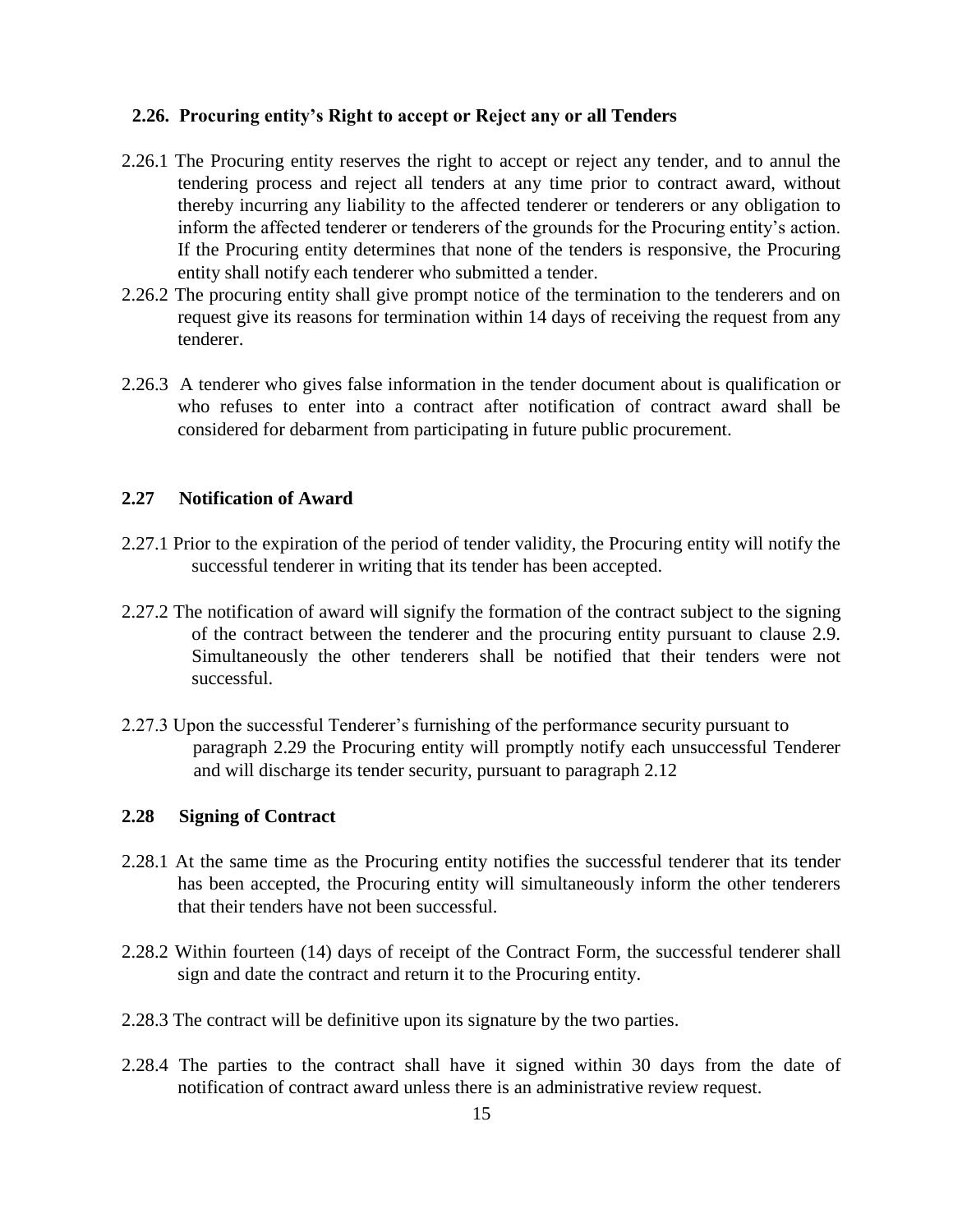#### **2.29 Performance Security**

- 2.29.1 The successful tenderer shall furnish 10% of the contract price performance security in accordance with the Conditions of Contract, in a form acceptable to the Procuring entity.
- 2.29.2 Failure by the successful tenderer to comply with the requirement of paragraph 2.29 or paragraph 2.30.1 shall constitute sufficient grounds for the annulment of the award and forfeiture of the tender security, in which event the Procuring entity may make the award to the next lowest evaluated tender or call for new tenders.

#### **2.30 Corrupt or Fraudulent Practices**

- 2.30.1 The Procuring entity requires that tenderers observe the highest standard of ethics during the procurement process and execution of contracts. A tenderer shall sign a declaration that he has not and will not be involved in corrupt or fraudulent practices.
- 2.30.2 The Procuring entity will reject a proposal for award if it determines that the tenderer recommended for award has engaged in corrupt or fraudulent practices in competing for the contract in question
- 2.30.3 Further a tenderer who is found to have indulged in corrupt or fraudulent practices risks being debarred from participating in public Procurement in Kenya.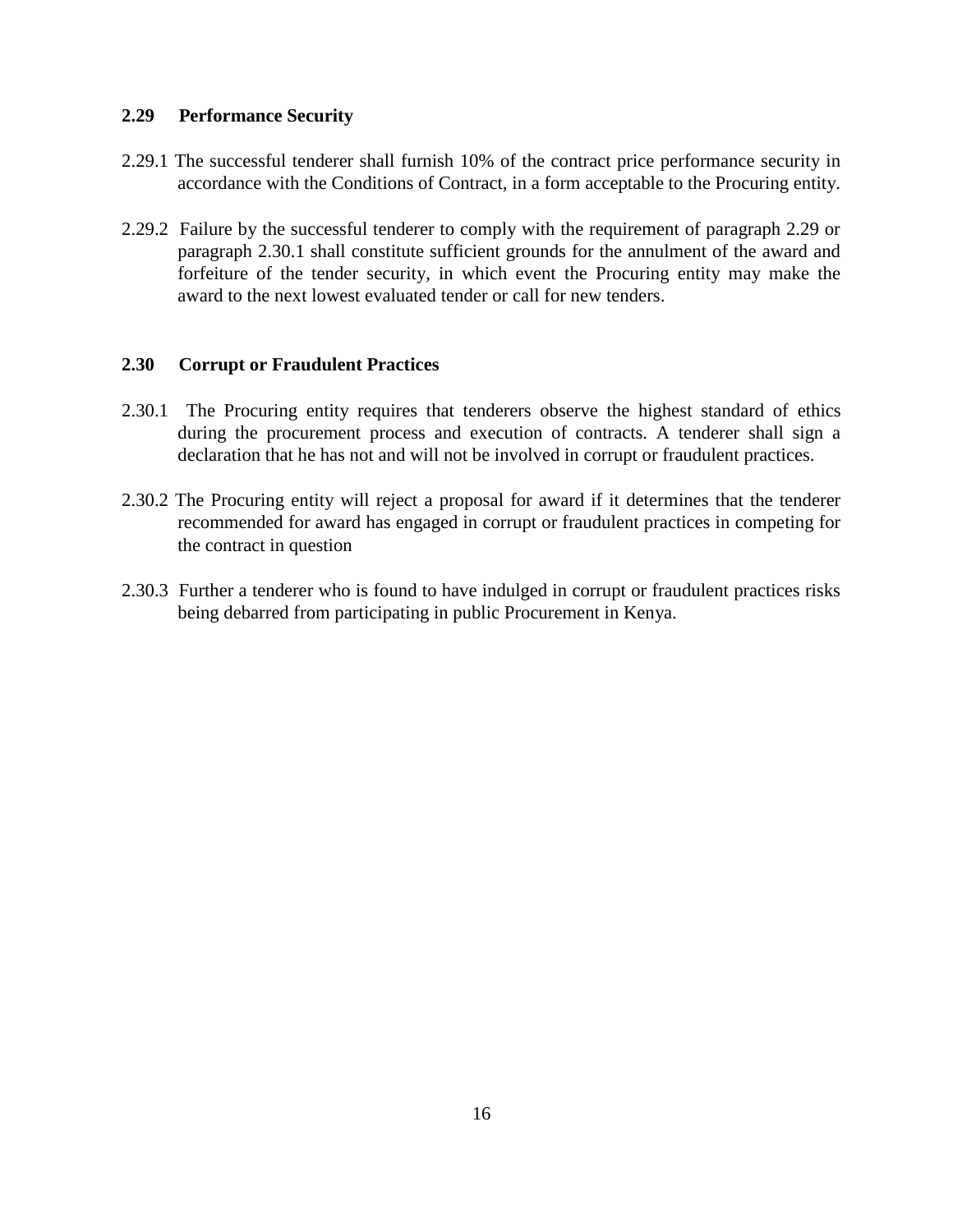#### **Appendix to Instructions to Tenderers**

#### **2.1 Notes on the Appendix to the Instruction to Tenderers**

- 1. The Appendix to instructions to tenderers is intended to assist the procuring entity in providing specific information in relation to corresponding clause in the instructions to Tenderers included in Section II and has to be prepared for each specific procurement.
- 2. The procuring entity should specify in the appendix information and requirements specific to the circumstances of the Procuring entity, the procuring of the procurement, and the tender evaluation criteria that will apply to the tenders.
- 3. In preparing the Appendix the following aspects should be taken into consideration;
	- (a) The information that specifies and complements provisions of Section II to be incorporated.
	- (b) Amendments and/or supplements if any, to provisions of Section II as necessitated by the circumstances of the specific procurement to be also incorporated.
- 4. Section II should remain unchanged and can only be amended through the Appendix to instructions to tenders.
- 5. Any clause to be included in the appendix to instructions to tenderers must be consistent with the applicable public procurement law and regulations.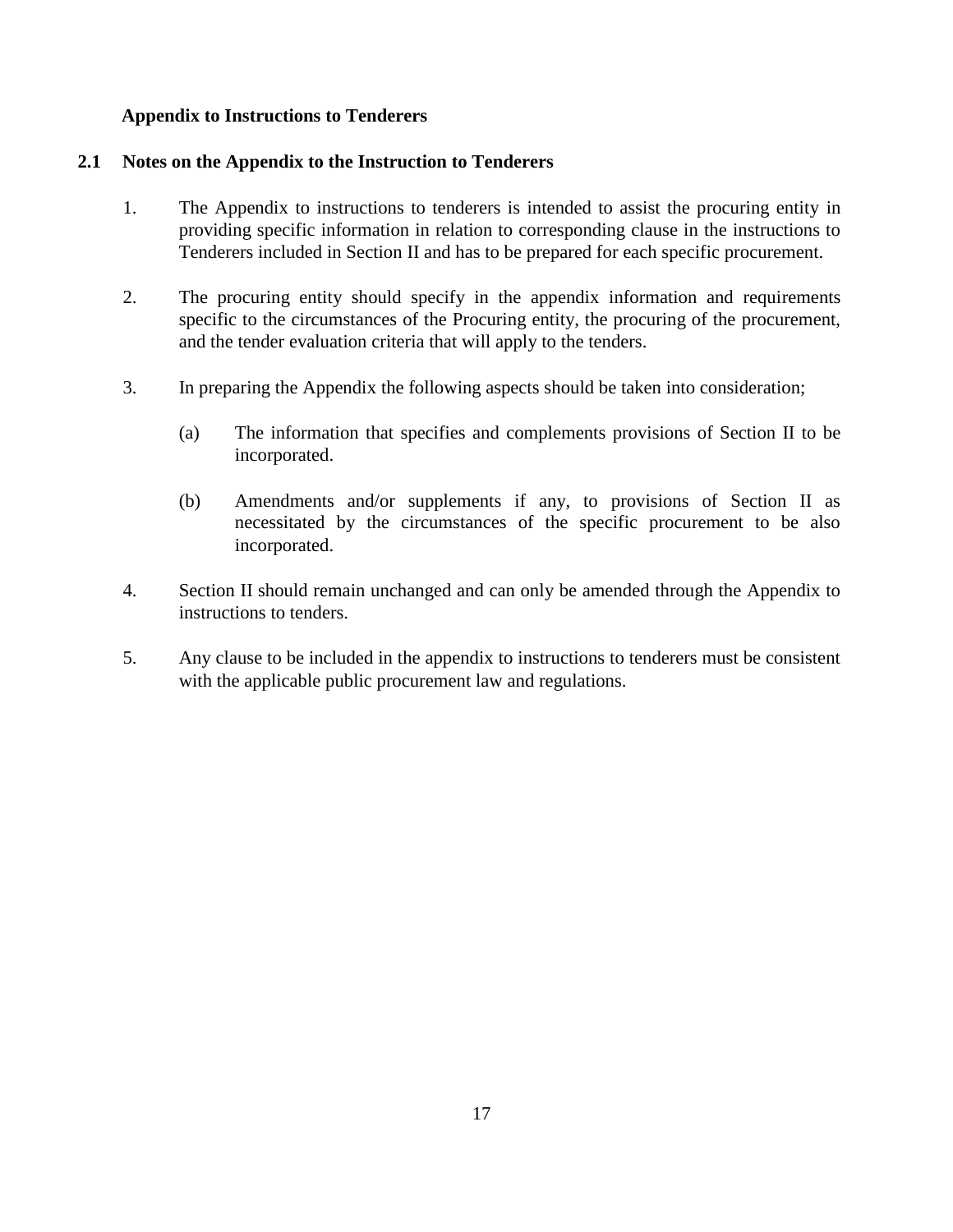# **Appendix to instructions to Tenderers**

The following information for the procurement of insurance services shall complement, supplement, or amend, the provisions on the instructions to tenderers. Wherever there is a conflict between the provisions of the instructions to tenderers and the provisions of the appendix, the provisions of the appendix herein shall prevail over those of the instructions to tenderers.

|              | <b>Instruction</b> Particulars of Appendix to instructions to tenderers                                                                                                                                                                                                                                                                                                                                                                             |  |  |
|--------------|-----------------------------------------------------------------------------------------------------------------------------------------------------------------------------------------------------------------------------------------------------------------------------------------------------------------------------------------------------------------------------------------------------------------------------------------------------|--|--|
| to tender    |                                                                                                                                                                                                                                                                                                                                                                                                                                                     |  |  |
| reference    |                                                                                                                                                                                                                                                                                                                                                                                                                                                     |  |  |
| 2.1          | Eligible tenderers shall be Kenyan registered Insurance underwriters facilitating Medical<br>Insurance, Group Life Assurance and Group Personal Accident Covers with valid<br>operating license issued by Insurance Regulatory Authority (IRA) – Kenya                                                                                                                                                                                              |  |  |
| 2.1.3        | The statement provided for must be under oath                                                                                                                                                                                                                                                                                                                                                                                                       |  |  |
| 2.1.4        | Tenderer to provide a declaration under oath that neither the company nor the directors<br>are subject to investigation or litigation on corruption and/or fraudulent practices                                                                                                                                                                                                                                                                     |  |  |
| 2.3.2        | A complete set of tender documents may be downloaded by interested tenderers free of<br>charge at the IEBC website at <b>www.iebc.or.ke</b> and also at the IFMIS tender portal:<br>www.tenders.go.ke. using – Link to GOK tenders. Tender Documents may also be<br>obtained from Commission Procurement Office on 15 <sup>th</sup> floor Room 1512 during normal<br>working hours upon payment of a non - refundable fee of Ksh. 1,000.00 in cash. |  |  |
| 2.4.3        | Preference not applicable under this tender                                                                                                                                                                                                                                                                                                                                                                                                         |  |  |
| 2.5.1        | The Commission will <b>ONLY</b> copy to other prospective bidders clarification response (s),<br>that is material and may result to changes in the bid document                                                                                                                                                                                                                                                                                     |  |  |
| 2.12.1       | The tender security to be provided will be Kenya Shillings One million (Ksh 1,000,000)<br>for General/medical underwriting; and Kenya Shillings One Hundred Fifty Thousand<br>(Ksh. 150,000) for Life Underwriting; valid for 120 days from the date of opening the<br>tender and shall be in form of a banker's cheque or bank guarantee (from a reputable<br>bank);                                                                               |  |  |
|              | The reputable financial institutions is as provided for under section $147(1)$ of Public<br>Procurement and Asset Disposal Act 2015.                                                                                                                                                                                                                                                                                                                |  |  |
| 2.13.1       | The validity period of the tender shall be 120 days from the date of opening of the tender.                                                                                                                                                                                                                                                                                                                                                         |  |  |
| 2.14.2       | The original and all copies of the tender shall be typed or written in indelible ink and<br>shall be signed by the tenderer. All printed pages of the tender shall be initialed and<br>serialized by the person or persons signing the tender.                                                                                                                                                                                                      |  |  |
| $2.15.2$ (b) | The day, date and time of closing the tender will be Tuesday 21 <sup>st</sup> May, 2019 at<br>2.1.1<br>11:00 am East African Time                                                                                                                                                                                                                                                                                                                   |  |  |
| 2.16.1       | Tenders must be received by Tuesday 21 <sup>st</sup> May, 2019 at 11:00 am East African Time                                                                                                                                                                                                                                                                                                                                                        |  |  |
| 2.18.1       | Tenders will be opened on Tuesday 21 <sup>st</sup> May, 2019 at 11:00 am East African Time at<br><b>Anniversary Towers, immediately after the closing time.</b>                                                                                                                                                                                                                                                                                     |  |  |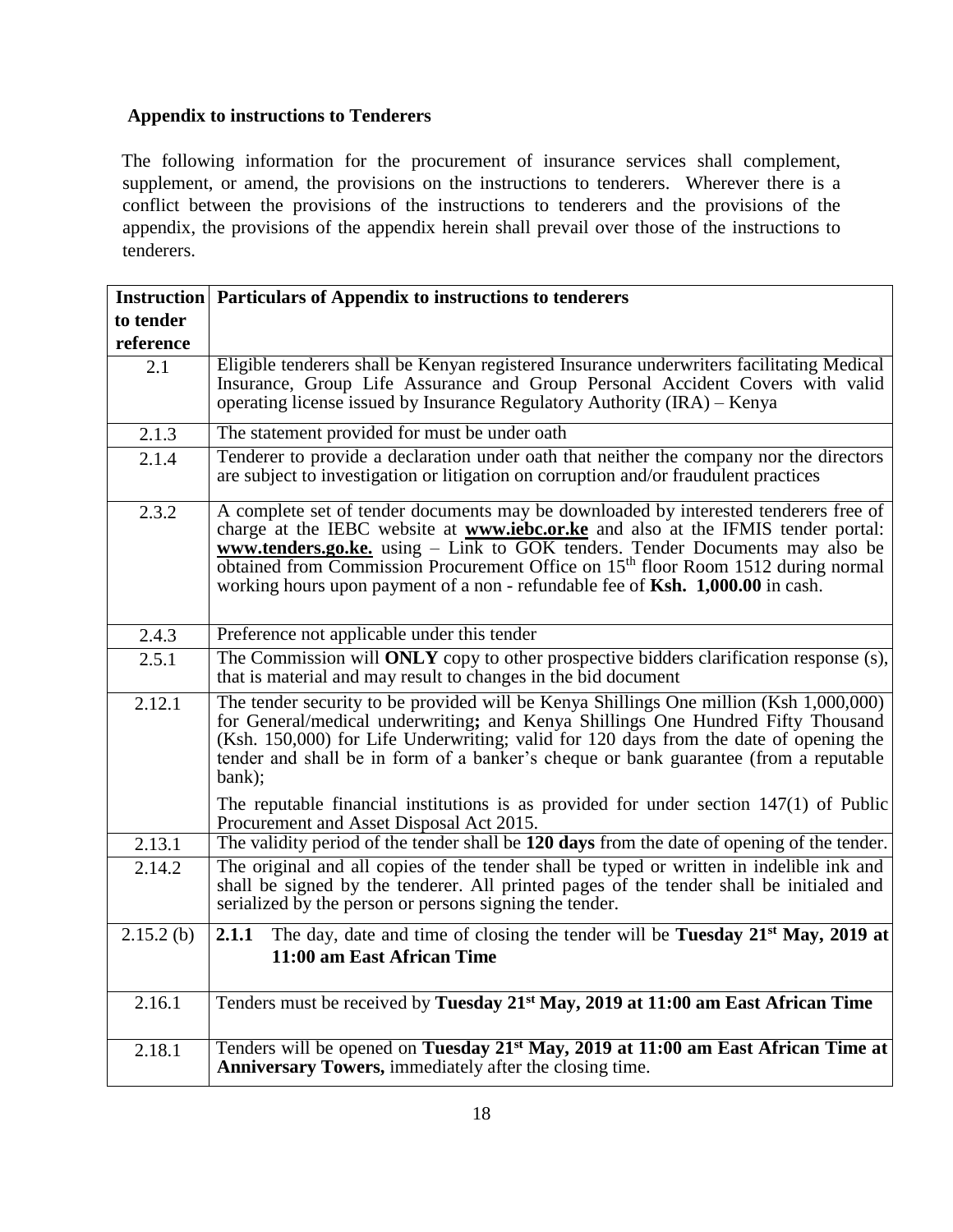#### **2.22.4 EVALUATION CRITERIA**

Tenders will be evaluated using the criteria set out in this tender document. There are three stages set out for the evaluation and comparison of tenders:

- **a) Preliminary Evaluation** Tenders will be evaluated on 'yes' or 'no basis. Bidders MUST conform to ALL mandatory requirements set out failure to which they will not be considered further in the evaluation process
- **b) Technical Evaluation –** Tenders will be evaluated based on scores set out in the document. Total scores in Technical Evaluation amounts to 100.
- **c) Financial Evaluation –** The formula for determining the financial score is as follows;

|        | $SF = FM/F*100$                     |
|--------|-------------------------------------|
| Where: | SF – Financial Score                |
|        | FM – Lowest Bid                     |
|        | - Financial bid under consideration |

The weight given to the technical evaluation is 80% and for financial evaluation is 20%

| <b>MR</b>       | <b>NO. REQUIREMENTS</b>                                                                                                                                                                         | <b>YES</b> | NO |
|-----------------|-------------------------------------------------------------------------------------------------------------------------------------------------------------------------------------------------|------------|----|
| NO.             |                                                                                                                                                                                                 |            |    |
| MR <sub>1</sub> | Attach Certificate of Incorporation/Registration                                                                                                                                                |            |    |
| MR <sub>2</sub> | Valid tax compliance with KRA (This is subject to verification)                                                                                                                                 |            |    |
| <b>MR3</b>      | Valid<br>certificate<br>NSSF<br>compliance<br>(attach current receipt of payment)                                                                                                               |            |    |
| <b>MR4</b>      | Must<br>registered<br>be<br>with<br>the<br>Insurance<br>Regulatory Authority (IRA) as an insurance underwriter (attach perpetual<br>license/registration certificate for the current year 2019) |            |    |
| MR <sub>5</sub> | Must be a member of Association of Kenya Insurers (AKI) (attach valid<br>certificate)                                                                                                           |            |    |
| <b>MR 6</b>     | Evidence of having gross written medical premium of not less than 1 Billion<br>each year in the previous 2 years for medical insurance providers; and Ksh. 50<br>million for life underwriters  |            |    |
| <b>MR7</b>      | Must have at least 12 professional staff members (Attach CVs)                                                                                                                                   |            |    |
| <b>MR8</b>      | Submit of current business license for the Year 2019.                                                                                                                                           |            |    |

#### **A. PRELIMINARY EVALUATION**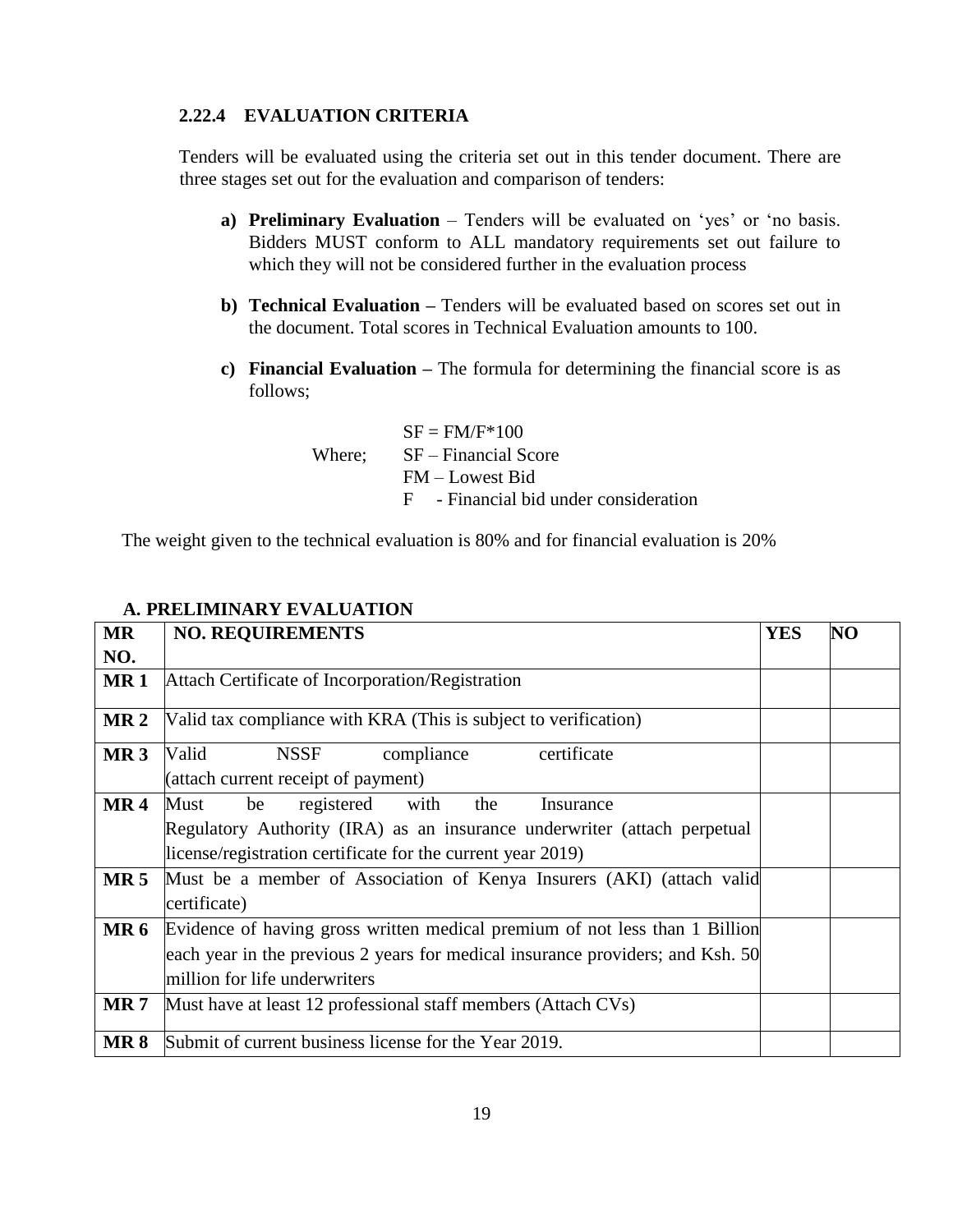| <b>MR</b>   | <b>NO. REQUIREMENTS</b>                                                               | <b>YES</b> | NO |
|-------------|---------------------------------------------------------------------------------------|------------|----|
| NO.         |                                                                                       |            |    |
| <b>MR9</b>  | Should provide a self-written, signed and stamped declaration that the bidder         |            |    |
|             | or his/her sub-contractors are not debarred from participating in public              |            |    |
|             | procurement in the firm's letterhead.                                                 |            |    |
|             | MR 10 Should provide a self-written, signed and stamped declaration that they will    |            |    |
|             | not engage in any corrupt practice in the firm's letterhead under Commission          |            |    |
|             | of Oath.                                                                              |            |    |
|             | MR 11 Must fill the form of Tender in the format provided                             |            |    |
|             | MR 12 Must fill the Price Schedule in the format provided                             |            |    |
|             | MR 13 Must submit a dully filled up confidential Business Questionnaire in format     |            |    |
|             | provided                                                                              |            |    |
| <b>MR14</b> | Must have a Sound business portfolio mix with motor vehicles related                  |            |    |
|             | premiums NOT exceeding 25% of total gross general business premiums.                  |            |    |
|             | MR 15 Evidence of having satisfied paid-up capital requirements as per the Insurance  |            |    |
|             | Act. Minimum of Ksh. 600 million for general underwriters and Ksh. 400                |            |    |
|             | million for life underwriter or on Risk based arrangements.                           |            |    |
|             | MR 16 Submit a draft medical cover policy                                             |            |    |
|             | MR 17 Provide a tender security of Ksh.1 million for general underwriting; and Kenya  |            |    |
|             | Shillings One Hundred Fifty Thousand (Ksh. 150,000) for Life Underwriters             |            |    |
|             | valid for 120 days from the tender closing date                                       |            |    |
|             | MR 18 Tender is clearly indexed, and all pages serialized, and signed                 |            |    |
|             | MR 19 Ethics and Integrity Pact duly filled and counter signed in the format provided |            |    |
|             | MR 20 No overwriting or cancellations in the tender document.                         |            |    |
|             | MR 21 Submit certified audited accounts for the last 2 consecutive years by Certified |            |    |
|             | Public Auditor.                                                                       |            |    |
|             | MR 22 Provide a list of specialist and Hospitals country-wide (NHIF accredited).      |            |    |
|             | MR 23 Evidence of having net paid medical claims of not less than Ksh. 1 billion      |            |    |
|             | each year in the previous 2 consecutive years, for medical insurance providers        |            |    |
|             | MR 24 Attach CR 12 for limited companies                                              |            |    |
|             |                                                                                       |            |    |

**The criteria for analysis of items 1 to 24 will be on "Yes" or "No" basis. Tenders, which do not satisfy any of the above requirements, shall be rejected and shall be considered nonresponsive.**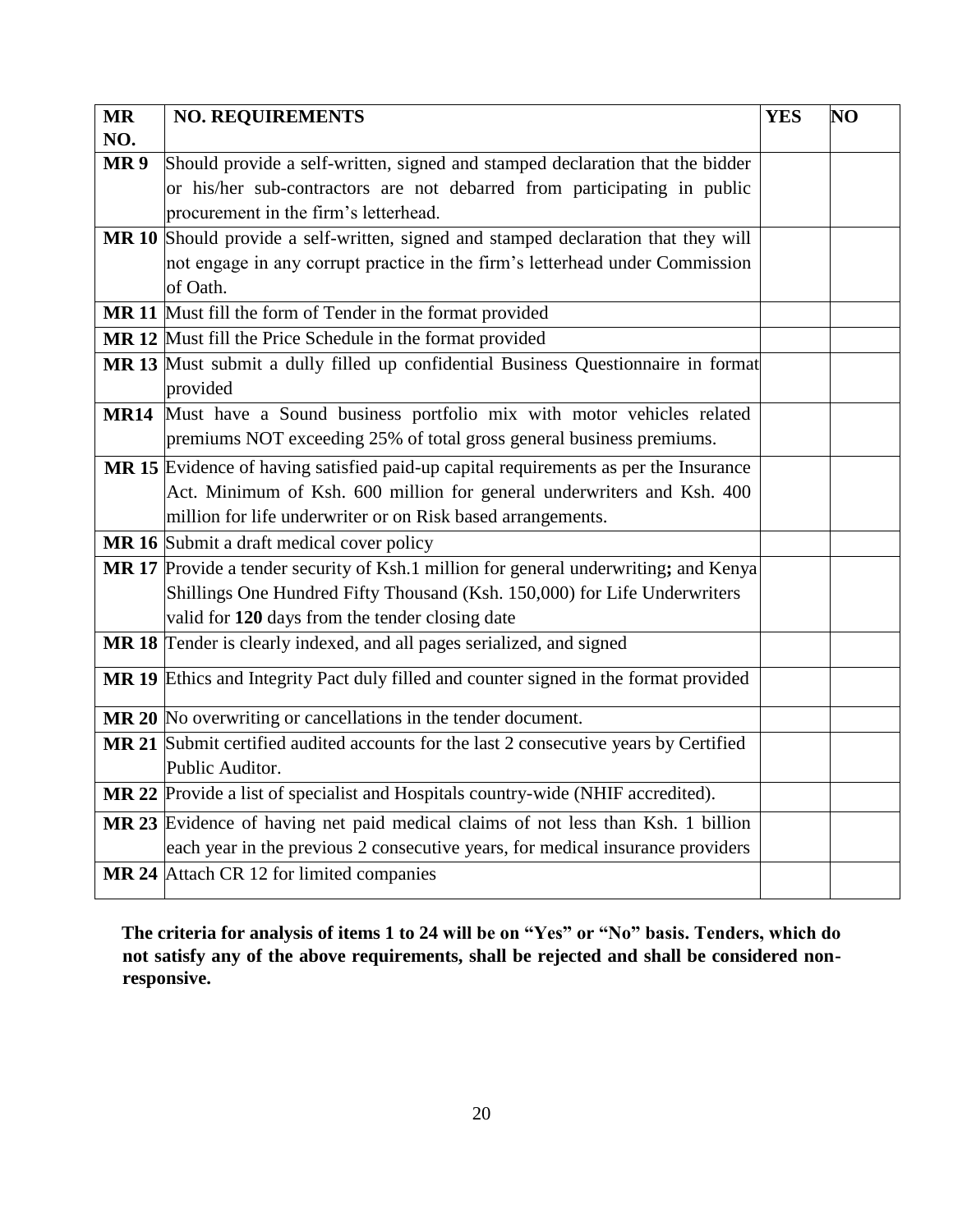# **B. TECHNICAL EVALUATION**

The tenderers shall be evaluated based on the criteria indicated below. In order to qualify for financial stage a bidder must score at least 70% at this level.

| TECHNICAL EVALUATION CNITENIA<br><b>Maximum</b> Score |                                                                                                         |              |                 |  |
|-------------------------------------------------------|---------------------------------------------------------------------------------------------------------|--------------|-----------------|--|
| <b>Instructions</b><br>to tenderers                   | <b>Evaluation and Comparison of Tenders</b>                                                             | <b>Score</b> | <b>Attained</b> |  |
|                                                       |                                                                                                         |              |                 |  |
| Firm's experience                                     | Evidence that company has been in existence and in operation as a                                       | 15           |                 |  |
|                                                       | medical insurance, GPA and GLA provider for 15                                                          |              |                 |  |
|                                                       |                                                                                                         |              |                 |  |
| <b>Business and</b>                                   | * Reference from 5 Corporate Clients each with medical                                                  |              |                 |  |
| clientele base                                        | premiums above Ksh. 200 Million each year, for the last 2<br>for<br>medical<br>insurance<br>consecutive |              |                 |  |
|                                                       | years;                                                                                                  |              |                 |  |
|                                                       |                                                                                                         | 10           |                 |  |
|                                                       | $\triangleleft$ Reference from 5 Corporate Clients each with 100 members for                            |              |                 |  |
|                                                       | each of the last two consecutive years for GPA and GLA                                                  |              |                 |  |
|                                                       |                                                                                                         |              |                 |  |
|                                                       | Evidence of annual gross premiums in the last 2 consecutive                                             |              |                 |  |
|                                                       | years of over Ksh.1 billionfor General underwriters; and                                                | 15           |                 |  |
| <b>Financial Capacity</b>                             |                                                                                                         |              |                 |  |
| (Asset Base, Gross                                    | Attach evidence from IRA or Firm's Certified Audited<br>$\cdot \cdot$                                   |              |                 |  |
| <b>Written Premium,</b>                               | Accounts for the last 2 years as evidence of having satisfied                                           |              |                 |  |
| <b>Balanced Portfolio</b>                             | paid-up capital requirements as per the Insurance Act.                                                  |              |                 |  |
| <b>Mix</b>                                            | Minimum of Ksh. 600 million for general underwriters and                                                | 15           |                 |  |
|                                                       | 400 million for Life Underwriters or on Risk based<br>Ksh.                                              |              |                 |  |
|                                                       |                                                                                                         |              |                 |  |
|                                                       | General Business Portfolio Mix with a percentage of motor<br>❖                                          |              |                 |  |
|                                                       | premium below 25%for medical insurance, GPA, and 5                                                      |              |                 |  |
|                                                       | <b>Medical Insurance Benefits</b>                                                                       |              |                 |  |
|                                                       |                                                                                                         |              |                 |  |
|                                                       |                                                                                                         |              |                 |  |
|                                                       |                                                                                                         |              |                 |  |
|                                                       |                                                                                                         | 12           |                 |  |
| <b>Responsiveness to</b>                              |                                                                                                         |              |                 |  |
| <i>particulars</i><br>and                             |                                                                                                         |              |                 |  |
| specifications.                                       |                                                                                                         |              |                 |  |
|                                                       |                                                                                                         |              |                 |  |
|                                                       | <b>GPA and GLA Benefits</b>                                                                             |              |                 |  |
|                                                       | Evidence of payment settlement for at least 5 Corporate clients<br>❖                                    |              |                 |  |
|                                                       | of claims for GPA and GLA within a period of 14                                                         |              |                 |  |
|                                                       |                                                                                                         |              |                 |  |
|                                                       |                                                                                                         |              |                 |  |

# **TECHNICAL EVALUATION CRITERIA**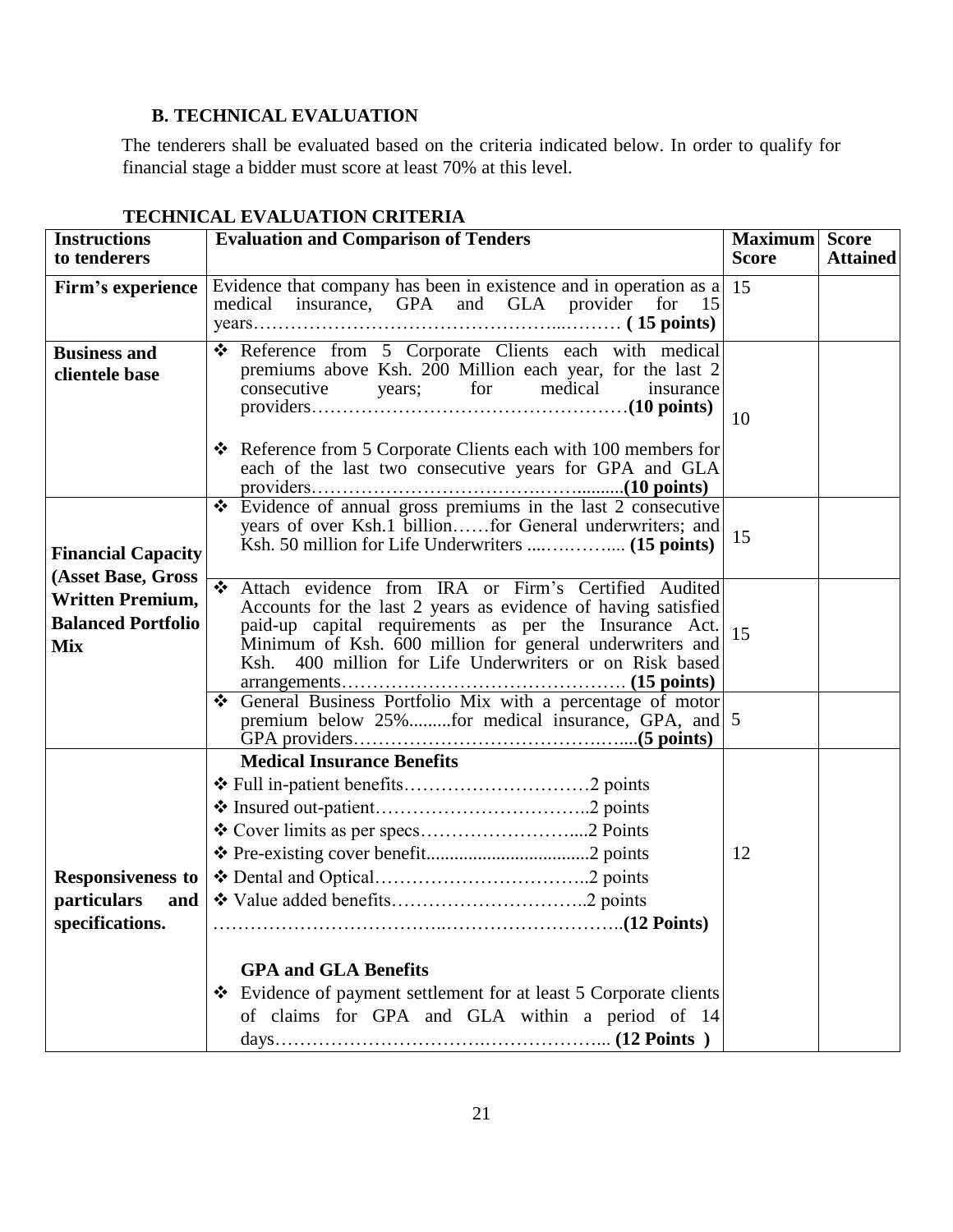| <b>Instructions</b><br>to tenderers                 | <b>Evaluation and Comparison of Tenders</b>                                                                                                                               | <b>Maximum</b><br>Score | <b>Score</b><br><b>Attained</b> |
|-----------------------------------------------------|---------------------------------------------------------------------------------------------------------------------------------------------------------------------------|-------------------------|---------------------------------|
| <b>Qualification and</b><br><b>Staff Competence</b> | <b>Human Resource Capabilities:</b><br>Provide qualifications for 12 professional staff members (Attach<br>certified copies of certificates from recognized institutions) | 12                      |                                 |
| <b>Scope of Coverage</b>                            | For Medical Insurance, GPA and GLA<br>❖ Network of offices/or branches countrywide<br>❖<br>Extensive network of hospitals / doctors and relevant service<br>❖             | 10                      |                                 |
| Ex gratia                                           |                                                                                                                                                                           | 6                       |                                 |
| <b>SUB TOTAL</b>                                    |                                                                                                                                                                           | 100                     |                                 |

#### **Bidders are required to provide Documentary evidence as proof for the information provided**

# **C. FINANCIAL EVALUATION**

- 1. The commercial evaluation and final ranking of the bids will take into consideration the scope of the cover in relation to the premium, Exclusion Clauses, and other pertinent terms and conditions of tender.
- 2. The evaluation committee will determine whether the financial proposals are complete. The cost of items not priced shall be assumed to be included in other costs in the proposal. In all cases, the total price of the financial proposal as submitted shall prevail.

The formula for determining the financial score is as follows;

 $SF = FM/F*100$ Where:  $SF - Financial Score$  FM – Lowest Bid F - Financial bid under consideration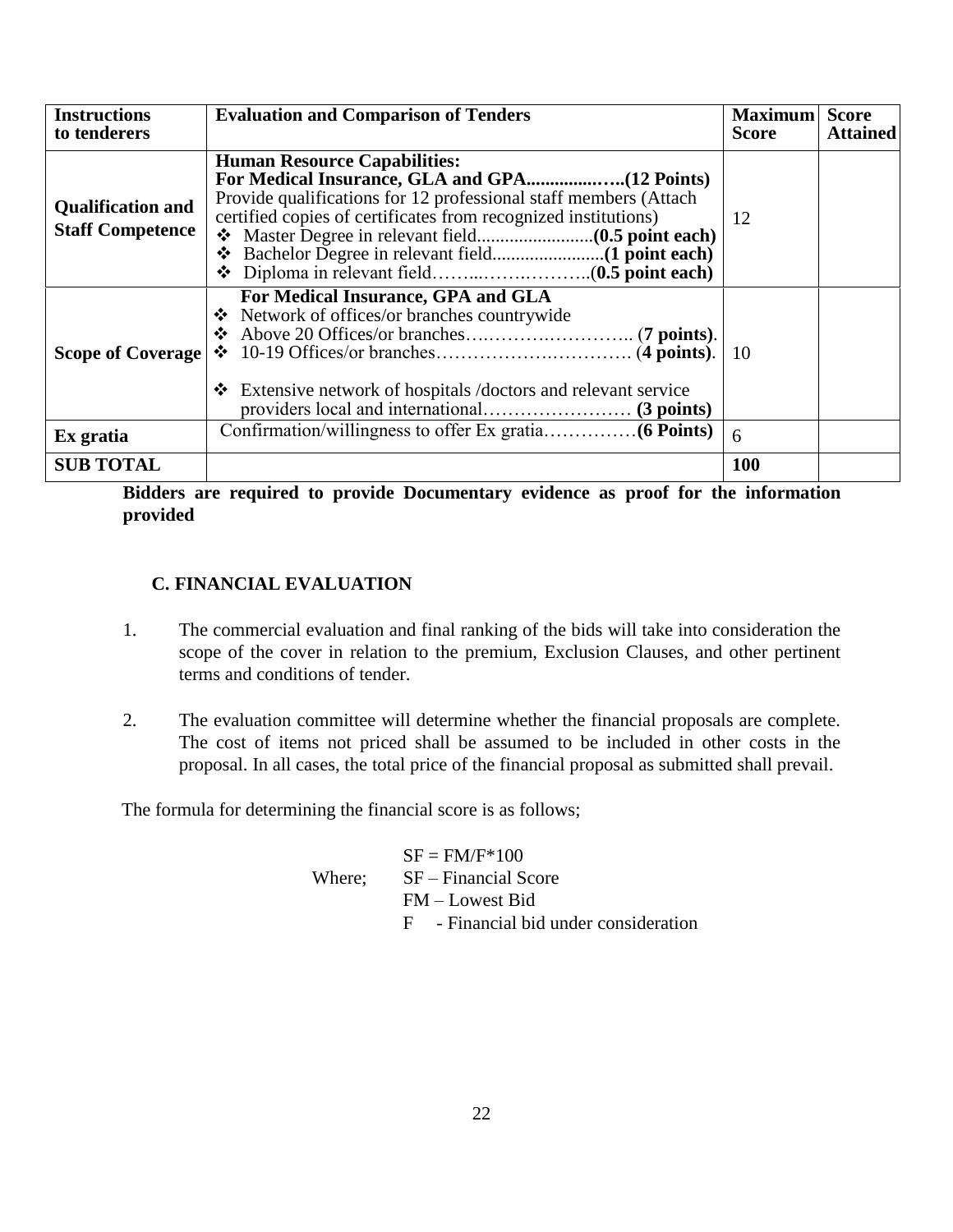# <span id="page-22-0"></span>3 SECTION III - GENERAL CONDITIONS OF CONTRACT

Table of Clauses

|      |                                           | Page |
|------|-------------------------------------------|------|
| 3.1  |                                           | 24   |
| 3.2  |                                           | 24   |
| 3.3  |                                           | 24   |
| 3.4  | Use of Contract Documents and Information | 25   |
| 3.5  |                                           | 25   |
| 3.6  |                                           | 25   |
| 3.7  |                                           | 26   |
| 3.8  |                                           | 26   |
| 3.9  |                                           | 26   |
| 3.10 |                                           | 26   |
| 3.11 |                                           | 26   |
| 3.12 |                                           | 27   |
| 3.13 |                                           | 27   |
| 3.14 |                                           | 27   |
| 3.15 |                                           | 28   |
| 3.16 |                                           | 28   |
| 3.17 |                                           | 28   |
| 3.18 |                                           | 28   |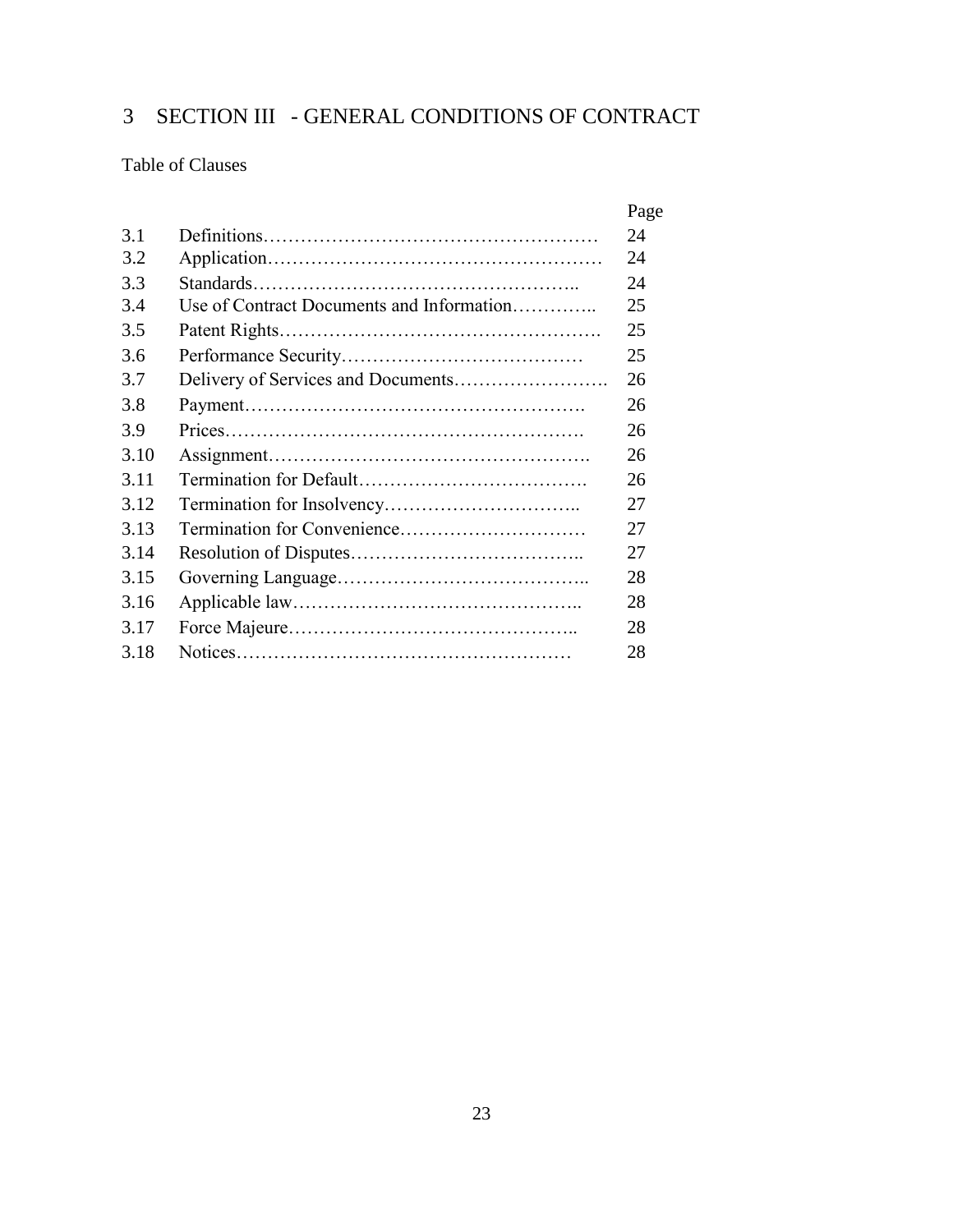#### SECTION III - GENERAL CONDITIONS OF CONTRACT

#### **3.1 Definitions**

3.1.1 In this Contract, the following terms shall be interpreted as indicated:

- (a) "The Contract" means the agreement entered into between the Procuring entity and the tenderer, as recorded in the Contract Form signed by the parties, including all attachments and appendices thereto and all documents incorporated by reference therein.
- (b) "The Contract Price" means the price payable to the tenderer under the Contract for the full and proper performance of its contractual obligations
- (c) "The Services" means services to be provided by the tenderer including any documents, which the tenderer is required to provide to the Procuring entity under the Contract.
- (d) "The Procuring entity" means the organization procuring the services under this Contract
- (e) "The Contractor" means the organization or firm providing the services under this Contract.
- (f) "GCC" means the General Conditions of Contract contained in this section.
- (g) "SCC" means the Special Conditions of Contract
- (h) "Day" means calendar day

#### **3.2 Application**

3.2.1 These General Conditions shall apply to the extent that they are not superseded by provisions of other part of the contract

#### **3.3 Standards**

3.3.1 The services provided under this Contract shall conform to the standards mentioned in the schedule of requirements.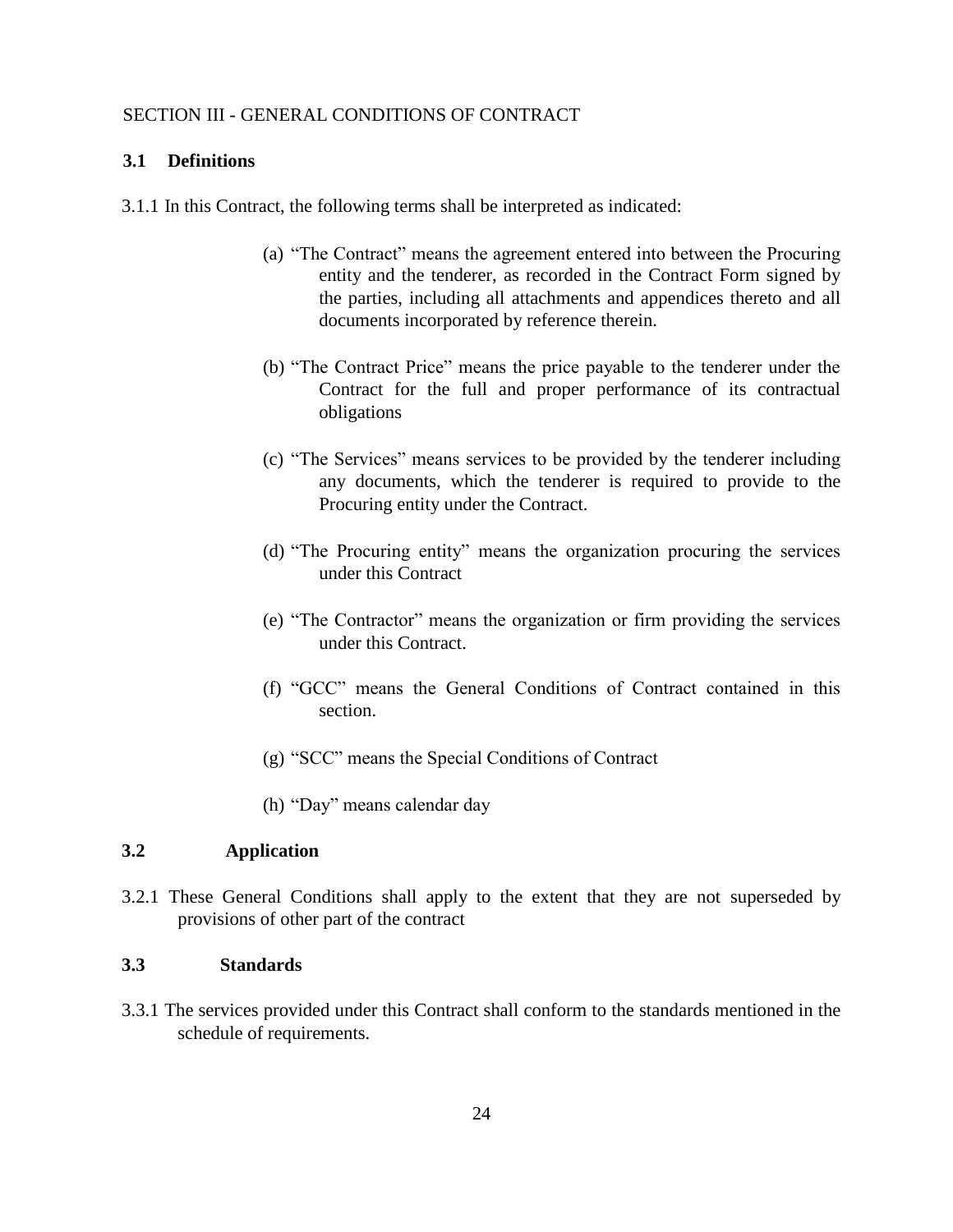#### **3.4. Use of Contract Documents and Information**

- 3.4.1 The Contractor shall not, without the Procuring entity's prior written consent, disclose the Contract, or any provision thereof, or any specification, plan, drawing, pattern, sample, or information furnished by or on behalf of the Procuring entity in connection therewith, to any person other than a person employed by the contractor in the performance of the Contract.
- 3.4.2 The Contractor shall not, without the Procuring entity's prior written consent, make use of any document or information enumerated in paragraph 2.4.1 above.
- 3.4.3 Any document, other than the Contract itself, enumerated in paragraph 2.4.1 shall remain the property of the Procuring entity and shall be returned (all copies) to the Procuring entity on completion of the contract's or performance under the Contract if so required by the Procuring entity.

# **3.5 Patent Rights**

3.5.1 The Contractor shall indemnify the Procuring entity against all third-party claims of infringement of patent, trademark, or industrial design rights arising from use of the services under the contract or any part thereof.

#### **3.6 Performance Security**

- 3.6.1 Within twenty-eight (28) days of receipt of the notification of award, the successful tenderer shall furnish to the Procuring entity the performance security where applicable before signing the contract.
- 3.6.2 The proceeds of the performance security shall be payable to the Procuring entity as compensation for any loss resulting from the Tenderer's failure to complete its obligations under the Contract.
- 3.6.3 The performance security shall be denominated in the currency of the Contract, or in a freely convertible currency acceptable to the Procuring entity and shall be in the form of:
	- a) Bankers cheque or
	- b) A bank guarantee.
- 3.6.4 The performance security will be discharged by the Procuring entity and returned to the Candidate not later than thirty (30) days following the date of completion of the Contractor's performance of obligations under the Contract, including any warranty obligations, under the Contract.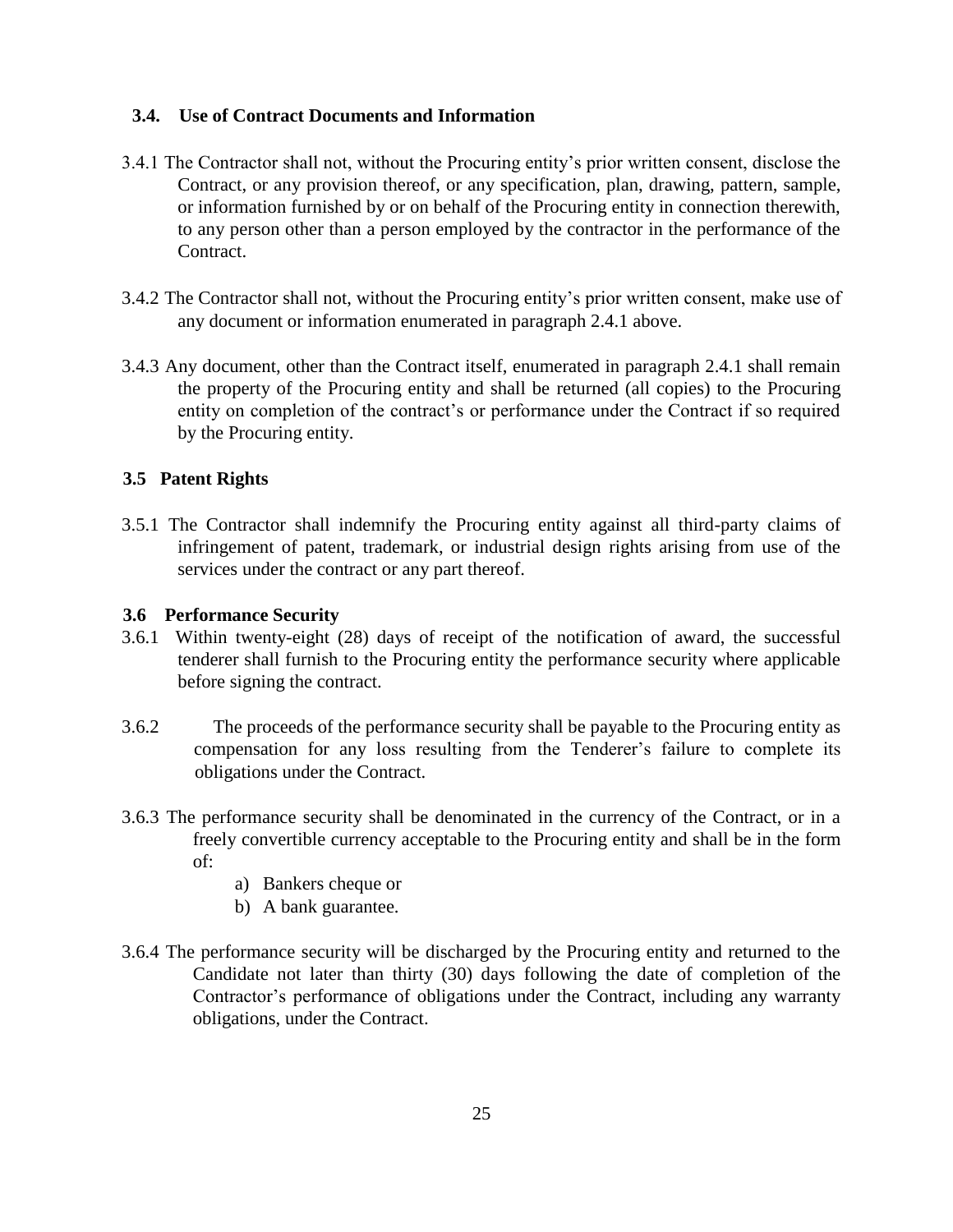#### **3.7. Delivery of services and Documents**

3.7.1 Delivery of the services shall be made by the Contractor in accordance with the terms specified by the procuring entity in the schedule of requirements and the special conditions of contract

#### **3.8. Payment**

- 3.81. The method and conditions of payment to be made to the contractor under this Contract shall be specified in SCC
- 3.82. Payment shall be made promptly by the Procuring entity, but in no case later than sixty (60) days after submission of an invoice or claim by the contractor

#### **3.9. Prices**

- 3.9.1 Prices charges by the contractor for Services performed under the Contract shall not, with the exception of any price adjustments authorized in SCC vary from the prices quoted by the tenderer in its tender or in the procuring entity's request for tender validity extension the case may be. No variation in or modification to the terms of the contract shall be made except by written amendments signed by the parties.
- 3.9.2 Contract price variations shall not be allowed for contracts not exceeding one year (12 months)
- 3.9.3 Where contract price variation is allowed the variation shall not exceed 10% of the original contract price
- 3.9.4 Price variation requests shall be processed by the procuring entity within 30 days of receiving the request.

#### **3.10. Assignment**

3.10.1 The Contractor shall not assign, in whole or in part, its obligations to perform under this Contract, except with the Procuring entity's prior written consent.

#### **3.11. Termination for Default**

- 3.11.1The Procuring entity may, without prejudice to any other remedy for breach of Contract, by written notice of default sent to the Contractor terminate this Contract in whole or in part:
	- (a) If the Contractor fails to provide any or all of the services within the period(s) specified in the Contract, or within any extension thereof granted by the Procuring entity.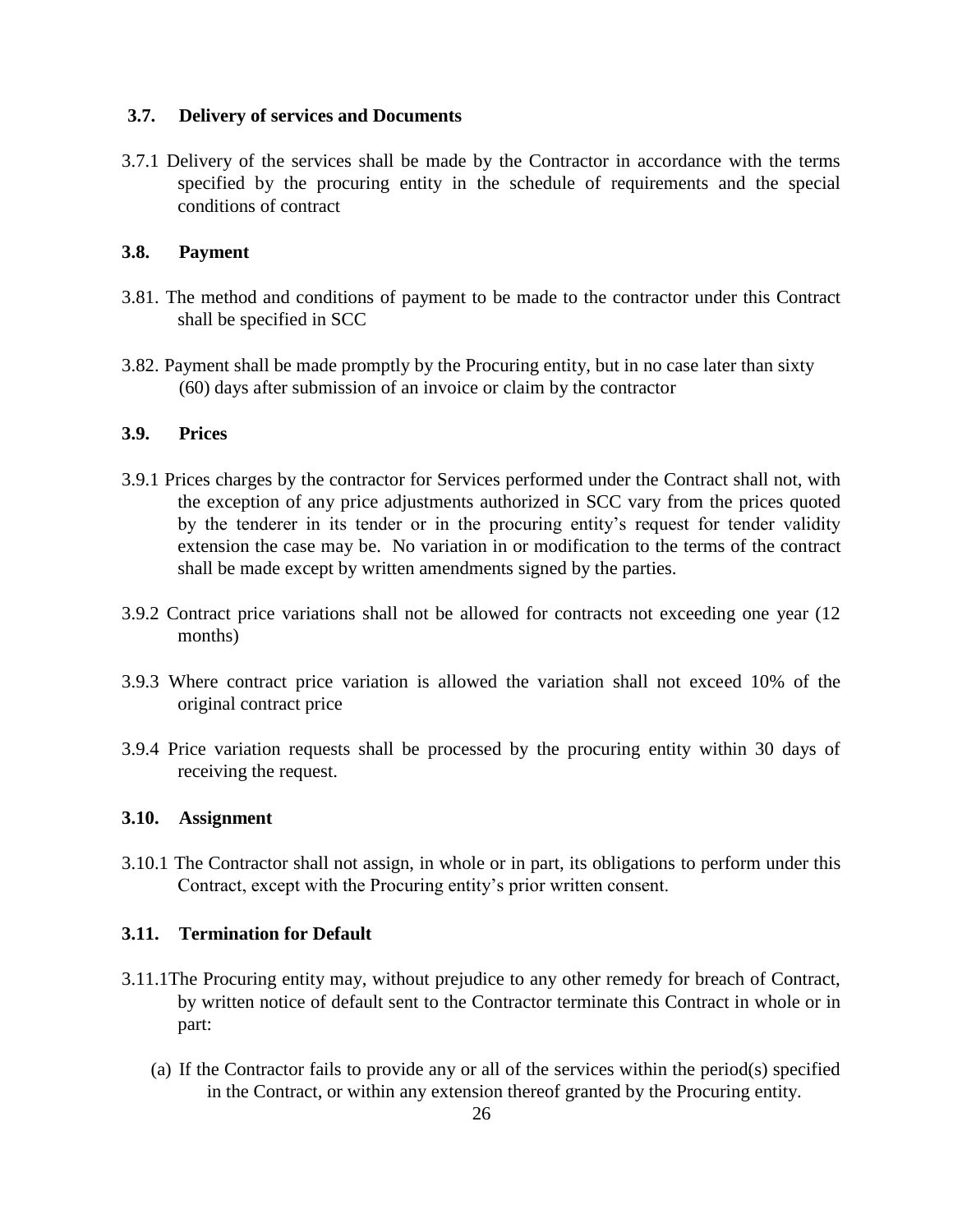- (b) If the Contractor fails to perform any other obligation(s) under the Contract
- (c) If the Contract in the judgment of the Procuring entity has engaged in corrupt or fraudulent practices in competing for or in executing the contract
- 3.11.2 In the event the Procuring entity terminates the contract in whole or in part, it may procure, upon such terms and in such manner as it deems appropriate, services similar to those un-delivered and the Contractor shall be liable to the Procuring entity for any excess costs for such similar services. However, the contractor shall continue performance of the contract to extent not terminated.

#### **3.12. Termination for Insolvency**

3.12.1 The Procuring entity may at any time terminate the contract by giving written notice to the Contractor if the contractor becomes bankrupt or otherwise insolvent. In this event, termination will be without compensation to the contractor, provided that such termination will not prejudice or affect any right of action or remedy, which has accrued or will accrue thereafter to the procuring entity.

#### **3.13. Termination for Convenience**

- 3.13.1 The Procuring entity by written notice sent to the contractor may terminate the contract in whole or in part, at any time for its convenience. The notice of termination shall specify that the termination is for the procuring entities convenience, the extent to which performance of the contractor of the contract is terminated and the date on which such termination becomes effective.
- 3.13.2 For the remaining part of the contract after termination the procuring entity may elect to cancel the services and pay to the contractor an agreed amount for partially completed services.

#### **3.14 Resolution of Disputes**

- 3.14.1 The procuring entity and the contractor shall make every effort to resolve amicably by direct informal negotiations and disagreement or disputes arising between them under or in connection with the contract
- 3.14.2 If after thirty (30) days from the commencement of such informal negotiations both parties have been unable to resolve amicably a contract dispute either party may require that the dispute be referred for resolution to the formal mechanisms specified in the SCC.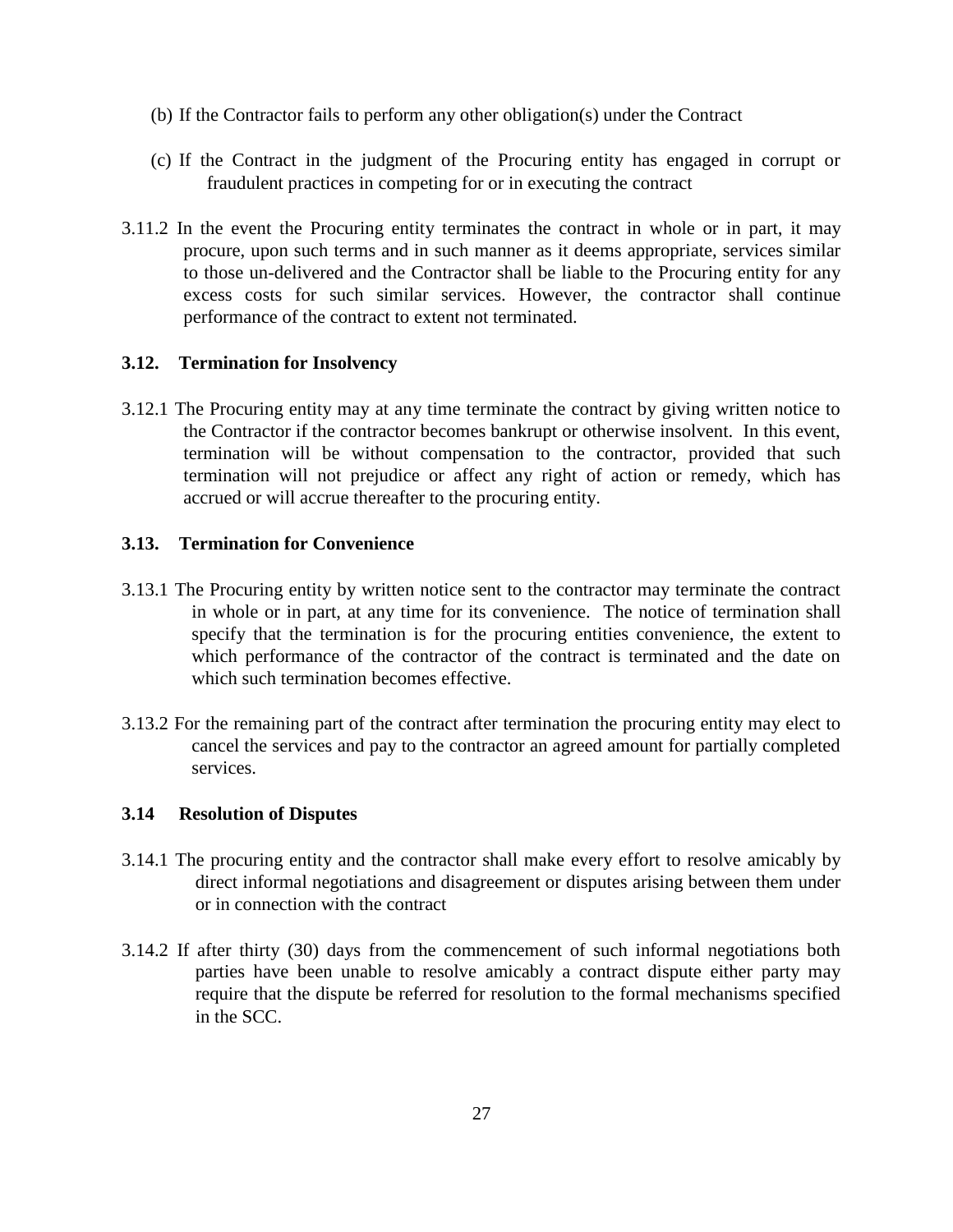#### **3.15. Governing Language**

3.15.1. The contract shall be written in the English language. All correspondence and other documents pertaining to the contract, which are exchanged by the parties, shall be written in the same language.

#### **3.16. Applicable Law**

3.16.1 The contract shall be interpreted in accordance with the laws of Kenya unless otherwise expressly specified in the SCC.

#### **3.17 Force Majeure**

3.17.1 The Contractor shall not be liable for forfeiture of its performance security, or termination for default if and to the extent that its delay in performance or other failure to perform its obligations under the Contract is the result of an event of Force Majeure.

#### **3.18 Notices**

- 3.18.1 Any notices given by one party to the other pursuant to this contract shall be sent to the other party by post or by Fax or Email and confirmed in writing to the other party's address specified in the SCC.
- 3.18.2 A notice shall be effective when delivered or on the notices effective date, whichever is later.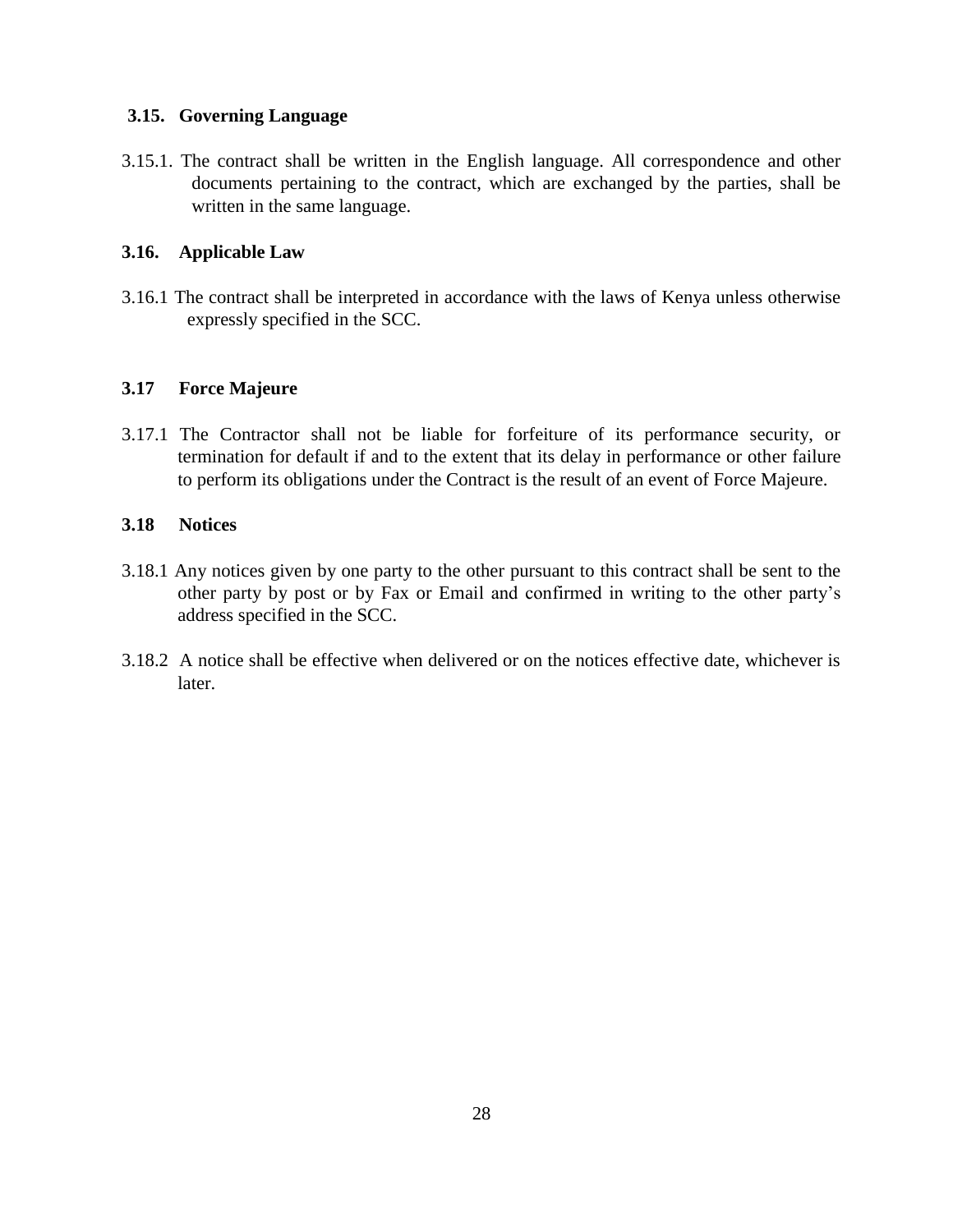# <span id="page-28-0"></span>4 SECTION IV - SPECIAL CONDITIONS OF CONTRACT

#### **4.1 Notes on Special Conditions of Contract**

- 1. The clauses in this section are intended to assist the procuring entity in providing contract-specific information in relation to corresponding clauses in the General Conditions of Contract
- 2. The Provisions of Section IV complement the General Conditions of Contract included in Section III, specifying contractual requirements linked to the special circumstances of the procuring entity and the insurance cover required. In preparing Section IV, the following aspects should be taken into consideration.
	- (a) Information that complement provisions of Section III must be incorporated; and
	- (b) Amendments and/or supplements to provisions of Section III, as necessitated by the circumstances of the specific insurance cover required must also be incorporated.
- 3. Where there is a conflict between the provisions of the special conditions of contract and the provisions of the general conditions of contract, the provisions of the special conditions of contract shall prevail over the provisions of the general conditions of contract.
- 4. Any clause to be included in this section must be consistent with the applicable public procurement law and regulations.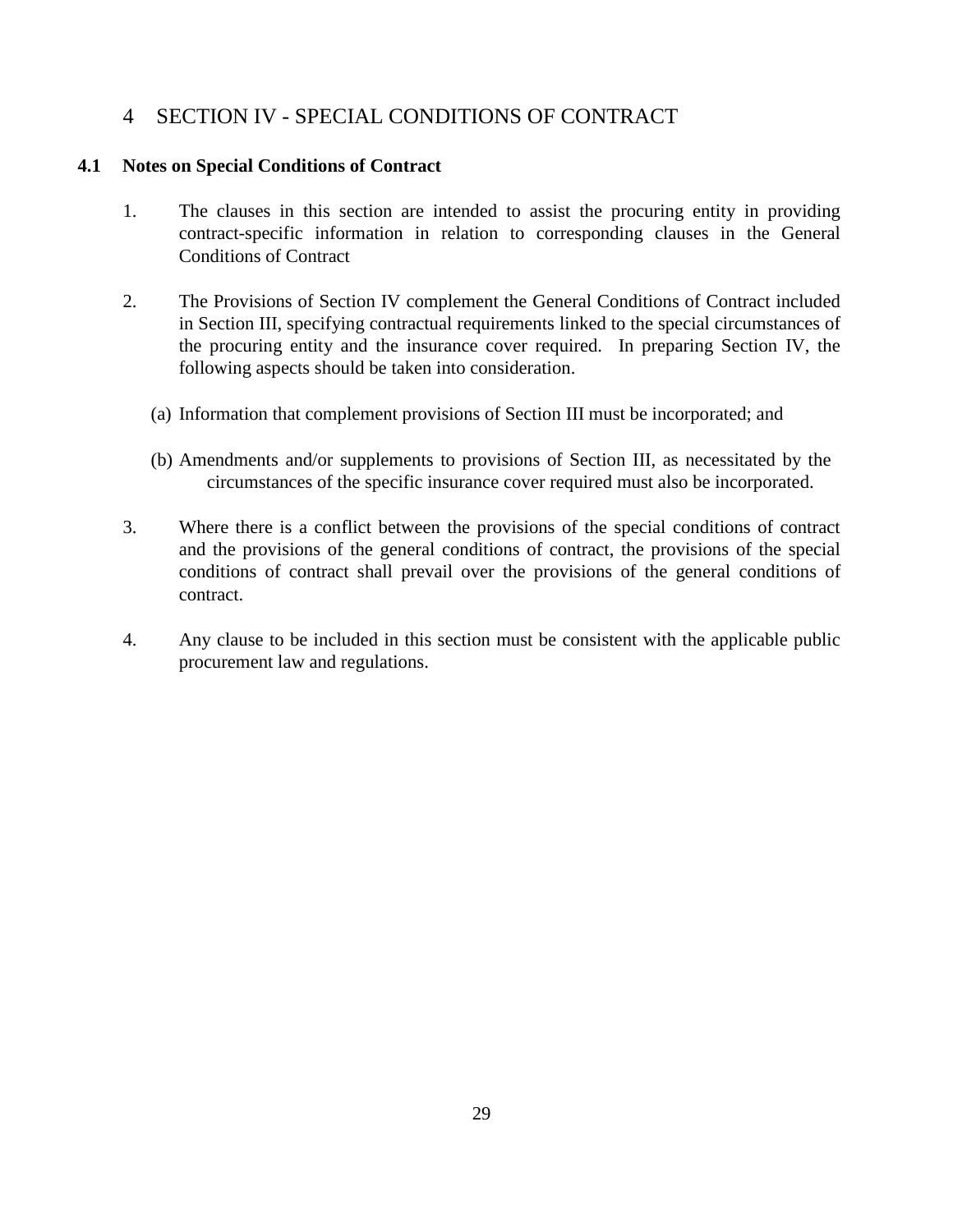# **SECTION IV – SPECIAL CONDITIONS OF CONTRACT**

#### **4.2 INTRODUCTION**

The IEBC seeks the provision of staff insurance covers for 2019/2020 and 2020/2021 financial years from experienced insurance service providers. This includes medical, group life and group personal accident which should be quoted in lots.

#### **4.2.1 LOT 1: Provision of Group Medical Insurance**

The **Mandatory** requirements comprises of parts A, B, C and D

Part A. Proof of compliance and liquidity.

Part B. Scope of cover

Part C. Proof of adherence to the given terms of reference (pre-determined cover limits)

Part D. Detailed explanation of scope of cover (Policy terms and conditions)

#### **4.3 PART A. PROOF OF COMPLIANCE AND LIQUIDITY**

| N <sub>o</sub> | <b>Requirements</b>                                          | Provide details as required      |
|----------------|--------------------------------------------------------------|----------------------------------|
|                |                                                              | (attach documents, kindly        |
|                |                                                              | indicate in the space provided). |
| 1.             | Are you licensed to do medical insurance class of            |                                  |
|                | insurance? Attach authorization certificate from IRA.        |                                  |
| 2.             | Dully filled, signed and stamped confidential business       |                                  |
|                | questionnaire/ form of tender.                               |                                  |
| 3.             | MUST attach a list of providers and hospitals and at least   |                                  |
|                | Five (5) recommendation letters from major hospitals.        |                                  |
| 4.             | Attach compliance certificates: PIN, TAX compliance,         |                                  |
|                | INCORPORATION certificate, IRA license (current), AKI        |                                  |
|                | membership certificate, Business permit.                     |                                  |
| 5.             | At least 12 Key Insurance professionals employed by the      |                                  |
|                | organization – Brief description of their CVs                |                                  |
| 6.             | Evidence of having satisfied paid-up capital requirements as |                                  |
|                | per the Insurance Act. Minimum of Ksh. 600 million for       |                                  |
|                | general underwriters; and Ksh. 400 million for Life          |                                  |
|                | underwriters; or Risk based arrangements.                    |                                  |
| 7.             | Company profile/audited accounts for last consecutive 2      |                                  |
|                | years                                                        |                                  |
| 8.             | Give minimum 5 key references where you have provided        | Name<br>Contact person           |
|                | the said services.                                           |                                  |
| 9.             | Gross underwritten combined premiums for 2018 which          |                                  |
|                | must be in excess of Ksh. 2 billion.                         |                                  |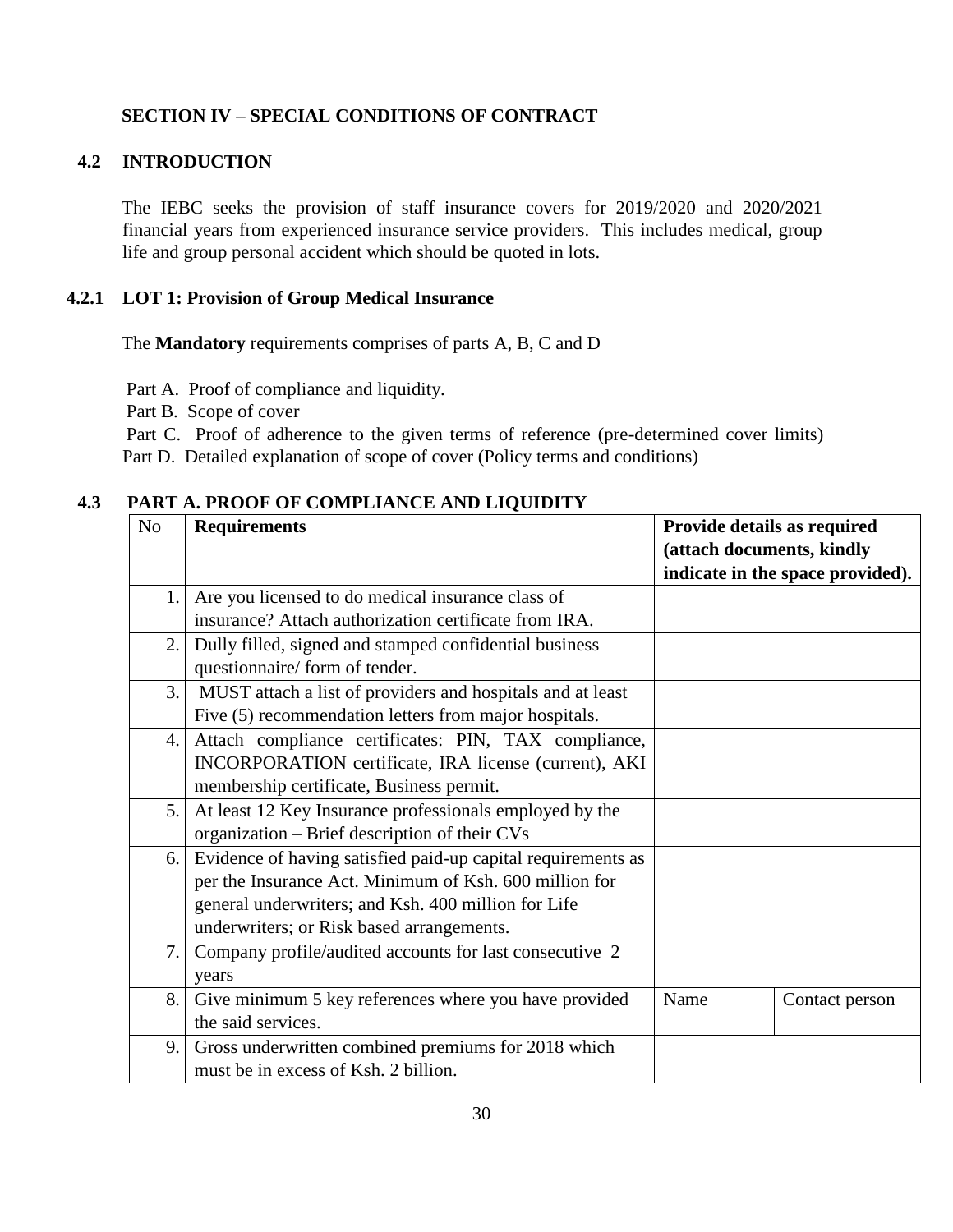| N <sub>o</sub> | <b>Requirements</b>                                                  | Provide details as required      |
|----------------|----------------------------------------------------------------------|----------------------------------|
|                |                                                                      | (attach documents, kindly        |
|                |                                                                      | indicate in the space provided). |
|                | 10. Certificate of Incorporation under the company's Act and         |                                  |
|                | must be in existence for the last Fifteen (15) years (Attach         |                                  |
|                | proof)                                                               |                                  |
|                | 11. Valid tax compliance from KRA (This is subject to                |                                  |
|                | verification)                                                        |                                  |
|                |                                                                      |                                  |
|                | 12. Valid<br><b>NSSF</b><br>certificate<br>compliance                |                                  |
|                | (attach current receipt of payment)                                  |                                  |
|                | 13. Must<br>registered<br>be<br>with<br>the<br>Insurance             |                                  |
|                | Regulatory Authority as a medical insurance underwriter              |                                  |
|                | (attach perpetual license/ registration certificate for the          |                                  |
|                | current year 2019)                                                   |                                  |
|                | 14. Must be a member of Association of Kenya Insurers (AKI)          |                                  |
|                | (attach valid certificate)                                           |                                  |
|                | 15. Evidence of having gross written medical premium of not          |                                  |
|                | less than 1 Billion each year in the previous 2 years for            |                                  |
|                | medical insurance providers; and Ksh. 50 million for life            |                                  |
|                | underwriters                                                         |                                  |
|                | 16. Must have at least 12 professional staff members (Attach<br>CVs) |                                  |
|                | 17. Submit of current business license for the Year 2019.            |                                  |
|                | 18. Should provide a self-written, signed and stamped                |                                  |
|                | declaration that the bidder or his/her sub-contractors are not       |                                  |
|                | debarred from participating in public procurement in the             |                                  |
|                | firm's letterhead.                                                   |                                  |
| 19.            | Should provide a self-written, signed and stamped                    |                                  |
|                | declaration that they will not engage in any corrupt practice        |                                  |
|                | in the firm's letterhead.                                            |                                  |
|                | 20. Must fill the form of Tender in the format provided              |                                  |
|                |                                                                      |                                  |
|                | 21. Must fill the Price Schedule in the format provided              |                                  |
|                |                                                                      |                                  |
| 22.            | Must submit a dully filled up confidential Business                  |                                  |
|                | Questionnaire in format provided                                     |                                  |
|                | 23. Letters of reference from at least twelve medical clients with   |                                  |
|                | over 200 principal members.                                          |                                  |
|                | 24. Must give at least five (5) reputable clients with a medical     |                                  |
|                | premium of Ksh. 50 million each for the previous year; for           |                                  |
|                | medical insurance providers (Evidence to be attached).               |                                  |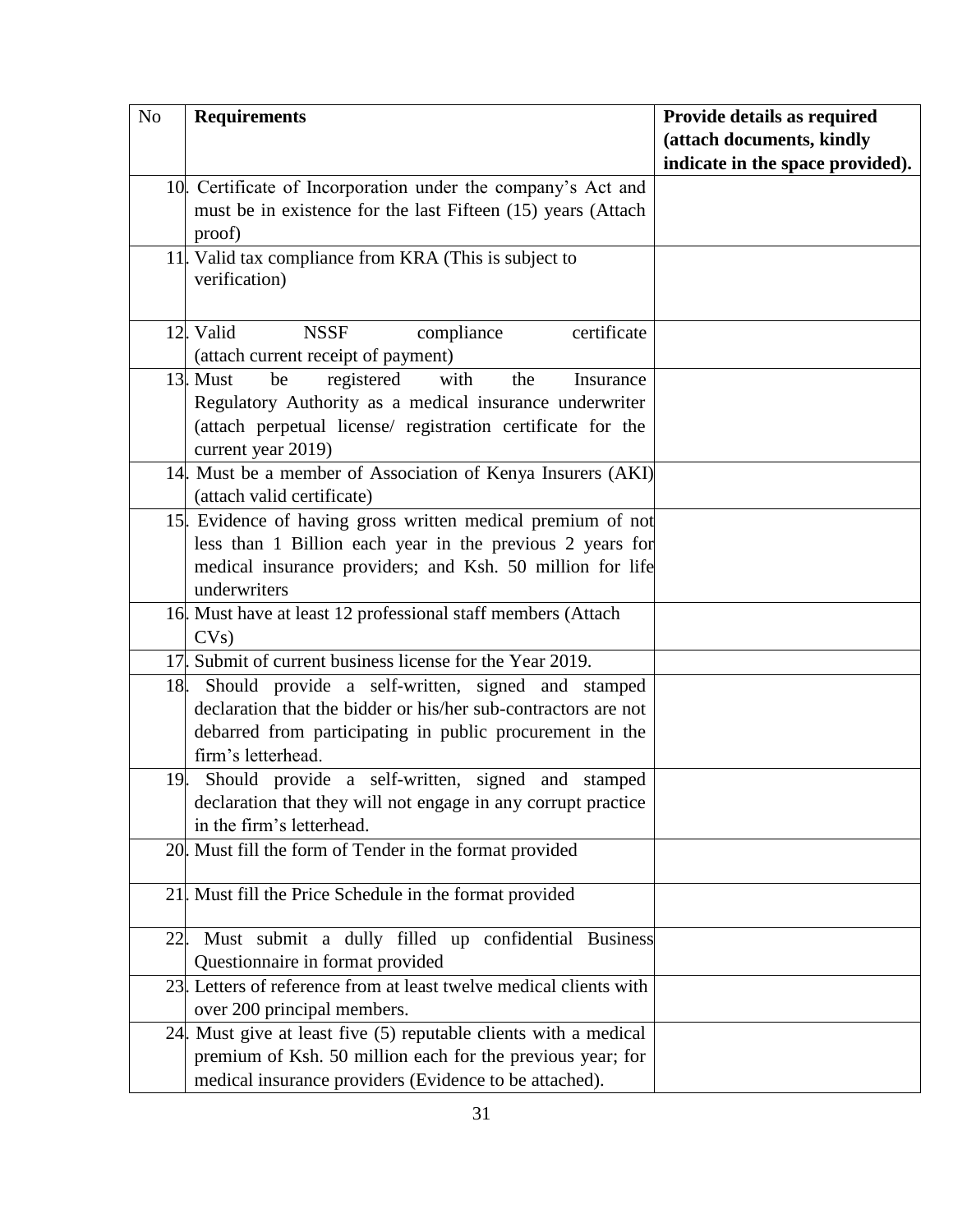| N <sub>o</sub> | <b>Requirements</b>                                                 | Provide details as required      |
|----------------|---------------------------------------------------------------------|----------------------------------|
|                |                                                                     | (attach documents, kindly        |
|                |                                                                     | indicate in the space provided). |
|                | 25. Must have a Sound business portfolio mix with motor             |                                  |
|                | vehicles related premiums NOT exceeding 25% of total                |                                  |
|                | gross general business premiums.                                    |                                  |
|                | 26. Submit a draft medical cover policy                             |                                  |
|                |                                                                     |                                  |
|                | 27. Letter of credit worthiness from the Tenderer's banker          |                                  |
|                |                                                                     |                                  |
|                | 28. Tender is clearly indexed, and all pages serialized, stamped    |                                  |
|                | and signed                                                          |                                  |
|                | 29. Ethics and Integrity Pact duly filled and counter signed in the |                                  |
|                | format provided                                                     |                                  |
|                | 30. No overwriting or cancellations in the tender document.         |                                  |
|                | 31. Submit certified audited accounts for 2 years.                  |                                  |
|                |                                                                     |                                  |
|                | 32. Provide a list of specialist and Hospitals country-wide (NHIF   |                                  |
|                | accredited).                                                        |                                  |
|                | 33. Evidence of paid-up capital for general Insurance business;     |                                  |
|                | the higher of Ksh. 600 million shillings; risk based capital        |                                  |
|                | determined from time to time; or 20% of the net earned              |                                  |
|                | premiums of the preceding financial year                            |                                  |

#### **4.4 PART B: SCOPE OF COVER**

- 1. Doctors (Physician, Surgeon and Anaesthetize) fees
- 2. ICU/HDU and Theatre, Day Care Surgery
- 3. Drugs, Nursing Care and dressing hospitalized
- 4. Laboratory Investigations, X-ray and ECG Day Care Surgery
- 5. Road, Water & Air Evacuation at no extra cost 6. Lodger accommodation with children under 5 years
- 7. Overseas Treatment on referral.
- 8. Guardian/Spouse accompanying member at no extra cost while on stay Overseas
- 9. Post Hospitalization/follow up within 21 days
- 10. Maternity up to **Ksh. 150,000** includes pre-natal, delivery and post- Natal Charges
- 11. Caesarian up to **Ksh. 250, 000** within the Inpatient Benefit.
- 12. Dental Covers filling, extraction, root canal up to the benefit per family
- 13. Optical Covers deterioration/correction, of sight and spectacles, anti-glare, lenses, frames, laser treatment up to the maximum of the entitled benefit per family 14. Inpatient Dental/Optical covered under full inpatient cover of each category.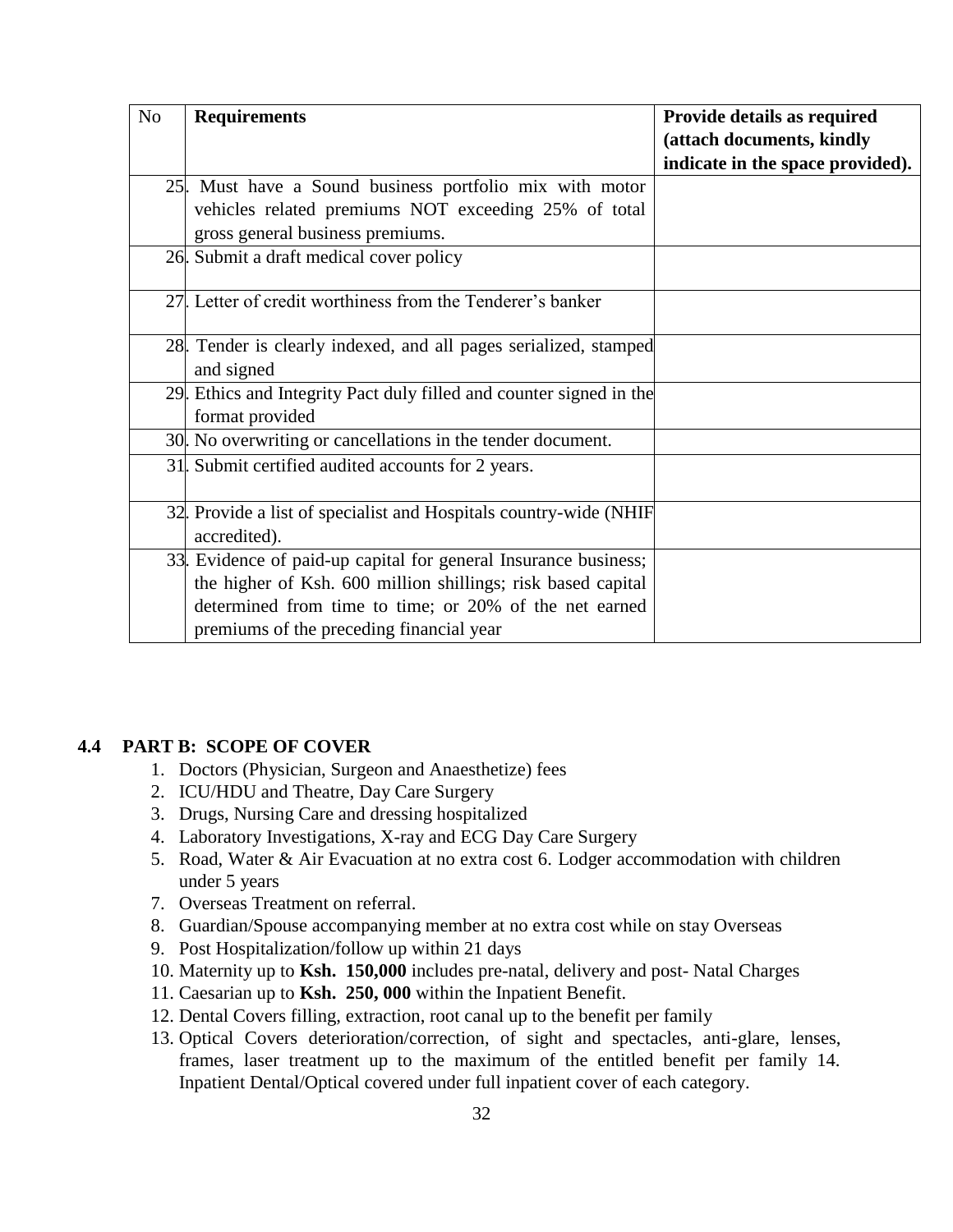- 15. Smart card based system to access services.
- 16. Male circumcision up to **Ksh. 80,000** per Family
- 17. Full inpatient accident cover.
- 18. Full inpatient for prescribed drugs for chronic and pre-existing illness.
- 19. Emergency air evacuation within Kenya at **Ksh. 1, 000,000**
- 20. Counseling and/or rehabilitation services for all dependents and members
- 21. Preexisting and chronic cover limit **Ksh. 2,500,000** for each category within inpatient cover and full cover within outpatient amount.
- 22. Inpatient bill exceeding a sublimit/cover to be settled by the insurer as Ex-gratia.

#### **Outpatient Benefits**

The Outpatient Scheme should cater for routine outpatient services, which include but are not limited to:

- a) Routine outpatient consultations both General Practitioner and consultants/specialists
- b) Diagnostic laboratory and radiology services
- c) Prescribed physiotherapy
- d) Prescribed medication and dressings
- e) Dental services subject to a sub-limit of **Ksh. 75,000** per person per annum
- f) Optical services subject to sub-limit of **Ksh. 75,000** per Person Per Annum (inclusive prescription contact lenses and only one frame per 2 years)
- g) HIV/AIDS related conditions and prescribed ARV's to the full cover limit per person per annum.
- h) Male circumcision up to **Ksh. 80,000** per person within inpatient
- i) Routine (both KEPI and "Baby Friendly") immunizations
- j) Routine antenatal care (maximum of three ultrasound examination).
- k) Chronic and recurring conditions subject to the sub-limit
- l) Routine post-natal care up to six weeks.

#### **Dental Cover to Cater for:**

- a) Root Canal
- b) Routine Dentistry and Tooth Extraction
- c) Scaling necessitated by prevailing medical condition and prescribed by a Dentist
- d) Dentures, Braces, Crowns and Bridges prescribed by a dentist

#### **4.4.1 Inpatient Services (Insurance Scheme) Benefits**

The inpatient insurance cover should cater or but not limited to

- a) Hospital accommodation charges for Executive Rooms, Private and Semi Private Ward Rooms
- b) Doctors (Specialists, Consultants, Physician, Surgeon and Anesthetist etc.) fees.
- c) Intensive Care Unit, Dressings and Internal Surgical Appliances
- d) Pathology, X-ray, Ultrasound, ECG and Computerized Tomography, MRI, laser etc.
- e) Radiotherapy and Chemotherapy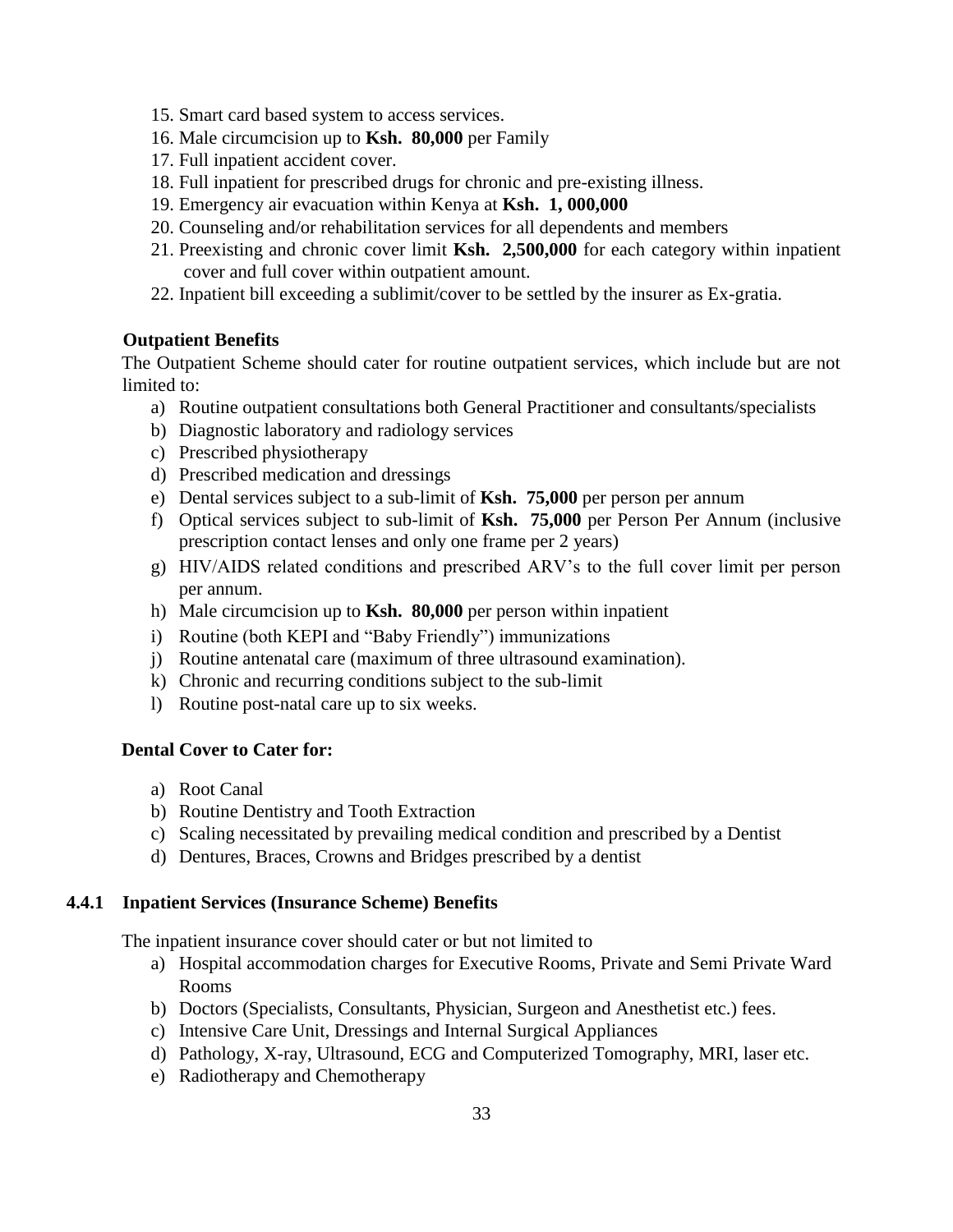- f) In-patient Physiotherapy
- g) Emergency Road, water and Air Evacuation within East Africa
- h) Overseas Cover- Worldwide
- i) Day Care Surgery
- j) Hospital accommodation for accompanying parent and/or guardian for hospitalized children under five years old
- k) Post hospitalization benefit after discharge for a period of 21 days
- l) Inpatient maternity related complications to be covered in the inpatient cover.
- m) All Caesarians up to a limit of **Ksh. 250,000** within inpatient benefit subject a maximum of four caesarians for a family

#### **4.4.2 Other Benefits**

- a) Both inpatient and outpatient should cover Chronic, pre-existing conditions and HIV/AIDS related conditions without discrimination.
- b) Funeral expense covers of **Ksh. 300,000** for category 1, **Ksh. 200,000** for category 2 and **Ksh. 150,000** for category 3 for the employees and their beneficiaries.

# **4.5 PART C: PROOF OF ADHERENCE TO THE GIVEN TERMS OF REFERENCE (PRE-DETERMINED COVER LIMITS)**

|                                                                                               | <b>CATEGORY 1</b>                  | <b>CATEGORY 2</b>                       | <b>CATEGORY 3</b>                                     |
|-----------------------------------------------------------------------------------------------|------------------------------------|-----------------------------------------|-------------------------------------------------------|
|                                                                                               | <b>COMMISSIONERS</b><br>/DIRECTORS | <b>MANAGERS/ASS.</b><br><b>MANAGERS</b> | <b>ALL OTHER</b><br><b>MEMBERS OF</b><br><b>STAFF</b> |
| <b>Total staff population 896</b><br>$(principal$ members) +1                                 | 19                                 | 338                                     | 539                                                   |
| <b>INPATIENT</b>                                                                              | Ksh.<br>10,000,000                 | Ksh.<br>5,000,000                       | Ksh. 2,500,000                                        |
| <b>OUTPATIENT</b><br>(insured scheme)                                                         | Ksh.<br>300,000                    | Ksh. 250,000                            | Ksh.<br>200,000                                       |
| <b>FUNERAL COVER</b><br>(Including dependents)                                                | Ksh.<br>300,000                    | 250,000<br>Ksh.                         | 200,000<br>Ksh.                                       |
| <b>NORMAL MATERNITY</b>                                                                       | 150,000<br>Ksh.                    | 150,000<br>Ksh.                         | Ksh.<br>150,000                                       |
| <b>ALL C-SECTION</b>                                                                          | 250,000<br>Ksh.                    | 250,000<br>Ksh.                         | Ksh.<br>250,000                                       |
| <b>OUTPATIENT OPTICAL</b><br>In patient, optical will be<br>covered within inpatient<br>cover | Ksh.<br>75,000                     | 75,000<br>Ksh.                          | Ksh.<br>75,000                                        |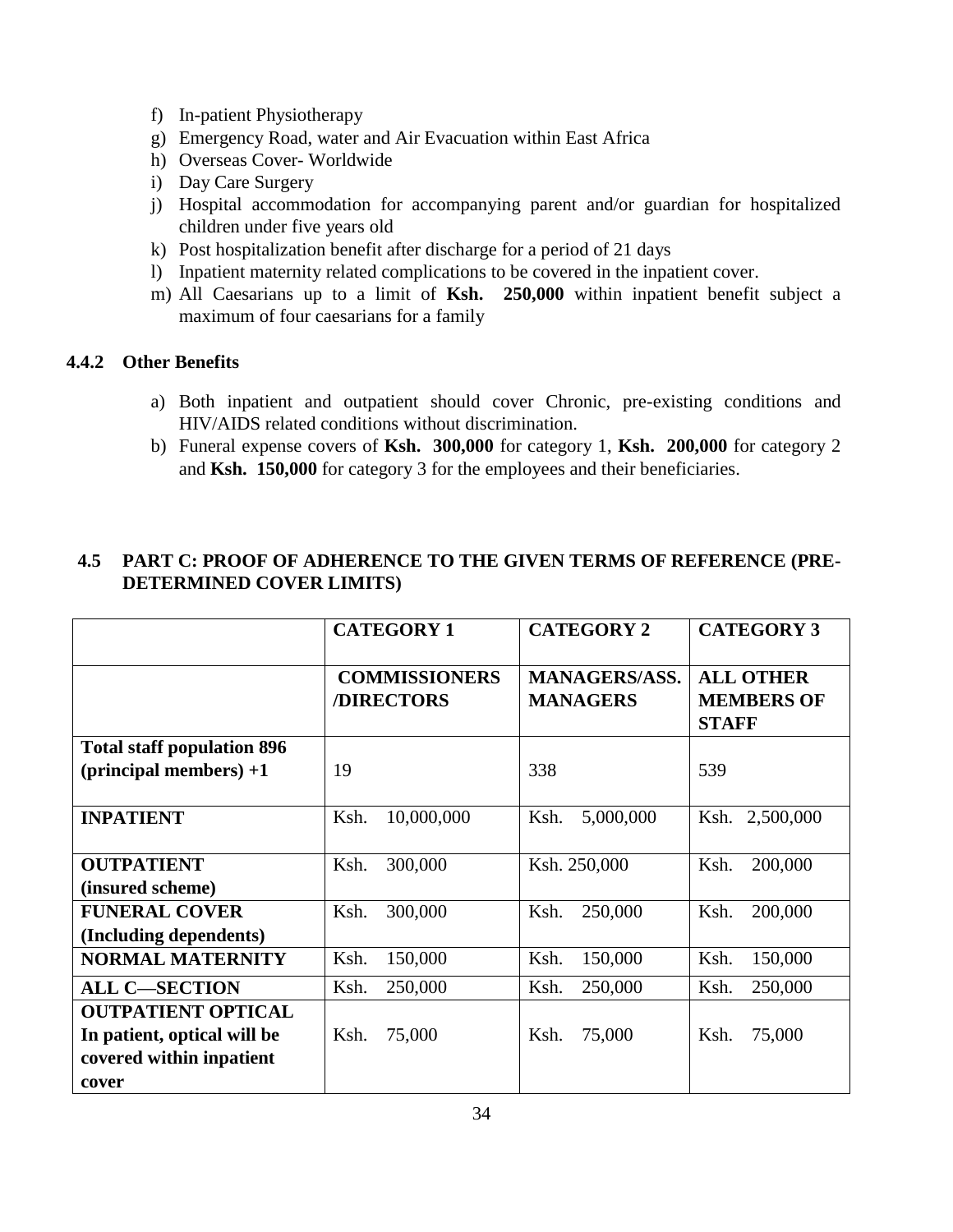|                                                                                                       | <b>CATEGORY 1</b>                   | <b>CATEGORY 2</b>                       | <b>CATEGORY 3</b>                                     |  |
|-------------------------------------------------------------------------------------------------------|-------------------------------------|-----------------------------------------|-------------------------------------------------------|--|
|                                                                                                       | <b>COMMISSIONERS</b><br>/DIRECTORS  | <b>MANAGERS/ASS.</b><br><b>MANAGERS</b> | <b>ALL OTHER</b><br><b>MEMBERS OF</b><br><b>STAFF</b> |  |
| <b>OUTPATIENT DENTAL</b><br>Inpatient dental will be fully<br>covered within cover for<br>inpatient   | 75,000<br>Ksh.                      | 75,000<br>Ksh.                          | 75,000<br>Ksh.                                        |  |
| <b>CONGENITAL (BIRTH</b><br><b>DEFECTS) CONDITION</b><br>To be covered with in patient<br>cover limit | Ksh.<br>1,000,000                   | Ksh.<br>1,000,000                       | Ksh.<br>1,000,000                                     |  |
| PSYCHO-EFFECTIVE<br><b>CONDITIONS/ILLNESS</b>                                                         | Ksh.<br>1,000,000                   | Ksh.<br>1,000,000                       | Ksh.<br>1,000,000                                     |  |
| <b>Annual Checkup for</b><br>members                                                                  | Max Ksh 20,000                      | Max Ksh 20,000                          | Max Ksh 20,000                                        |  |
| <b>Room entitlement for all</b>                                                                       | Executive Ksh. 20,000               | Standard private                        | Standard private                                      |  |
|                                                                                                       | <b>CATEGORY 1</b>                   | <b>CATEGORY 2</b>                       | <b>CATEGORY 3</b>                                     |  |
|                                                                                                       | <b>COMMISSIONERS</b><br>/DIRECTORS  | <b>MANAGERS/ASS.</b><br><b>MANAGERS</b> | <b>ALL OTHER</b><br><b>MEMBERS OF</b><br><b>STAFF</b> |  |
| <b>Conditions and all admissions</b>                                                                  | Outpatient at Executive<br>clinics. | Room Ksh 15,000.                        | Room Ksh 15,000.                                      |  |
| <b>FAMILY SIZE</b>                                                                                    | M+spouse+4 children                 | M+spouse+4<br>children                  | $M+spouse+4$<br>children                              |  |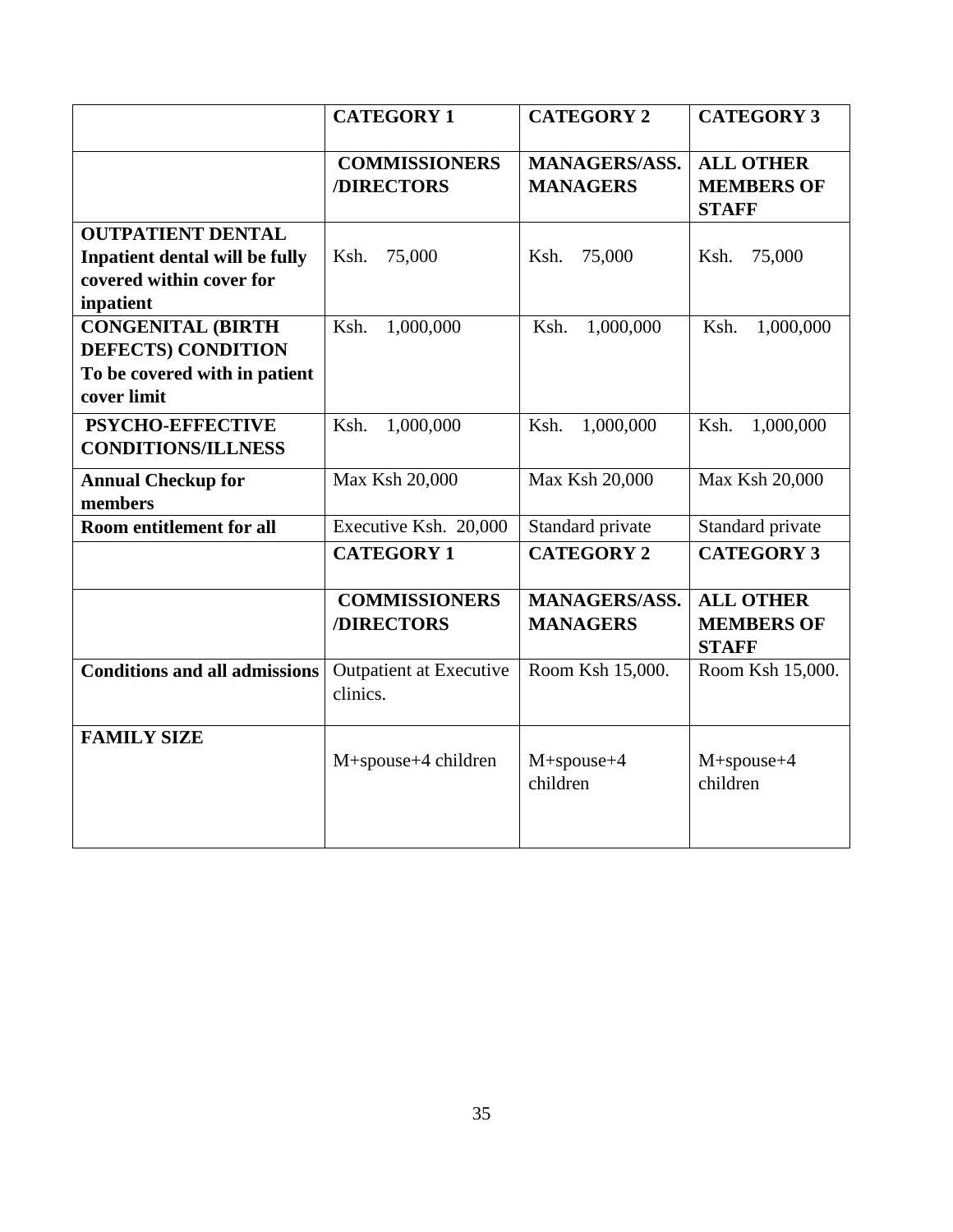#### **IEBC ACTUAL FAMILY SIZE**

| ILDC MILDICAL COVER TOTAL FOFULATION DT TAMILI SIZL |                         |     |     |                          |
|-----------------------------------------------------|-------------------------|-----|-----|--------------------------|
| <b>FAMILY SIZE</b>                                  | CATEGORY A   CATEGORY B |     |     | CATEGORY C   GRAND TOTAL |
| M                                                   |                         |     | 47  | 62                       |
| $M+1$                                               |                         | 18  | 59  | 77                       |
| $M+2$                                               |                         | 38  | 101 | 142                      |
| $M+3$                                               |                         | 79  | 155 | 235                      |
| $M+4$                                               |                         | 96  | 103 | 201                      |
| $M+5$                                               |                         | 100 | 74  | 179                      |
| <b>GRAND TOTAL</b>                                  | 19                      | 338 | 539 | 896                      |

# IERC MEDICAL COVER TOTAL DODLILATION BY FAMILY CITE

#### **KEY**

M - Commission employee

M+1 - Commission employee plus one dependent

M+2 - Commission employee plus two dependents

M+3 - Commission Employee plus three dependents

M+4 - Commission Employee plus four dependents

M+5 - Commission Employee plus five dependents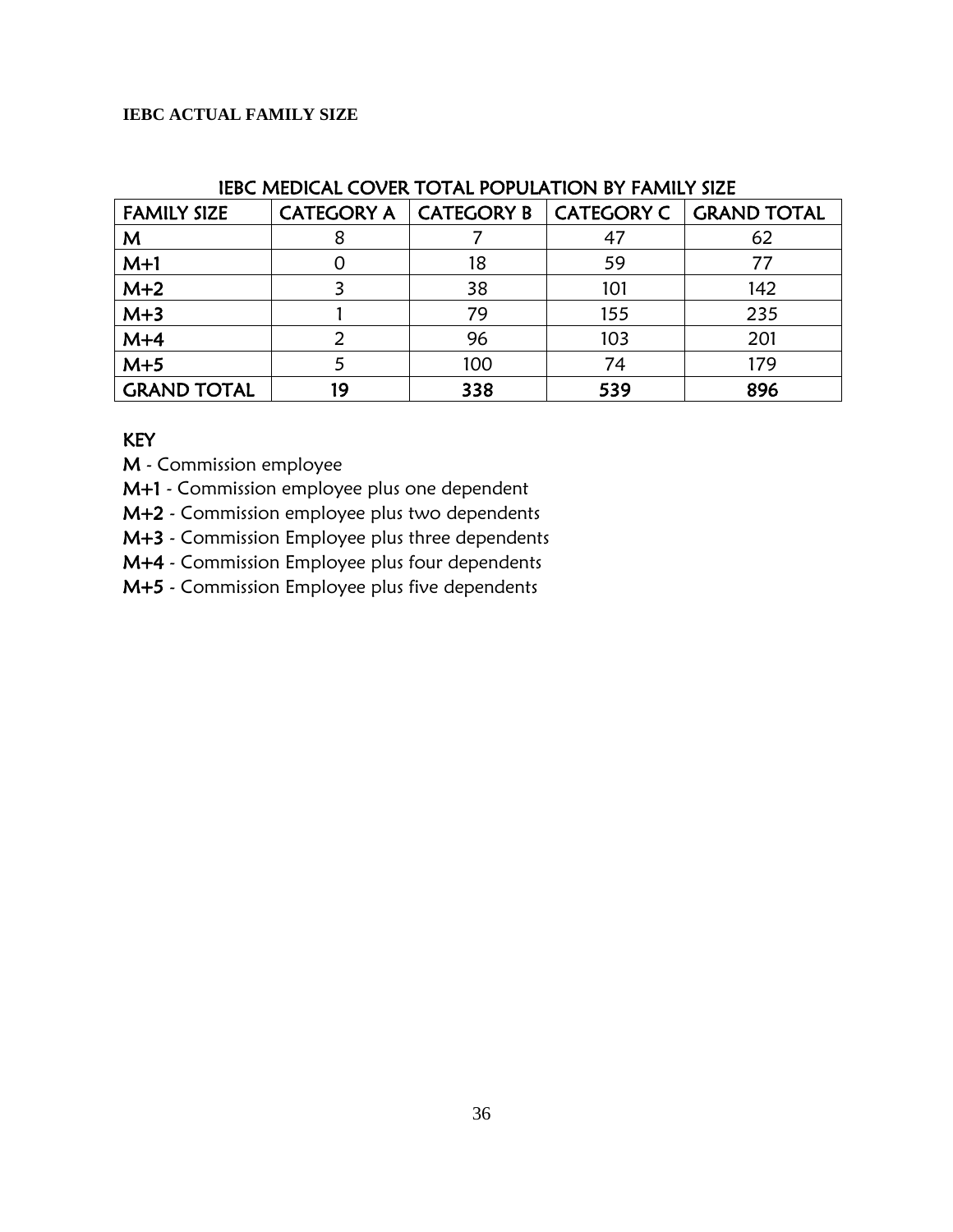#### **PART D: DETAILED EXPLANATION OF SCOPE OF COVER (policy terms and conditions)**

# **NB. BIDDERS MUST CLEARLY STATE AND DESCRIBE THE SCOPE OF COVER TO BE PROVIDED IN LINE WITH B ABOVE AND APPLICABLE COVER LIMITS FOR THE FOLLOWING AREAS:**

- a) Must indicate bed limits and ward type for each category.
- b) Must indicate the limits for pre-existing and, chronic conditions for each category.
- c) Must indicate the limits for congenital (birth defects) conditions.
- d) Must show the limits for psycho-effective conditions.
- e) Must indicate cover limits and geographical limit for Air evacuation, water, road rescue/ambulance and **Travel insurance.**
- f) Must clearly outline the OUT-PATIENT scope of cover.
- g) Must clearly outline the IN-PATIENT scope of cover.
- h) Must clearly describe the claims procedures e.g. Admission procedures, funeral expenses and out-patient claims procedure.
- i) Must clearly indicate the general policy exclusions.
- j) Must clearly describe the optical services offered and maximum limit for frames per person.
- k) Must clearly describe the dental services offered and applicable capping.

#### **4.5.1 LOT 2: Group Life Insurance Scheme**

- a) Total staff population **896 employees; including 7 Commissioners**
- b) Total monthly basic salary **Ksh. 102,203,076.90**
- c) Cover to be based on three years' basic salary
- d) Bidders must provide a detailed scope of cover

| <b>Group Life Assurance [Accidental, Illness and Natural Risks]</b> |                                          |                                    |                       |  |
|---------------------------------------------------------------------|------------------------------------------|------------------------------------|-----------------------|--|
| Risk class                                                          | Benefit type                             | Level of cover                     | Sum assured           |  |
| <b>Group Life</b><br><b>Assurance</b>                               | Death                                    | 3 year's basic salary              | 3 year's basic salary |  |
|                                                                     | Accidental, Illness<br>and Natural Risks | Inbuilt funeral<br>expense benefit | Ksh. 150,000          |  |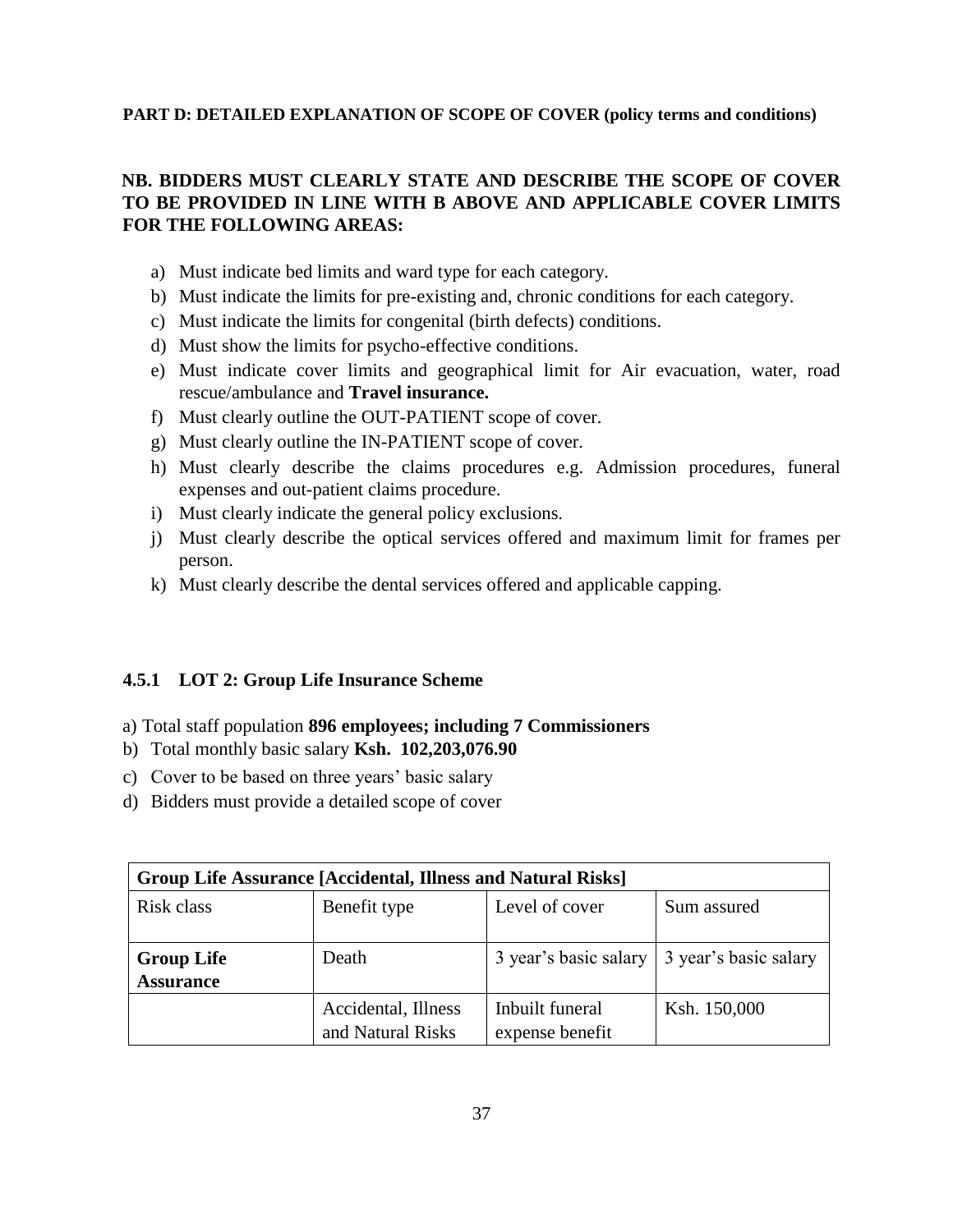# **4.5.2 LOT 3: Group Personal Accident Cover**

- a) Permanent total disability, 5 years' basic salary
- b) Temporary total permanent disability, weekly earnings up to 104 weeks (2 years)
- c) Total population 896
- d) Total monthly basic salary **Ksh. 102,203,076.90**
- e) Accidental death 5 years' basic salary
- f) Bidders must provide a detailed scope of cover

| Risk class                      | Benefit type               | Level of cover                        |
|---------------------------------|----------------------------|---------------------------------------|
| Group Personal Accidental Death |                            | Four (4) years basic salary (Inbuilt  |
| <b>Accident Cover</b>           |                            | funeral expense benefit Ksh. 150,000) |
|                                 |                            |                                       |
|                                 | Permanent total disability | Four (4) years basic salary           |
|                                 |                            |                                       |
|                                 | Temporary total permanent  | weekly earnings up to 104 weeks       |
|                                 | disability                 |                                       |
|                                 |                            |                                       |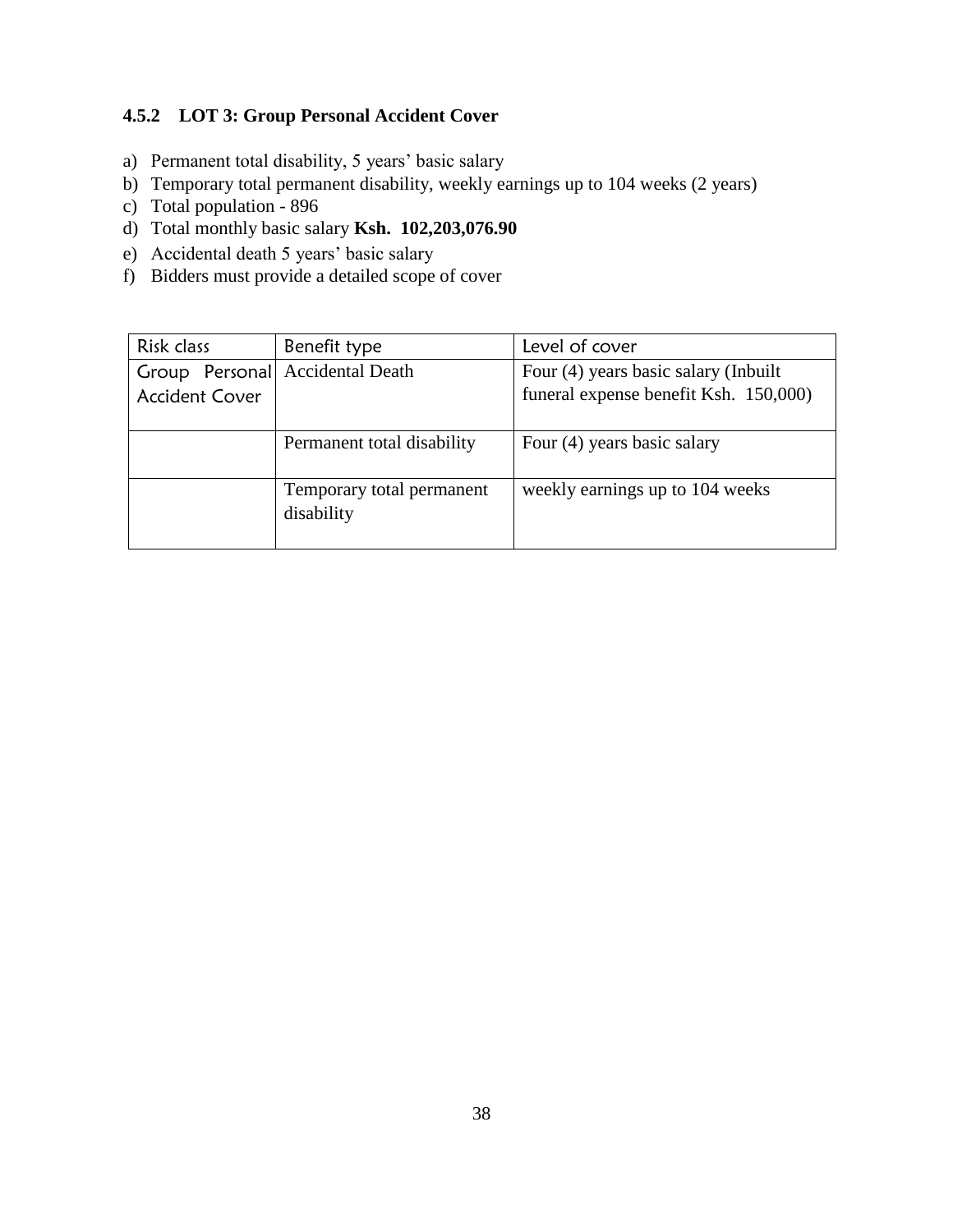# SECTION IV – SPECIAL CONDITIONS OF CONTRACT

#### **4.1. CONDITIONS TO BE MET BY THE INSURANCE COMPANY**

**4.1.1.** Must be registered with the Insurance Regulatory Authority and a copy of current license be submitted.

**4.1.2** Must have done annual gross medical premiums in the previous two years of over Ksh. 1 billion on each year.

**4.1.3** Must have paid-up capital for general Insurance business; the higher of Ksh. 600 million shillings; risk based capital determined from time to time; or 20% of the net earned premiums of the preceding financial year.

**4.1.4** Must give a list of 12 reputable clients and reference letters from them.

**4.1.5** Must submit audited accounts for the last 2 financial years.

**4.1.6** Must have at least 12 professional staff members (Attach CVs)

**4.1.7** Must submit copies of the following statutory documents-; Tax Compliance certificate, Certificate of Registration/Incorporation, Bid bond of at least 2% of the bid price

**4.1.8** Must be a member of Association of Kenya Insurers (AKI)

**4.1.9** Evidence of having net paid medical related claims of not less than Ksh. 1 Billion each year in the previous 2 years.

**4.1.10** Should provide a self-written, signed and stamped declaration that they will not engage in any corrupt practice in the format provided.

**4.1.11** Must submit a dully filled up confidential Business Questionnaire in format provided.

**4.1.12** Should have a Sound business portfolio mix with motor vehicles related premiums NOT exceeding 25% of total Gross General business premiums and a life-fund carried forward of not less than Ksh. 500m in 2018.

**4.1.13** The eligible bidder shall be licensed underwriters only. A vendor can bid for either Lot-1 **(Medical**), Lot-2 (**GLA)** and Lot- 3 **(GPA**) or all Lots.

**4.1.14** The eligible bidders must have fifteen (15) years of general insurance underwriting, with evidence.

**4.1.15** Must have Asset base of not less than Ksh. 2 billion as at 2018.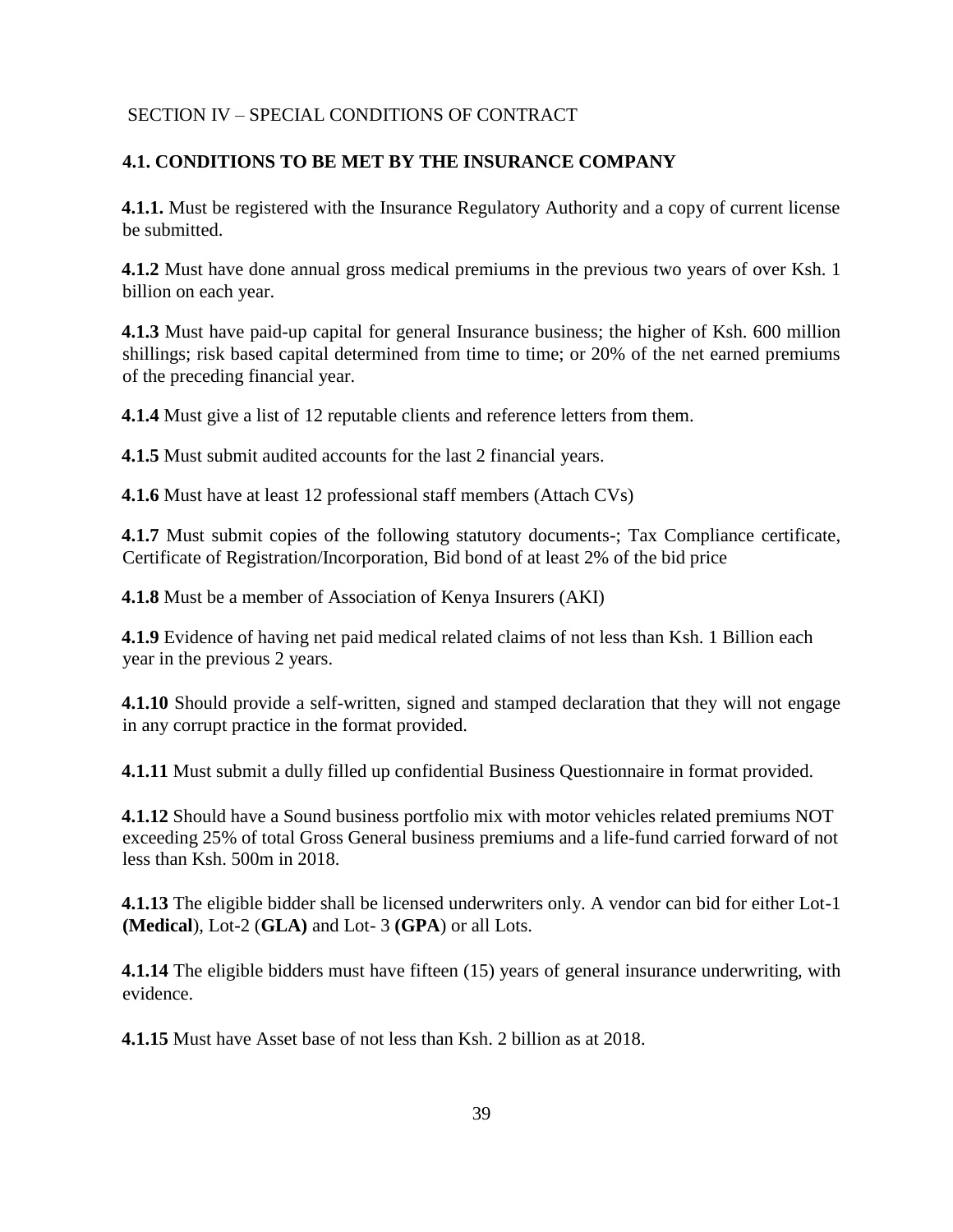# **4.2 Special Conditions of Contract as relates to the General Conditions of Contract**

|                                      | Reference of General Special condition of contract                                                                                                                                                                                                         |
|--------------------------------------|------------------------------------------------------------------------------------------------------------------------------------------------------------------------------------------------------------------------------------------------------------|
| conditions of Contract               |                                                                                                                                                                                                                                                            |
| 3.6 Performance security             | Performance security of 10% shall be provided before signing of the<br>contract                                                                                                                                                                            |
| 3.7.1 Delivery of<br><b>Services</b> | Delivery of the services shall be made by the Contractor in<br>accordance with the terms specified by the procuring entity in the<br>shall<br>schedule of requirements. The contractor<br>meet<br>all<br>the<br>insurance requirements as scheduled        |
| 3.8 Payment                          | Payment shall be made within 30 days of invoice and shall be made<br>through electronic fund transfer. This will be upon satisfaction of the<br>payment requirements.                                                                                      |
| 3.9 Price adjustment                 | As indicated in 3.9.3 below                                                                                                                                                                                                                                |
| 3.9.3 Price variation                | Price variation where applicable shall not exceed 10% of the contract<br>price. Variation shall be approved by the Contract Implementation<br>Team where applicable                                                                                        |
| 3.16 Applicable law                  | The contract shall be interpreted in accordance with the laws of Kenya                                                                                                                                                                                     |
| 3.18.1 Notices                       | All correspondences shall be addressed to:<br>The Chief Executive Officer/Commission Secretary<br><b>Independent Electoral and Boundaries Commission (IEBC),</b><br><b>Anniversary Towers, University Way, Fifth Floor</b><br>P O Box 45371-00100, Nairobi |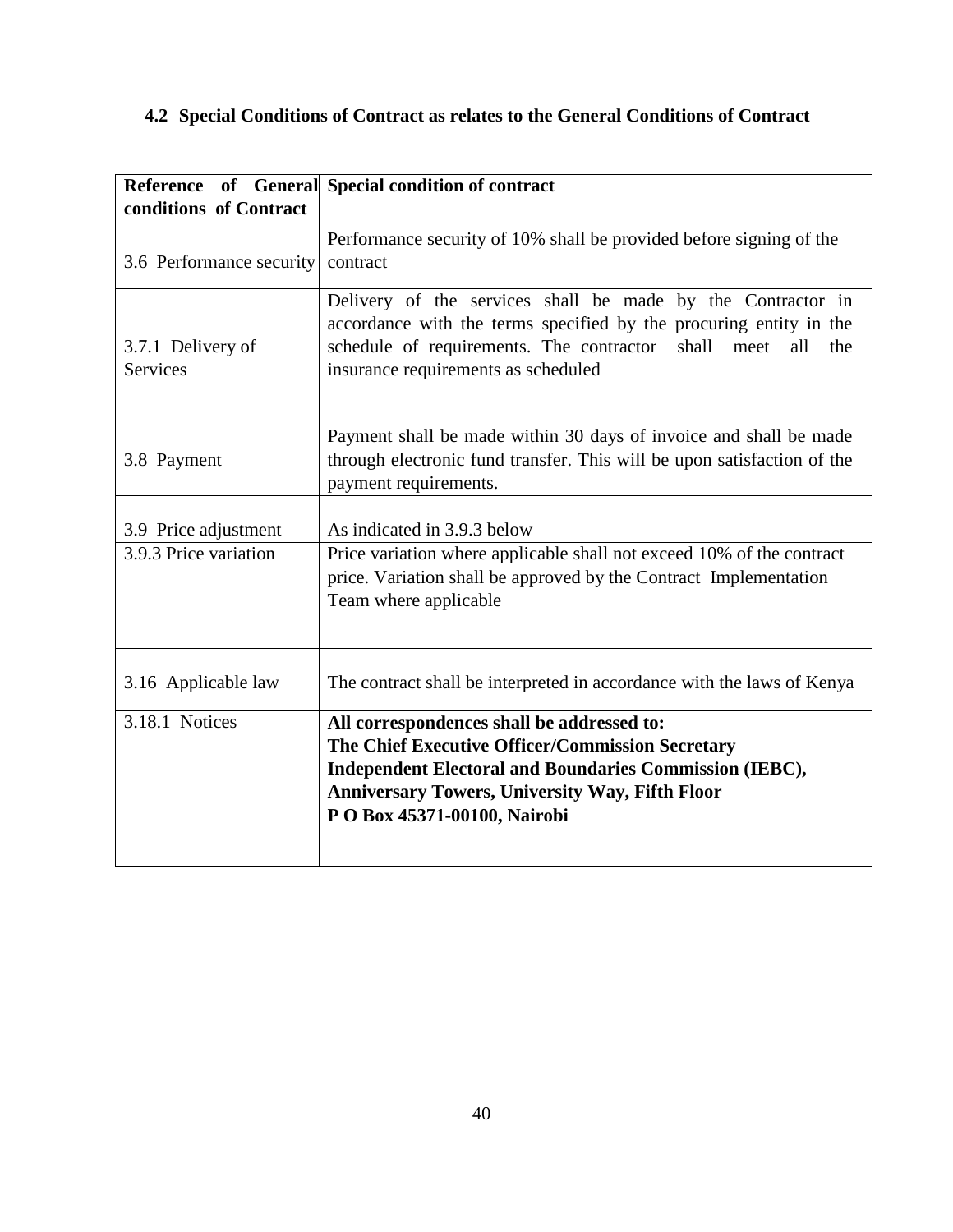# <span id="page-40-0"></span>5 SECTION V - SCHEDULE OF REQUIREMENTS

#### **Notes for preparing Schedule of Requirements.**

- 1. The schedule of Requirements shall be included in the tender documents by the procuring entity and shall cover, at the minimum, a description of the insurance cover to be provided and full particulars of the same.
- 2. The objectives of the schedule of requirements is to provide sufficient information to enable tenderers to prepare their tenders comprehensively, efficiently and accurately. In particular, the price schedule for which a form is provided in Section VI must be carefully completed.
- 3. In addition, the schedule of requirements together with the price schedule should serve as a basis in the event of services variation at the time of award of contract pursuant to instruction to tenderers paragraph 2.26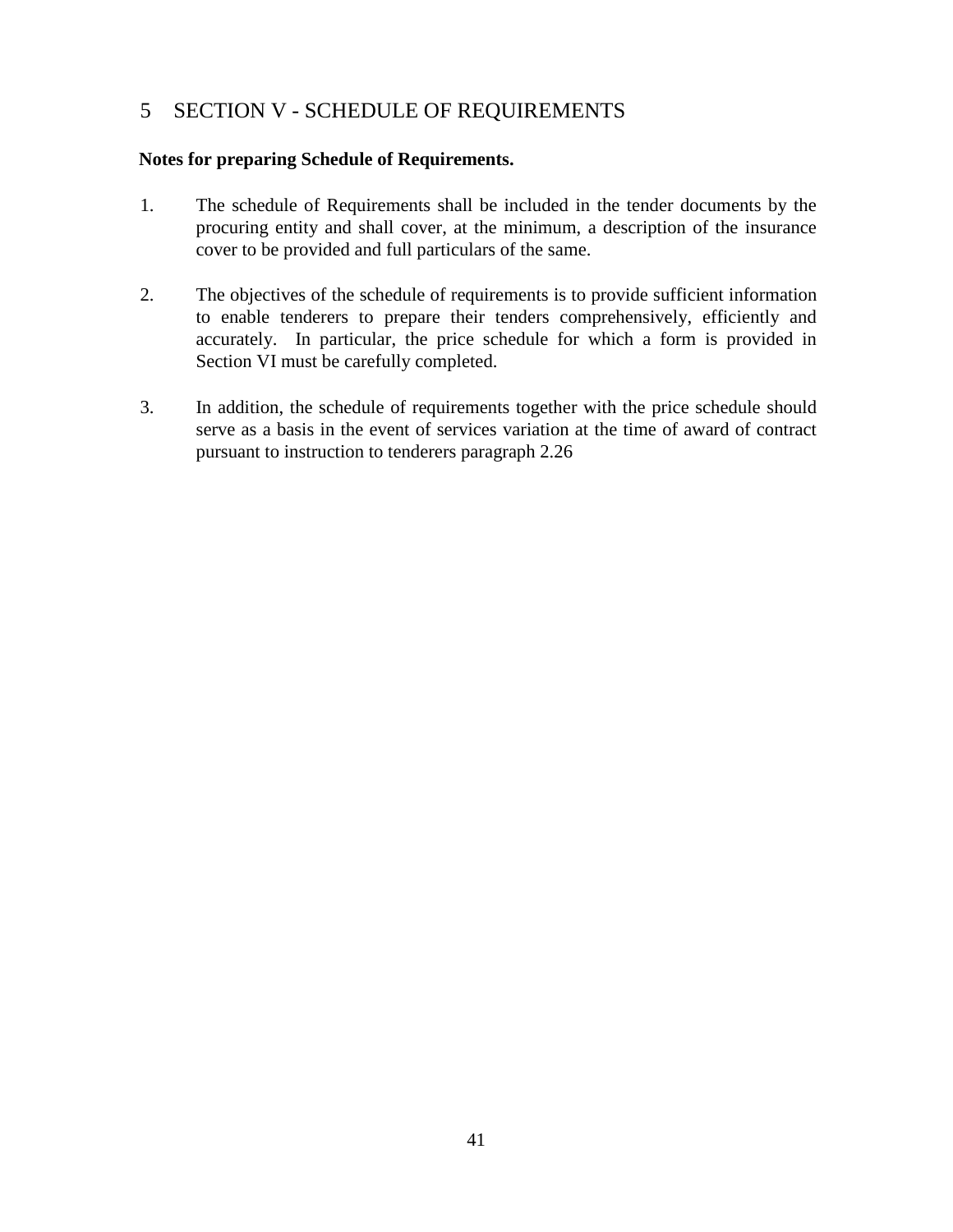# **PRICE SCHEDULE SUMMARY FORM**

# **Lot 1: Staff Medical Insurance**

Please summarize the quoted Annual Premiums for Inpatient, Outpatient, in the table below:

| Class/           | Description<br>of Insurance | Total<br>Premium | Proposed<br>Underwriter / |        | State the following if any |           |        |
|------------------|-----------------------------|------------------|---------------------------|--------|----------------------------|-----------|--------|
| <b>Risk</b>      |                             |                  |                           |        |                            |           |        |
| No.              | Cover                       | (Ksh.)           | Insurance Co.             | Excess | Free<br>cover              | Liability | Others |
|                  |                             |                  |                           |        | limit                      | limit     |        |
| 1.               |                             |                  |                           |        |                            |           |        |
| $\overline{2}$ . |                             |                  |                           |        |                            |           |        |
| $\overline{3}$ . |                             |                  |                           |        |                            |           |        |
| $\overline{4}$ . |                             |                  |                           |        |                            |           |        |
|                  | <b>GRAND TOTALS</b>         |                  |                           |        |                            |           |        |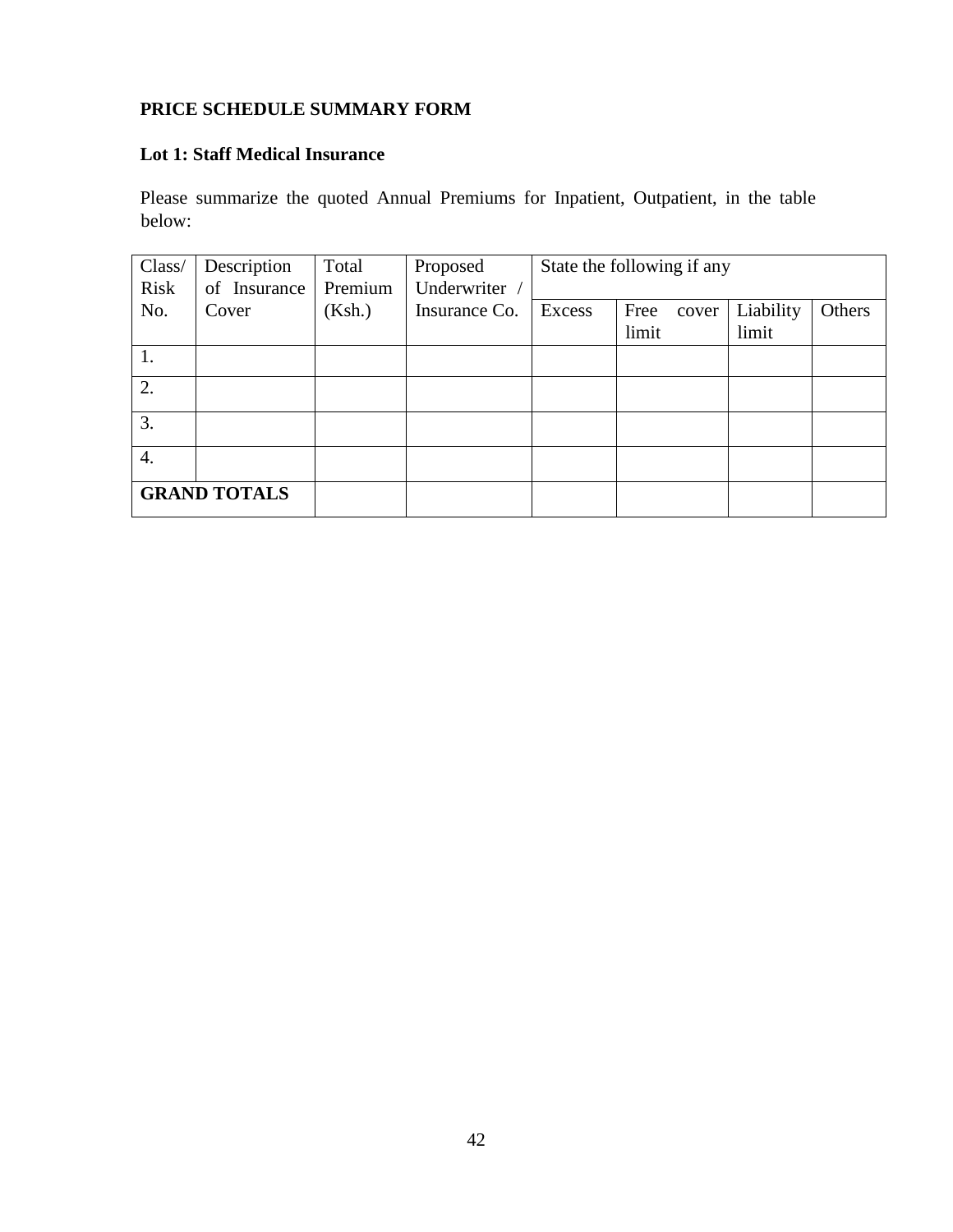# **Lot 2: Group Life Assurance**

- Total staff population **896 employees; including 7 Commissioners**
- Total monthly basic salary **Ksh. 102,203,076.90**
- Cover to be based on three years' basic salary
- Bidders must provide a detailed scope of cover

| <b>ITEM NO.</b>             | DESCRIPTIONOFINSURANCE<br><b>COVER</b> | <b>TOTAL PREMIUM</b><br>(KSHS.) |
|-----------------------------|----------------------------------------|---------------------------------|
|                             | Death                                  |                                 |
| $\mathcal{D}_{\mathcal{L}}$ | Last Expenses cover                    |                                 |
| 3                           | Free cover Limit                       |                                 |
|                             | Critical illness benefit               |                                 |
| Others (please specify)     |                                        |                                 |
| <b>GRAND TOTAL</b>          |                                        |                                 |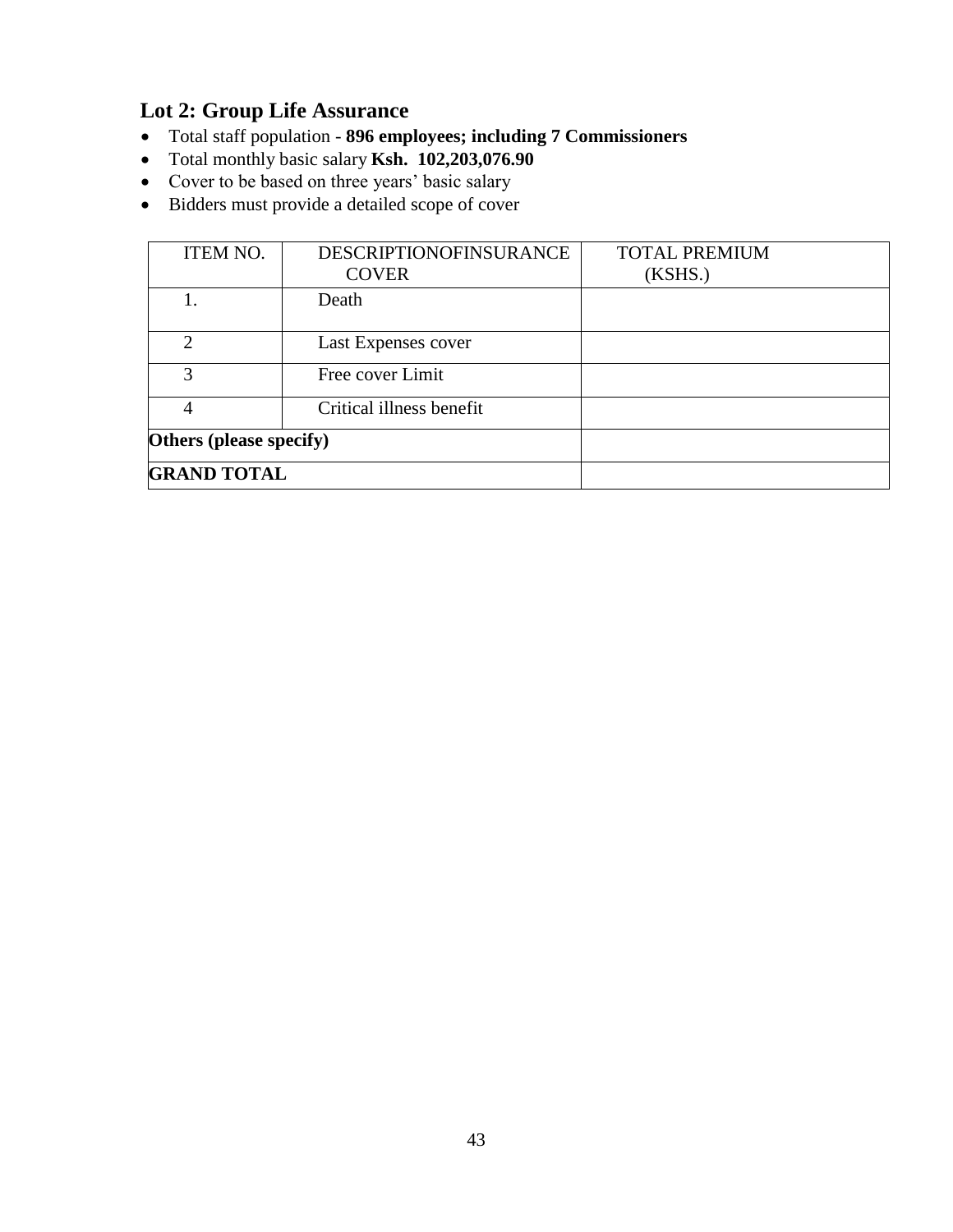# **Lot 3: Group Personal Accident**

- Permanent total disability, 5 years basic salary
- Temporary total permanent disability, weekly earnings up to 104 weeks
- Total population 896
- Total monthly basic salary **Ksh. 102,203,076.90**
- Accidental death 5 years' basic salary
- Bidders must provide a detailed scope of cover

| ITEM.      | <b>SUM INSURED</b>             | DESCRIPTIONOFINSURANCE<br><b>COVER</b>                                                 | TOTALPREMIUM<br>(KSHS.) |
|------------|--------------------------------|----------------------------------------------------------------------------------------|-------------------------|
|            | <b>Estimated annual</b>        | Accidental Death- 5 years basic salary<br>$\bullet$                                    |                         |
|            | Earnings<br>Ksh.102,203,076.90 | Permanent and total disability- 5 years<br>$\bullet$<br>basic salary                   |                         |
| <b>GPA</b> | Total Population - 896         | Temporary total permanent disability -<br>$\bullet$<br>weekly earnings up to 104 weeks |                         |
|            |                                | Temporary total permanent disability                                                   |                         |
|            | Others (please specify)        |                                                                                        |                         |
|            | <b>GRAND TOTAL</b>             |                                                                                        |                         |

# **NOTE: THE GRANT TOTAL AMOUNT FOR THE LOT(S) BIDDED TO BE TRANSFERED TO THE FORM OF TENDER**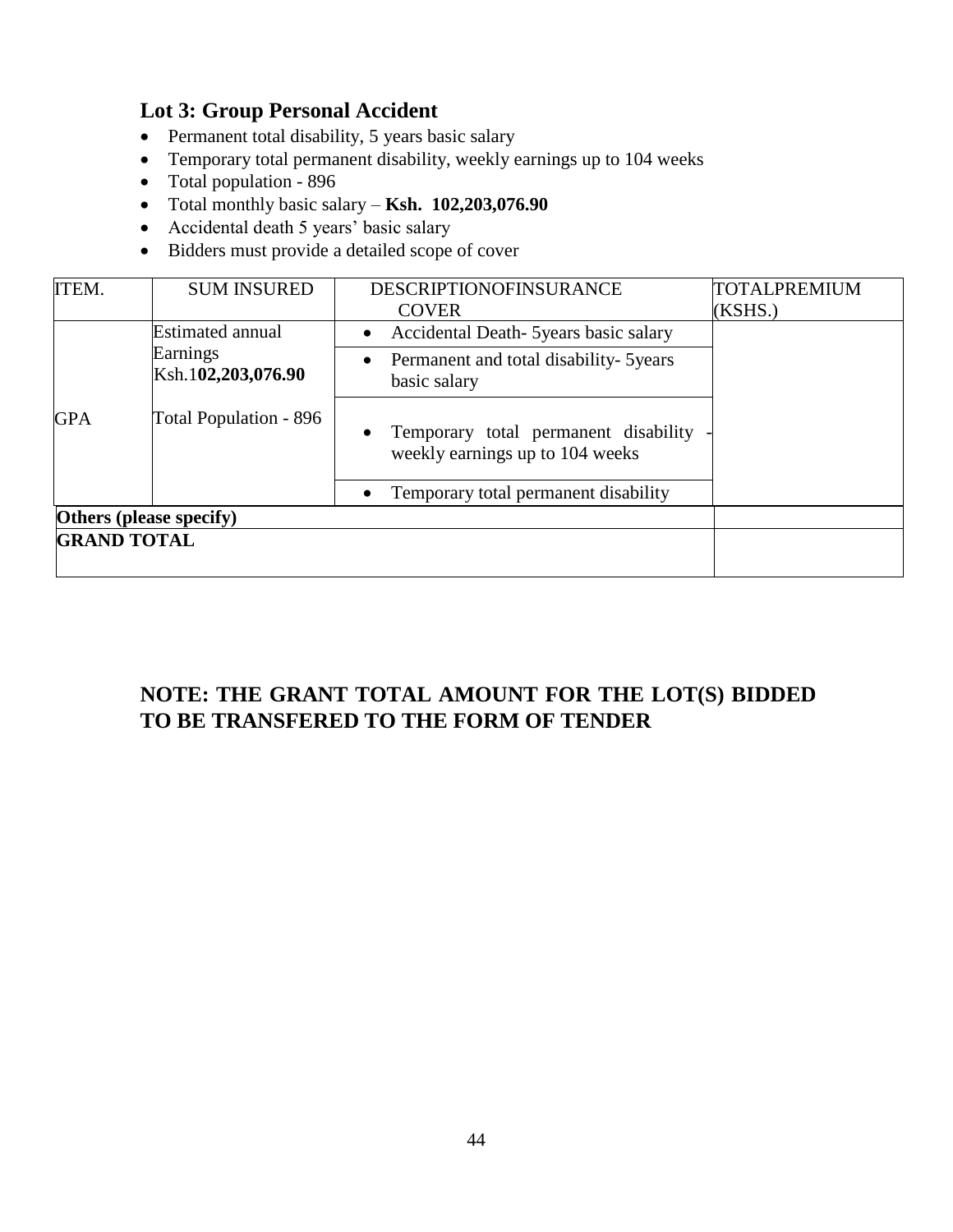# <span id="page-44-0"></span>6 SECTION VI - STANDARD FORMS

# **Notes on the standard Forms**

1. **Form of TENDER** - The form of Tender must be completed by the tenderer and submitted with the tender documents. It must also be duly signed by duly authorized representatives of the tenderer.

2. **Price Schedule Form** - The price schedule form must similarly be completed and submitted with the tender.

3. **Contract Form** - The contract form shall not be completed by the tenderer at the time of submitting the tender. The contract form shall be completed after contract award and should incorporate the accepted contract price.

4. **Confidential Business Questionnaire Form** - This form must be completed by the tenderer and submitted with the tender documents.

5. **Tender Security Form** - When required by the tender document the tenderer shall provide the tender security either in the form included hereinafter or in another format acceptable to the procuring entity.

6. **Performance security Form** - The performance security form should not be completed by the tenderer at the time of tender preparation. Only the successful tenderer will be required to provide performance security in the form provided herein or in another form acceptable to the procuring entity.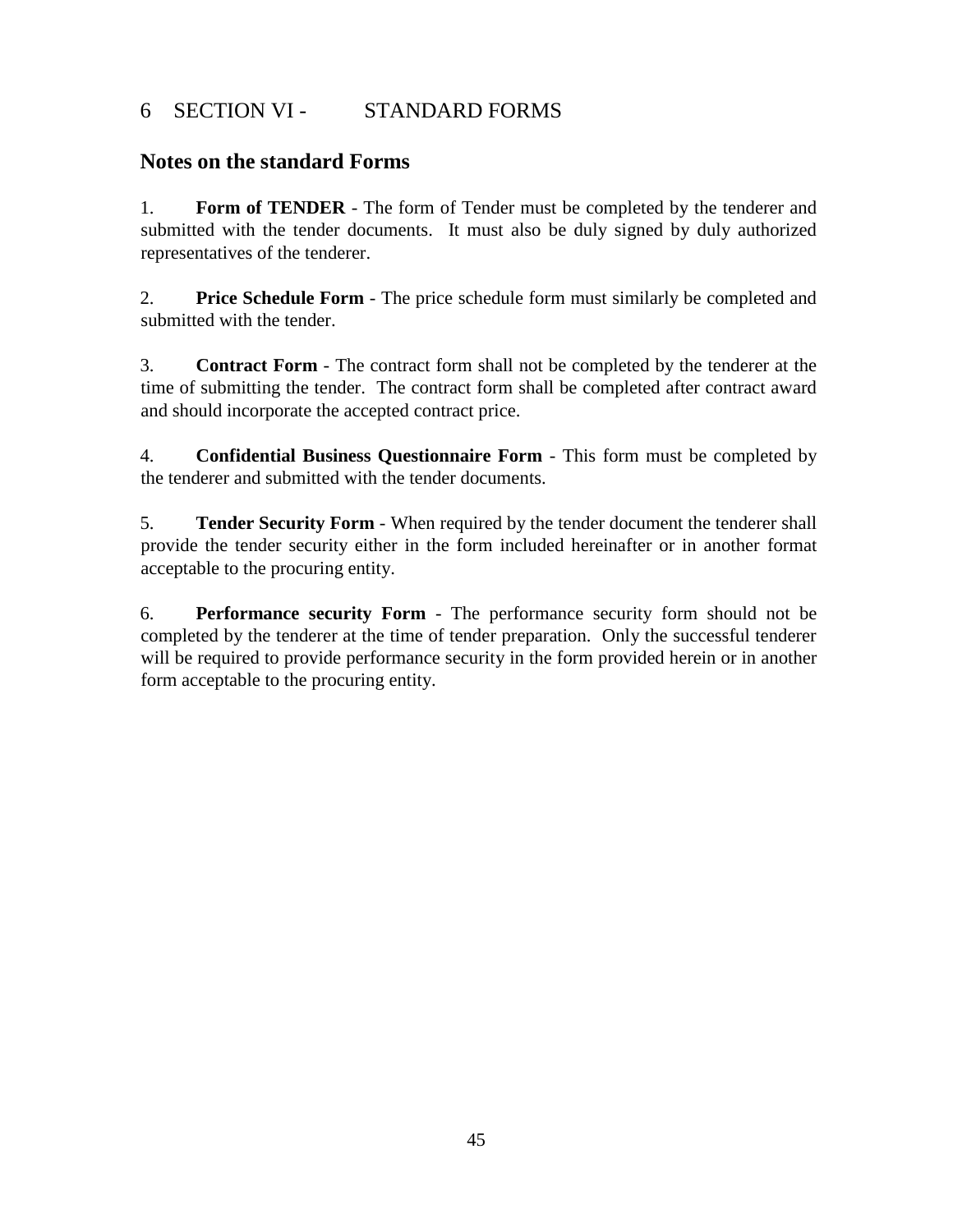# **Form of Tender**

To:

The Chief Executive Officer/Commission Secretary Independent Electoral and Boundaries Commission (IEBC), Anniversary Towers, University Way, Fifth Floor P O Box 45371-00100, Nairobi

> Date………………….. Tender No. Tender Name

Gentlemen and/or Ladies:-

1. Having examined the Tender documents including Addenda No. (Insert numbers) …….. the receipt of which is hereby duly acknowledged, we the undersigned, offer to provide Insurance Services under this tender in conformity with the said Tender document for the sum of

….…………………………………………………………………………………………

…………………[Total Tender amount in words and figures] or such other sums as may be ascertained in accordance with the Schedule of Prices attached herewith and made part of this Tender.

2. We undertake, if our Tender is accepted, to provide the Insurance Cover Services in accordance with the conditions of the tender.

3. We agree to abide by this Tender for a period of …………….[number] days from the date fixed for Tender opening of the Instructions to Tenderers, and it shall remain binding upon us and may be accepted at any time before the expiration of that period.

4. This Tender, together with your written acceptance thereof and your notification of award, shall constitute a Contract between us subject to the signing of the contract by both parties.

5. We understand that you are not bound to accept the lowest or any tender you may receive.

| Dated this  | day of                                              | 2019                 |
|-------------|-----------------------------------------------------|----------------------|
|             |                                                     |                      |
| [Signature] |                                                     | [In the capacity of] |
|             | Duly authorized to sign tender for and on behalf of |                      |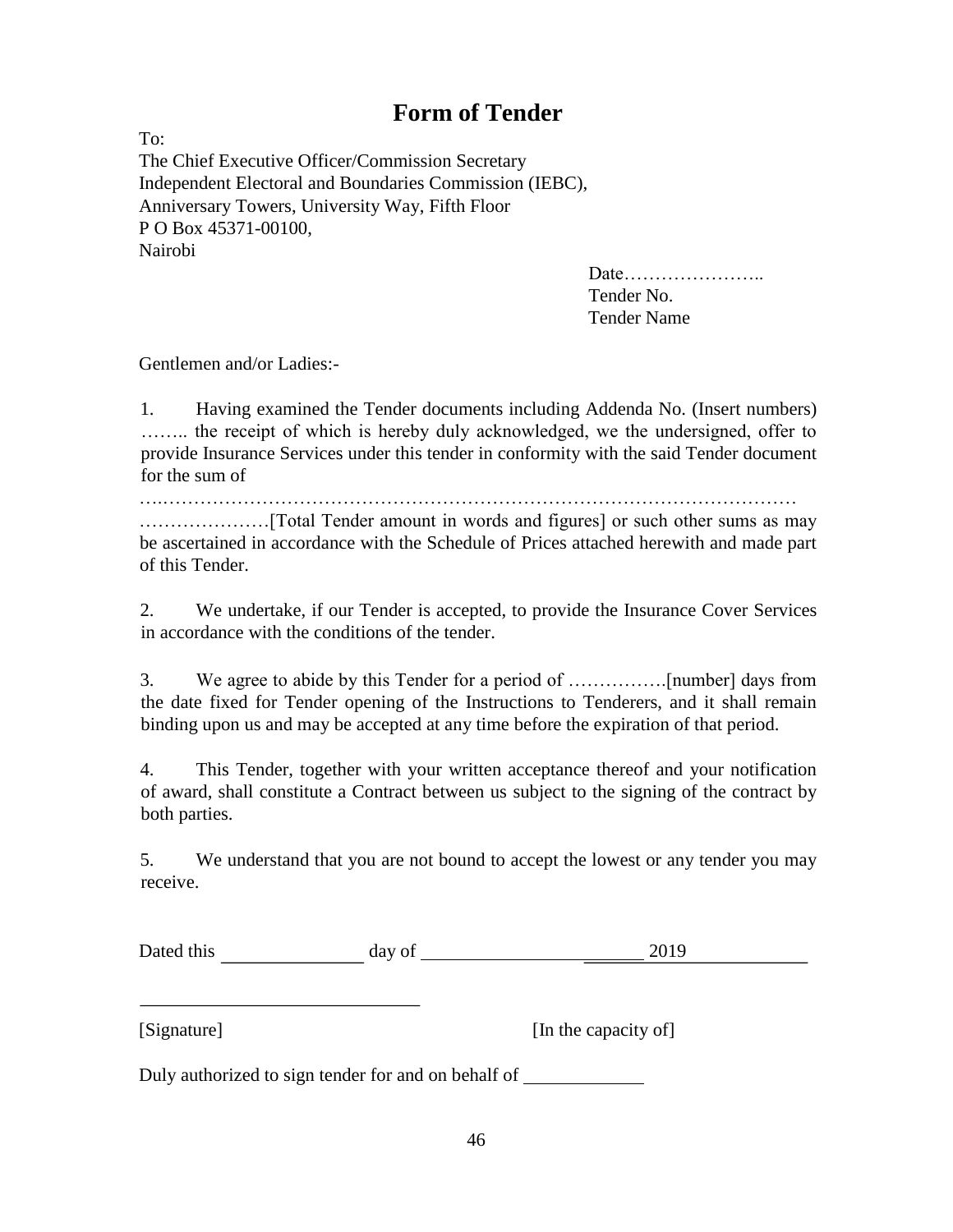# **Contract Form**

THIS AGREEMENT made the day of 20 between [name of Procurement entity] of [country of Procurement entity] (hereinafter called "the Procuring entity") of the one part and [name of tenderer] of [city and country of tenderer] (hereinafter called "the tenderer") of the other part:

WHEREAS the Procuring entity invited tenders for the GPA cover and has accepted a tender by the tenderer for the supply of the services in the sum of

[contract price in words in figures] (hereinafter called "the Contract Price").

# NOW THIS AGREEMENT WITNESSTH AS FOLLOWS:-

1. In this Agreement words and expressions shall have the same meanings as are respectively assigned to them in the Conditions of Contract referred to.

2. The following documents shall be deemed to form and be read and construed as part of this Agreement, viz:

(a) the Tender Form and the Price Schedule submitted by the tenderer;

- (b) the Schedule of Requirements
- (c) the Details of cover
- (d) the General Conditions of Contract
- (e) the Special Conditions of Contract; and
- (f) the Procuring entity's Notification of Award

3. In consideration of the payments to be made by the Procuring entity to the tenderer as hereinafter mentioned, the tenderer hereby covenants with the Procuring entity to provide the GPA cover and to remedy defects therein in conformity in all respects with the provisions of the Contract.

4. The Procuring entity hereby covenants to pay the tenderer in consideration of the provision of the services and the remedying of defects therein, the Contract Price or such other sum as may become payable under the provisions of the contract at the times and in the manner prescribed by the contract.

IN WITNESS whereof the parties hereto have caused this Agreement to be executed in accordance with their respective laws the day and year first above written

Signed, sealed, delivered by the (for the Procuring entity)

Signed, sealed, delivered by \_\_\_\_\_\_\_ the \_\_\_\_\_\_\_ (for the tenderer) in the presence of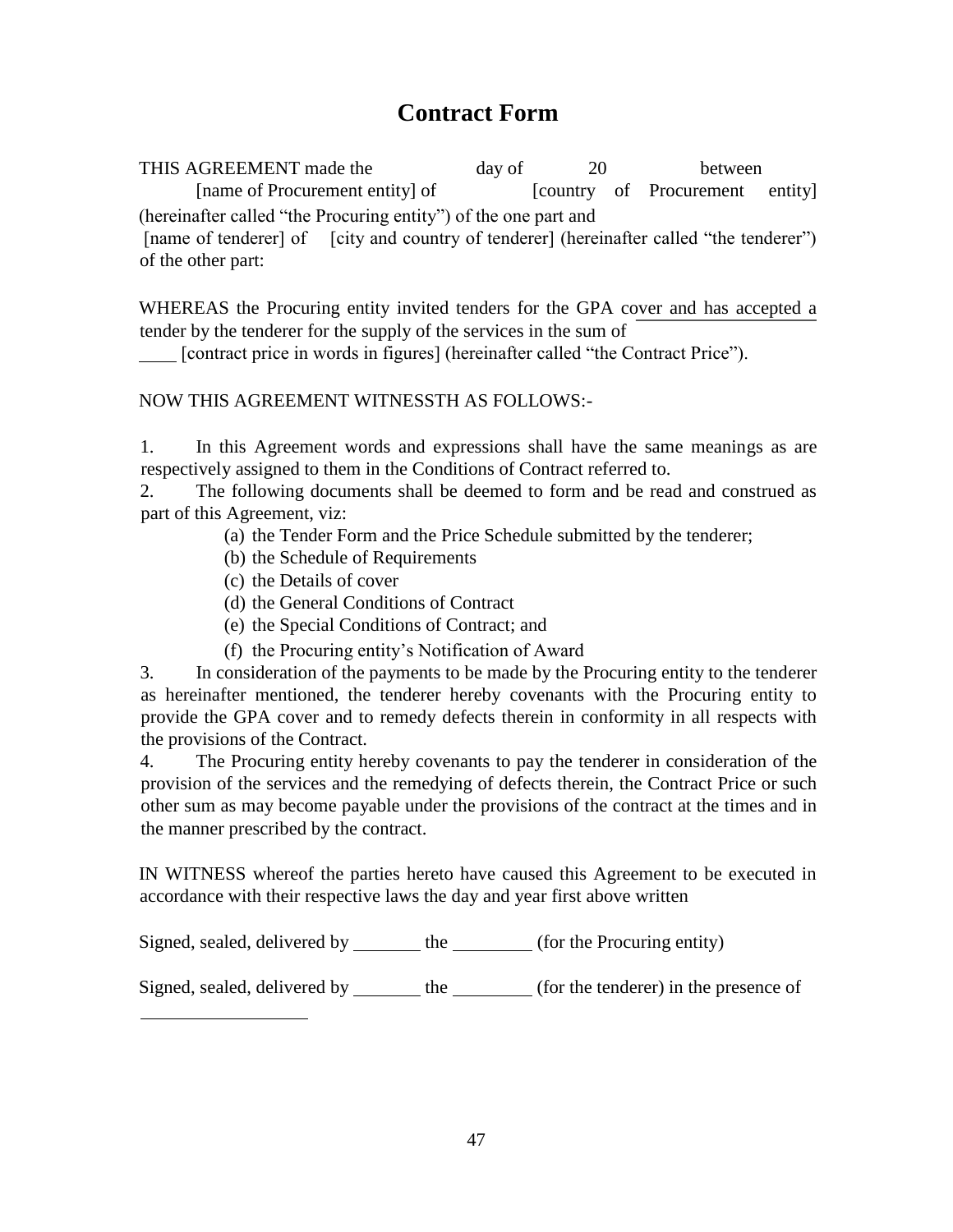# **CONFIDENTIAL BUSINESS QUESTIONNAIRE**

You are requested to give the particular indicated in Part 1 and either Part 2(a), 2(b), or 2( c)

Which ever applies to your type of business

|                                                                   | You are advised that it is a serious offence to give false information on this Form. |               |               |
|-------------------------------------------------------------------|--------------------------------------------------------------------------------------|---------------|---------------|
| Part                                                              | General:                                                                             |               |               |
| <b>Business</b>                                                   |                                                                                      |               | Name          |
|                                                                   |                                                                                      |               |               |
| Location of business premises                                     |                                                                                      |               |               |
| Street/Road                                                       |                                                                                      |               |               |
|                                                                   |                                                                                      |               |               |
| Email                                                             |                                                                                      |               |               |
| Nature                                                            | of                                                                                   |               | business      |
| Registration                                                      | Certificate                                                                          |               | No.           |
|                                                                   |                                                                                      |               |               |
|                                                                   | Maximum value of business which you can handle at any one time Kshs.                 |               |               |
|                                                                   |                                                                                      |               | <b>Branch</b> |
|                                                                   |                                                                                      |               |               |
|                                                                   |                                                                                      |               |               |
| Part $2(a)$ – Sole Proprietor:                                    |                                                                                      |               |               |
|                                                                   | Country of                                                                           |               | origin        |
|                                                                   |                                                                                      |               |               |
| Citizenship                                                       |                                                                                      |               |               |
|                                                                   |                                                                                      |               |               |
| Party $2(b)$ – Partnership<br>Give details of partners as follows |                                                                                      |               |               |
| Name Nationality                                                  | Citizenship Details                                                                  | <b>Shares</b> |               |
| 1.                                                                |                                                                                      |               |               |
|                                                                   |                                                                                      |               |               |
| 2.                                                                |                                                                                      |               |               |
|                                                                   |                                                                                      |               |               |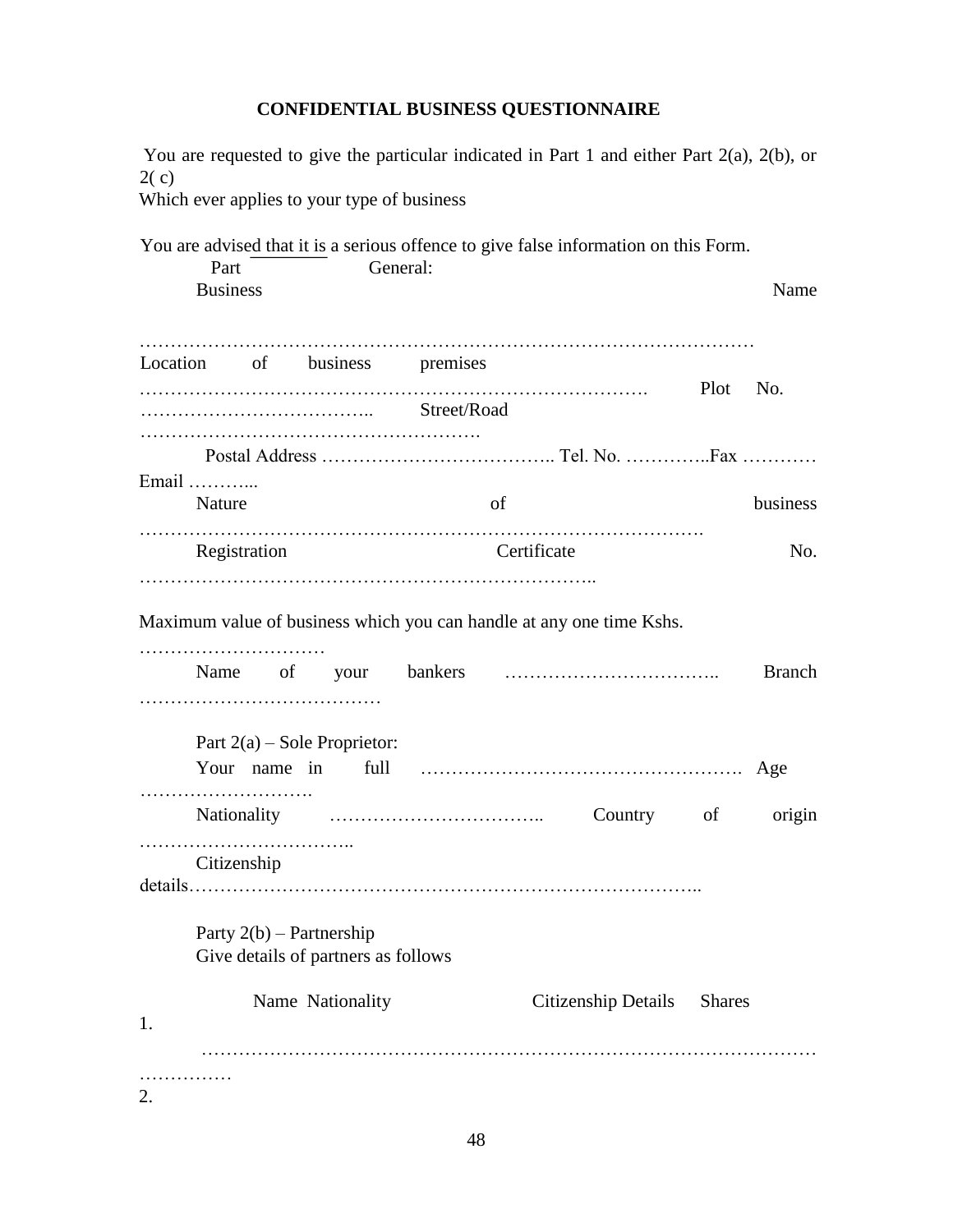| . <b>.</b>                                   |                                                                           |                            |          |
|----------------------------------------------|---------------------------------------------------------------------------|----------------------------|----------|
| 3.                                           |                                                                           |                            |          |
|                                              |                                                                           |                            |          |
| .                                            |                                                                           |                            |          |
| 4.                                           |                                                                           |                            |          |
|                                              |                                                                           |                            |          |
| .                                            |                                                                           |                            |          |
| 5.                                           |                                                                           |                            |          |
|                                              |                                                                           |                            |          |
| .                                            |                                                                           |                            |          |
|                                              |                                                                           |                            |          |
| Part $2(c)$ – Registered Company:<br>Private |                                                                           |                            | public   |
| .                                            |                                                                           | or                         |          |
| Give details of all directors as follows     | State the nominal and issued capital of the company -<br>Name Nationality | Citizenship Details Shares |          |
| 1.                                           |                                                                           |                            |          |
|                                              |                                                                           |                            |          |
| .<br>2.                                      |                                                                           |                            |          |
|                                              |                                                                           |                            |          |
| .                                            |                                                                           |                            |          |
| 3.                                           |                                                                           |                            |          |
|                                              |                                                                           |                            |          |
|                                              |                                                                           |                            |          |
|                                              |                                                                           |                            |          |
| 4.                                           |                                                                           |                            |          |
|                                              |                                                                           |                            |          |
|                                              |                                                                           |                            |          |
| 5.                                           |                                                                           |                            |          |
|                                              |                                                                           |                            |          |
|                                              |                                                                           | Signature of               | Tenderer |

If a citizen, indicate under "Citizenship Details" whether by Birth, Naturalization or Registration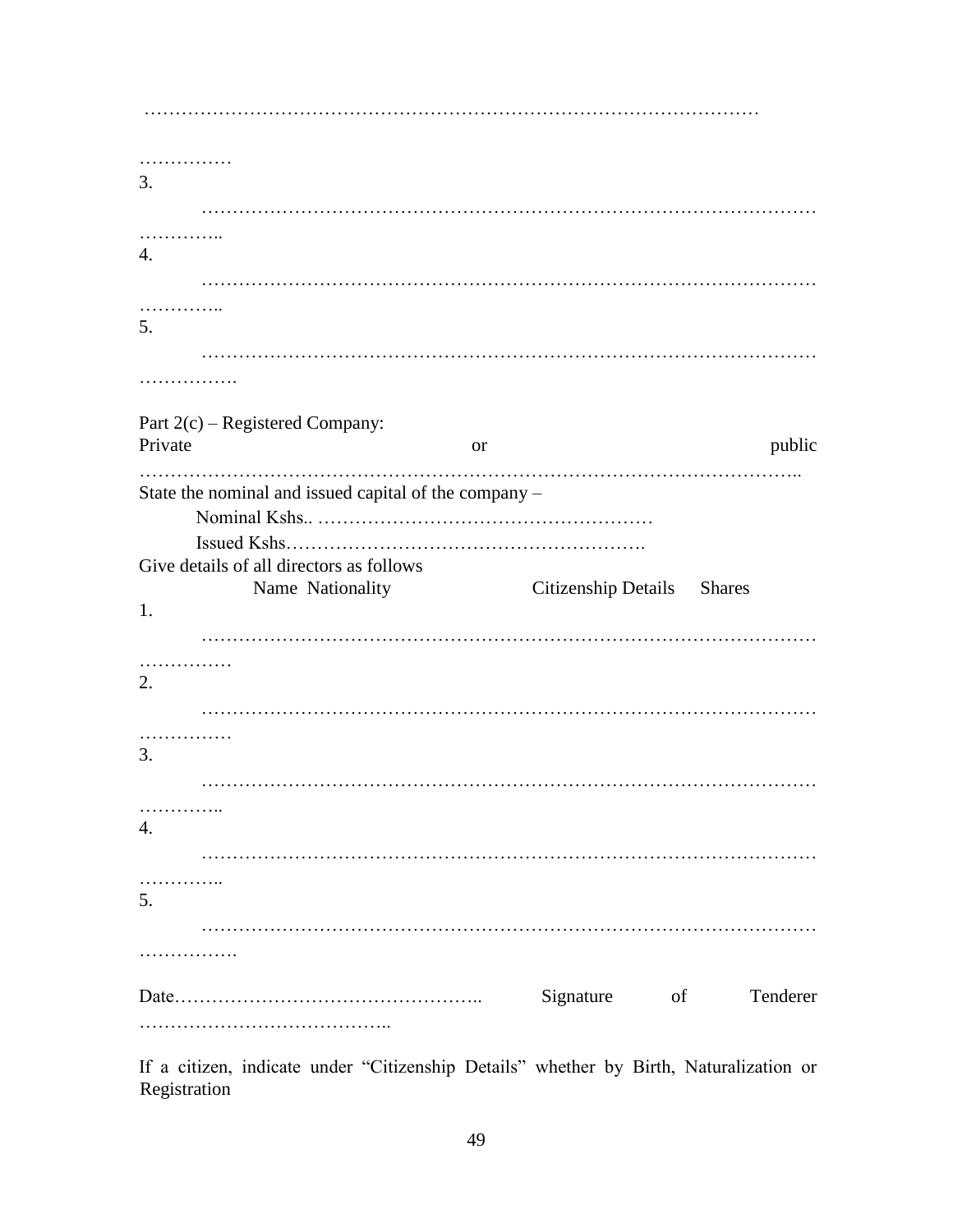# **TENDER SECURITY FORM**

Whereas [*name of Bidder*] (hereinafter called <the tenderer> has submitted its bid dated [*date of submission of bid*] for the provision of insurance services (hereinafter called <the tender?

KNOW ALL PEOPLE by these presents that WE [*name of bank*] of [*name of country*], having our registered office at [name of procuring entity] (hereinafter called  $\lt$ the procuring entity> in the sum of [*state the amount*] for which payment well and truly to be made to the said procuring entity, the Bank binds itself, its successors, and assigns by these presents. Sealed with the Common Seal of the said Bank this day of 20

THE CONDITIONS of this obligation are:-

- 1. If the tenderer withdraws its tender during the period of tender validity specified by the procuring entity on the Form; or
- 2. If the tender, having been notified of the acceptance of its tender by the procuring entity during the period of tender validity
	- (a) fails or refuses to execute the Contract Form, if required; or
	- (b) fails or refuses to furnish the performance security, in accordance with the Instructions to tenders.

We undertake to pay to the procuring entity up to the above amount upon receipt of its first written demand, without the procuring entity having to substantiate its demand, provided that in its demand the procuring entity will note that the amount claimed by it is due to it, owing to the occurrence of one or both of the conditions, specifying the occurred condition(s)

This tender guarantee will remain in force up to and including thirty (30) days after the period of tender validity, and any demand in respect thereof should reach the Bank not later than the above stated date.

[Authorized Signatories and official stamp of the Bank]

*(Amend accordingly if provided by Insurance Company)*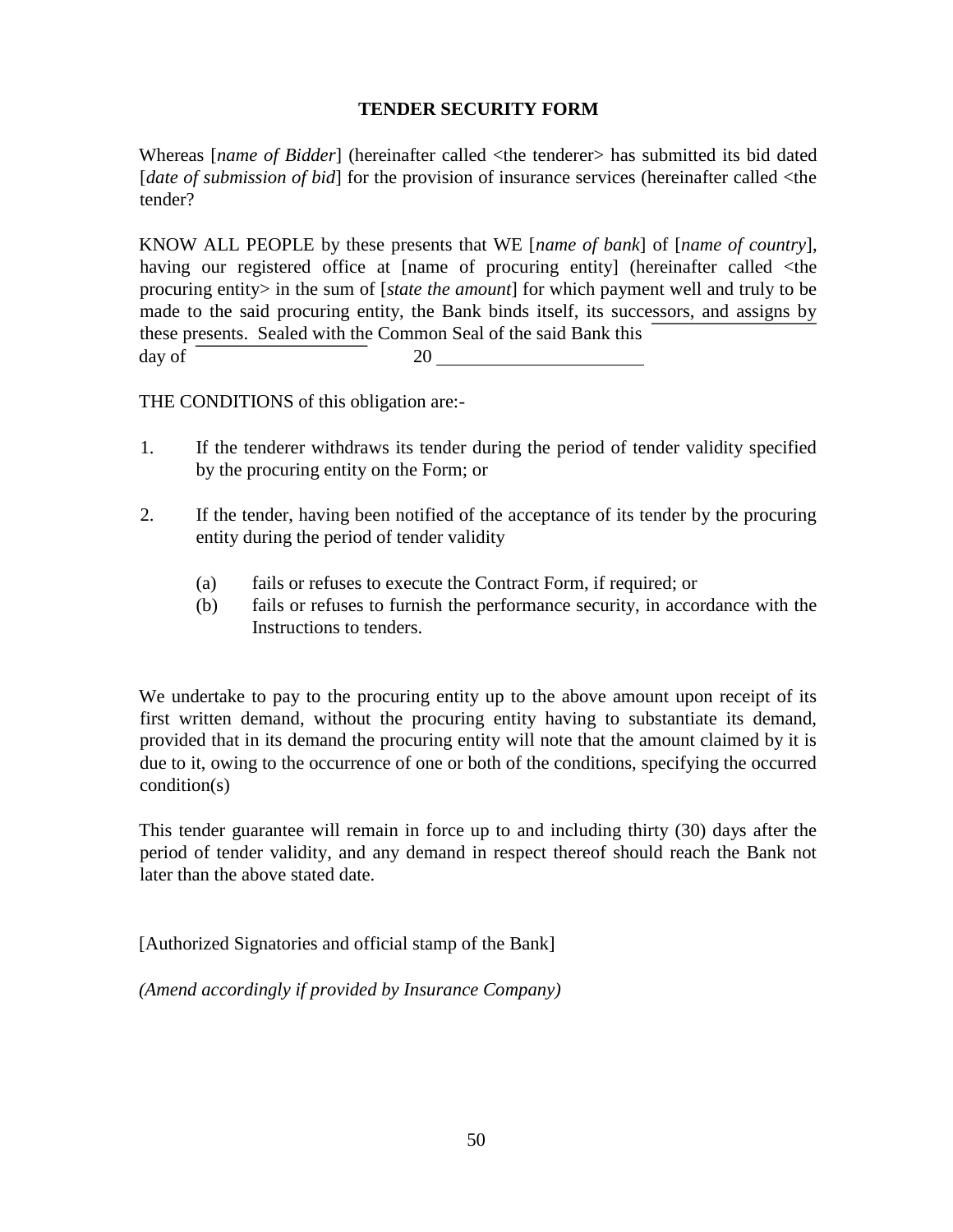#### **PERFORMANCE SECURITY FORM**

To: ……………………………. *[Name of procuring entity]* 

WHEREAS ……………………………………………. [*name of tenderer*] (Hereinafter called "the tenderer") has undertaken, in pursuance of Contract No. **Figure 1** The *contract*] dated 20 to to 120 to 20 to 20 to 20 to 20 to 20 to 20 to 20 to 20 to 20 to 20 to 20 to 20 to 20 to 20 to 20 to 20 to 20 to 20 to 20 to 20 to 20 to 20 to 20 to 20 to 20 to 20 to 20 to 20 to 20 to supply ………………………………………………. [*description of insurance services*] (Hereinafter called "the Contract")

AND WHEREAS it has been stipulated by you in the said Contract that the tenderer shall furnish you with a bank guarantee by a reputable bank for a sum specified therein as security for compliance with the Tenderer's performance obligations in accordance with the Contract

AND WHEREAS we have agreed to give the tenderer a guarantee:

THERFEFORE WE hereby affirm that we are Guarantors and responsible to you, on

behalf of the tenderer, up to a total of ……………………………

[*amount of the guarantee in words and figures*], and we undertake to pay you, upon your first written demand declaring the tenderer to be in default under the Contract and without cavil or argument, any sum of money within the limits of ………………………………………………… [*Amount of guarantee*] as aforesaid, without your needing to prove or to show grounds or reasons for your demand or the sum specified therein.

| This guarantee is valid until the | day of |
|-----------------------------------|--------|
|                                   |        |

Signature and seal of the Guarantors

*[Name of bank of financial institution]*

*[Address]*

*[Date]*

*(Amend accordingly if provided by Insurance Company)*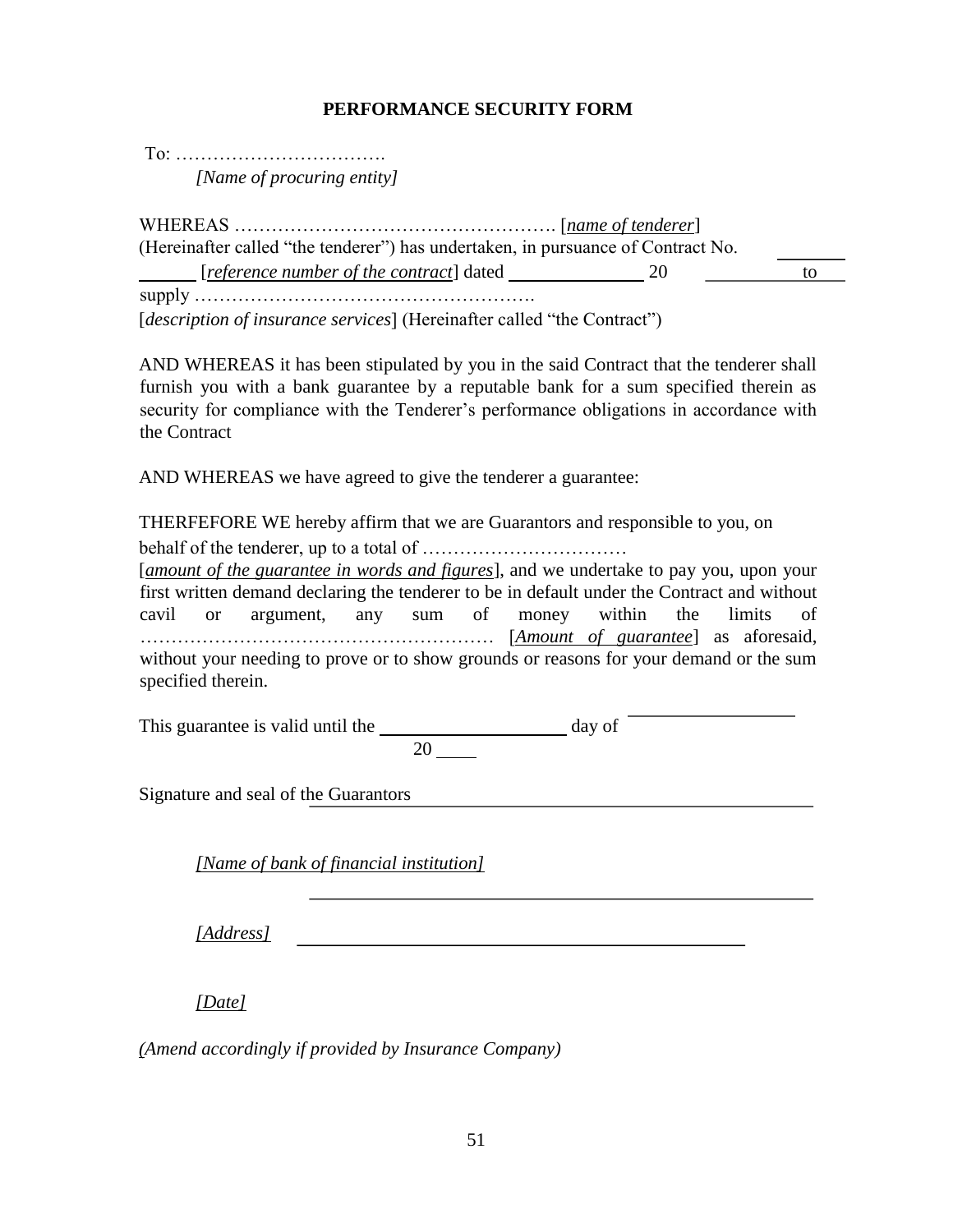# **LETTER OF NOTIFICATION OF AWARD**

Address of Procuring Entity \_\_\_\_\_\_\_\_\_\_\_\_\_\_\_\_\_\_\_\_\_

\_\_\_\_\_\_\_\_\_\_\_\_\_\_\_\_\_\_\_\_\_

To:

<u> 1990 - Johann Barbara, martin a</u> 

RE: Tender No.

This is to notify that the contract/s stated below under the above mentioned tender have been Tender Name

1. Please acknowledge receipt of this letter of notification signifying your acceptance.

- 2. The contract/contracts shall be signed by the parties within 30 days of the date of this letter but not earlier than 14 days from the date of the letter.
- 3. You may contact the officer(s) whose particulars appear below on the subject matter of this letter of notification of award.

*(FULL PARTICULARS)* 

SIGNED FOR ACCOUNTING OFFICER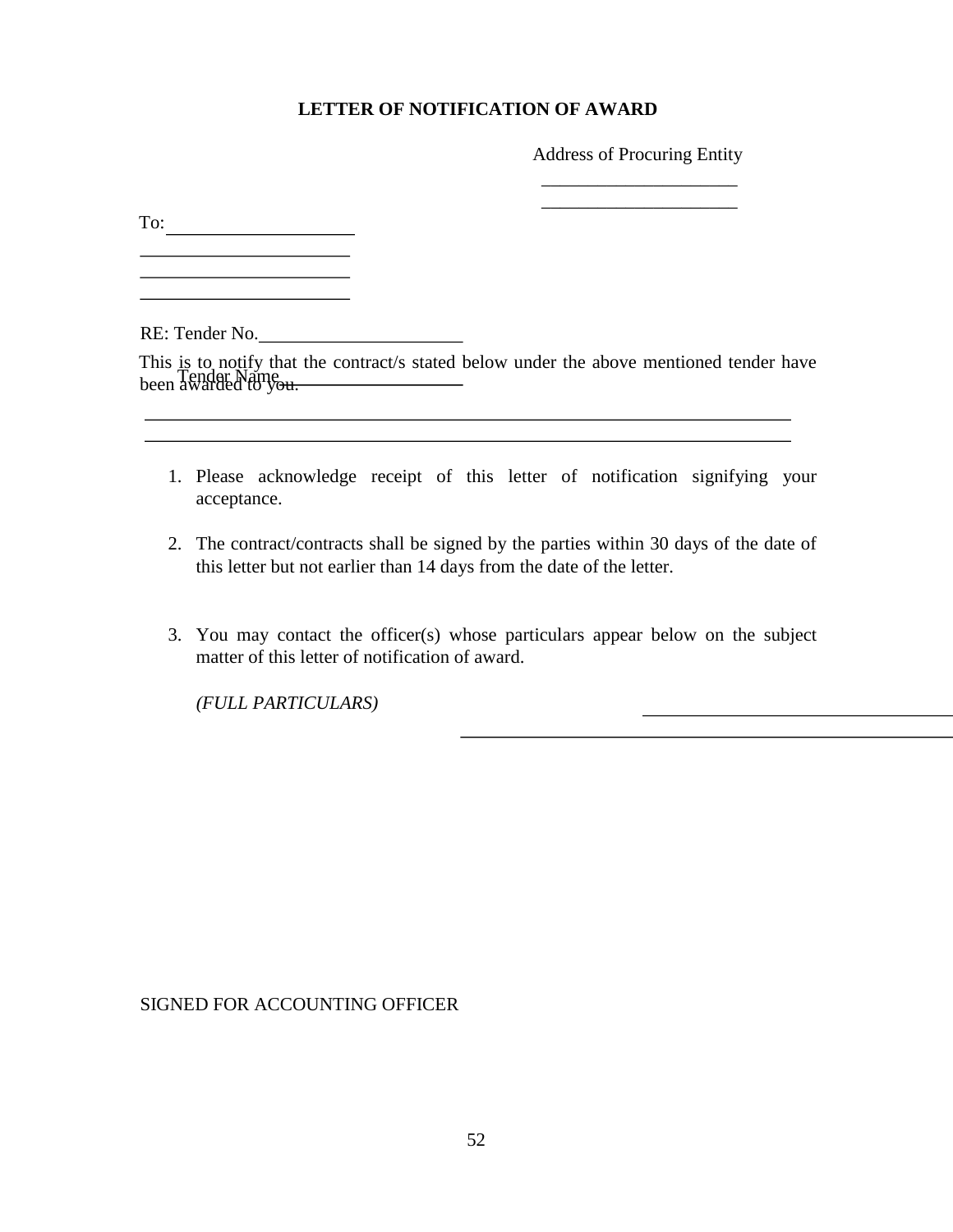#### **FORM RB 1**

# **REPUBLIC OF KENYA PUBLIC PROCUREMENT ADMINISTRATIVE REVIEW BOARD**

APPLICATION NO…………….OF……….….20……...

#### BETWEEN

…………………………………………….APPLICANT

AND

…………………………………RESPONDENT *(Procuring Entity*)

| Request for review of the decision of the (Name of the Procuring Entity) of |  |  |  |                                           |  |  |  |  |
|-----------------------------------------------------------------------------|--|--|--|-------------------------------------------|--|--|--|--|
|                                                                             |  |  |  | dated theday of 20in the matter of Tender |  |  |  |  |
| Noof 20                                                                     |  |  |  |                                           |  |  |  |  |

#### **REQUEST FOR REVIEW**

I/We……………………………,the above named Applicant(s), of address: Physical address…………….Fax No……Tel. No……..Email ……………, hereby request the Public Procurement Administrative Review Board to review the whole/part of the above mentioned decision on the following grounds , namely:-

1. 2. etc. By this memorandum, the Applicant requests the Board for an order/orders that: - 1. 2. etc SIGNED ……………….(Applicant)

Dated on…………….day of ……………/…20…

#### **FOR OFFICIAL USE ONLY**

Lodged with the Secretary Public Procurement Administrative Review Board on

………… day of ………....20….………

**SIGNED** Board Secretary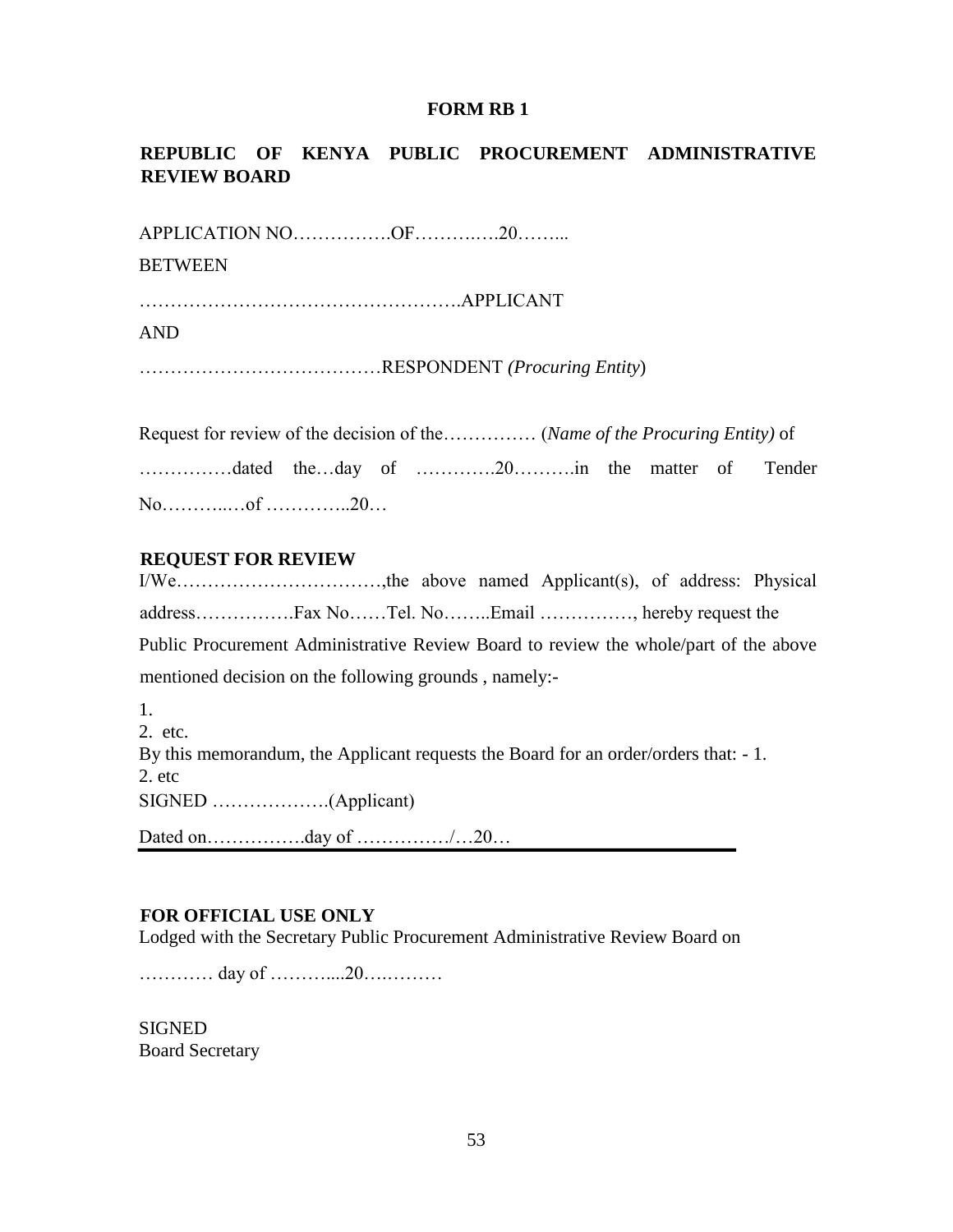#### **ANTI-CORRUPTION DECLARATION FORM**

I/We/Messrs………………………………………………………………

Of Street, Building, P O Box…………………………………

Contact/Phone/E mail…………………………………………………………………..

Declare that Public Procurement is based on a free and fair competitive Tendering process which should not be open to abuse.

I/We..…………………………………………………………………… ………………

Declare that I/We will not offer or facilitate, directly or indirectly, any inducement or reward to any public officer, their relations or business associates, in connection with

| Tender/Tender |  |
|---------------|--|
|               |  |

For or in the subsequent performance of the contract if I/We am/are successful.

| Authorized                                                                                                                                                                                                                                                                                                                                             |            |
|--------------------------------------------------------------------------------------------------------------------------------------------------------------------------------------------------------------------------------------------------------------------------------------------------------------------------------------------------------|------------|
|                                                                                                                                                                                                                                                                                                                                                        |            |
| Name                                                                                                                                                                                                                                                                                                                                                   | $\alpha$ f |
|                                                                                                                                                                                                                                                                                                                                                        |            |
| Title of Signatory                                                                                                                                                                                                                                                                                                                                     |            |
|                                                                                                                                                                                                                                                                                                                                                        |            |
| Official                                                                                                                                                                                                                                                                                                                                               |            |
| $Stamp \tbinom{1}{1} \tbinom{1}{2} \tbinom{1}{3} \tbinom{1}{4} \tbinom{1}{5} \tbinom{1}{6} \tbinom{1}{1} \tbinom{1}{1} \tbinom{1}{2} \tbinom{1}{3} \tbinom{1}{4} \tbinom{1}{5} \tbinom{1}{6} \tbinom{1}{7} \tbinom{1}{8} \tbinom{1}{9} \tbinom{1}{10} \tbinom{1}{10} \tbinom{1}{10} \tbinom{1}{10} \tbinom{1}{10} \tbinom{1}{10} \tbinom{1}{10} \tbin$ |            |
|                                                                                                                                                                                                                                                                                                                                                        |            |